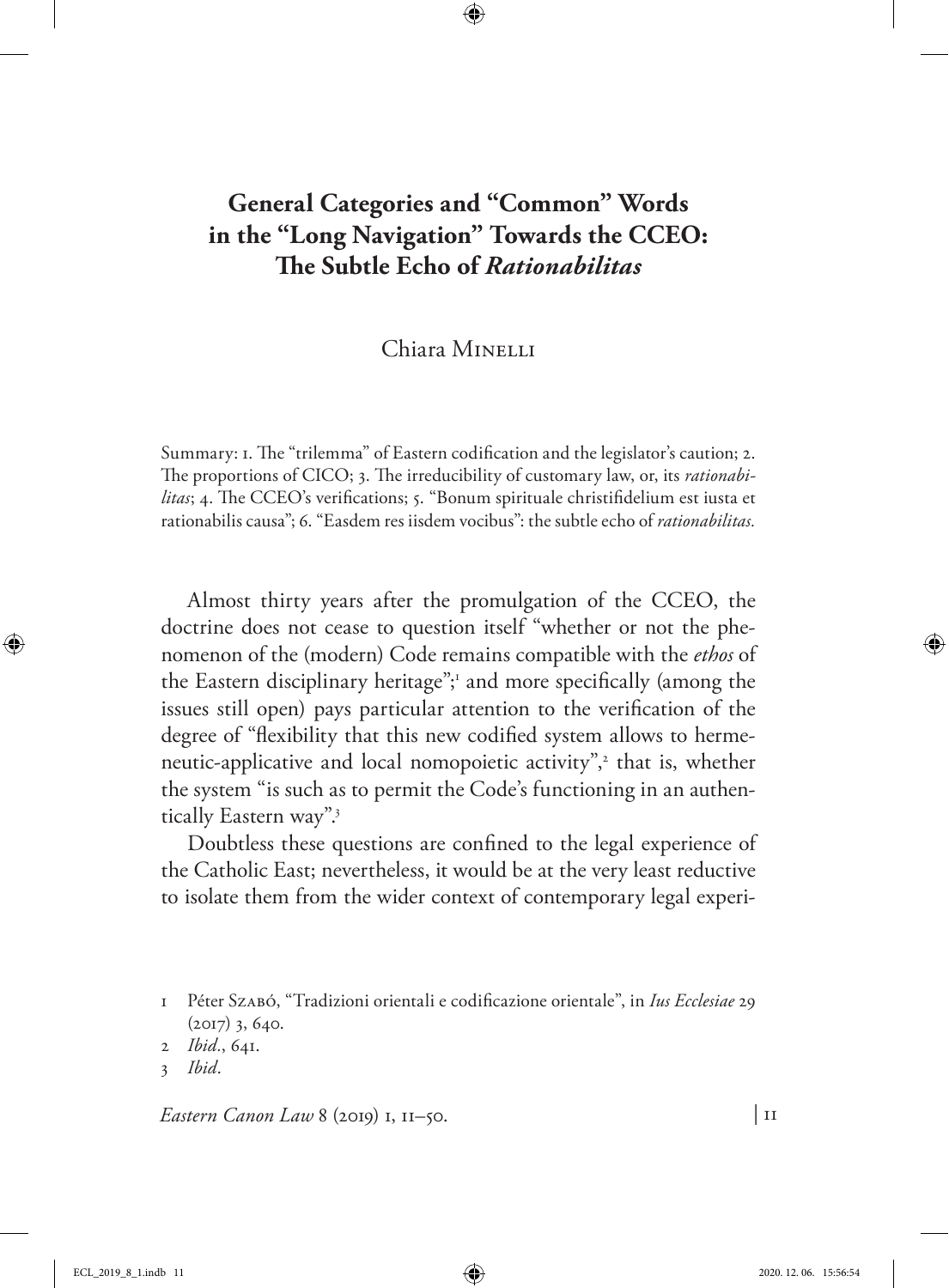ence.4 Indeed, because of its inherent fluidity, the latter provides the canonist with a decisive opportunity to revisit the original dynamics through which the vitality of canon law (even in the inflections that characterize its essentially pluralistic character) was first negotiated and continues to be negotiated today as it faces modern-day challenges. And it is precisely at this level that a balanced appreciation of the distinction between Latin discipline and Oriental disciplines may allow focus on those margins of elasticity that both codified systems offer in response to the need for flexibility that typifies Eastern praxis, but that are in no way extraneous to the Latin tradition, without reducing either system's inherent specificity, or ignoring their profound substantial similarities.

In this perspective, perhaps there is no more suggestive category to rethink than *rationabilitas*.

*Rationabilitas* doubtless originates from the natural instinct for law and order, which is the proper matrix of Western legal culture *tout court*: as Paul VI recalled, the Church, inspired by the law of Rome – when it imposed itself "through wisdom, balance, and a just appraisal of human affairs" – in it discovered "not only the will of a gifted legislator, but also that right reason conforming to nature (*recta ratio naturae congruens*, cf. Cicero, *De Rep*. III, 22), which confers on law the prestige of just and human reasonableness".<sup>5</sup>

This prestige becomes in the ecclesial order an irrepressible exigency, due to the profound tension between human law and the divine law that animates it, and due also to the ultimate aim of *salus aeterna animarum*, which qualifies any legislative or customary disposition

5 Paolo VI, Discorso alla Sacra Romana Rota [28. I. 1971], in AAS 63 (1971) 139.

<sup>4</sup> Cf., among the many contributions on this point, Guido Alpa, *La certezza del diritto nell'età dell'incertezza*, Napoli 2006, 76 and Paolo Grossi, *Introduzione al Novecento giuridico*, Roma-Bari 2012.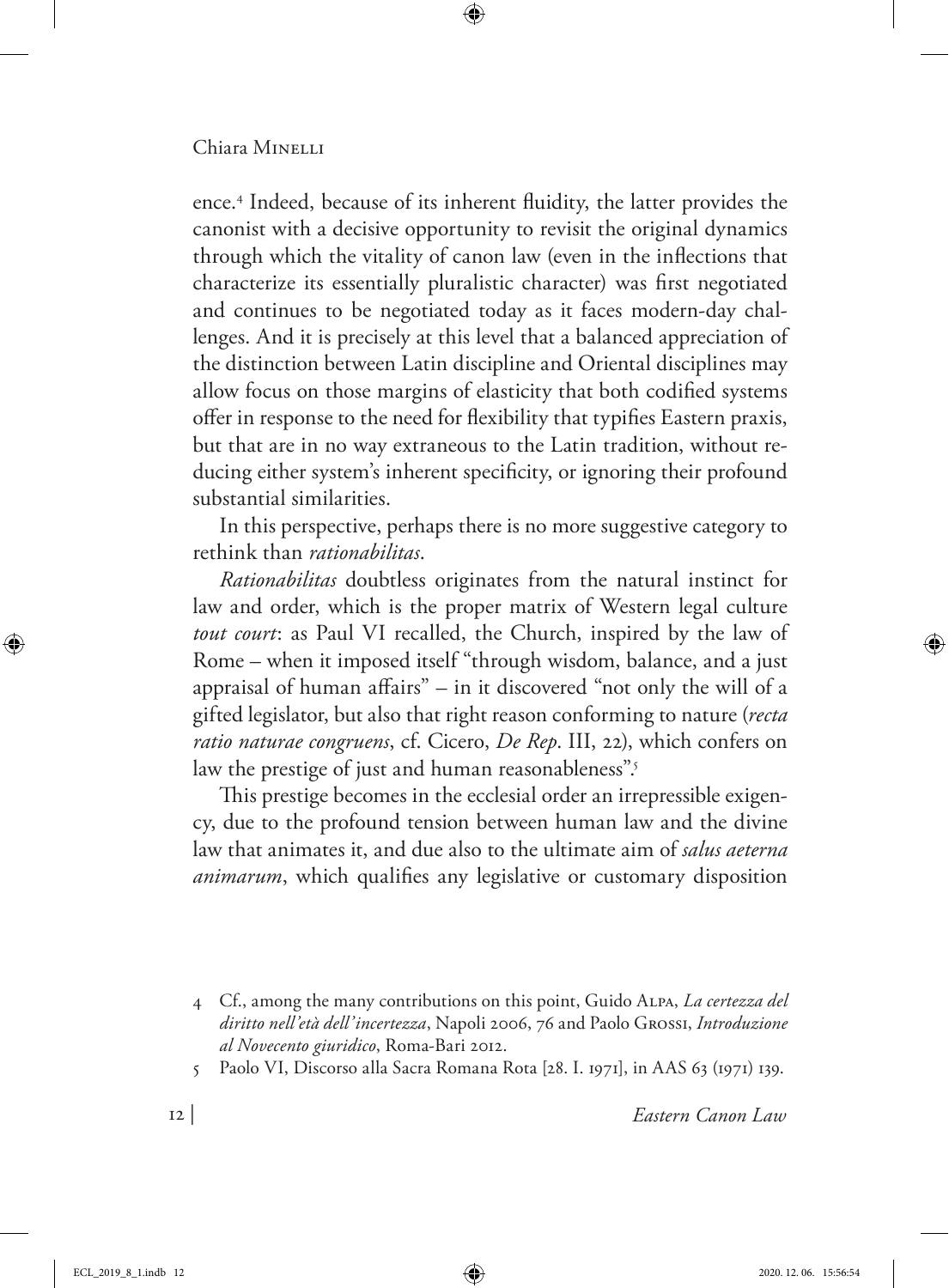as a *bona fide* canonical norm.6 Mostly due to the resilience of the teachings of Thomas Aquinas,<sup>7</sup> this fundamental necessity continues to be an essential reference point for *rationabilitas*, whose roots lie in classic canonical thought, which (in Francisco Suárez's re-elaboration)8 continued along the path of modern jurisprudence up until twentieth-century codification.9

*Rationabilitas*, then, thrives and draws sustenance without doubt from the riverbed of the canonistic culture of Western origin, even though its waters reflect those reasons that contribute to the making of the law of the Church as such "a peculiar order, unmistakable, whose foundations may not be reduced to those of any other legal order".10 Of course, the increased weakness of references to this essen-

- 6 Ivo of Chartres (1040-1115) is responsible for this "decisive systematisation of canon law, without forcing, but rather providing thoughtful interpretations of the law's inherent peculiarities", Paolo Grossi, *L'Europa del diritto*, Bari 2007, 34–35. On Ivo of Chartres's canonical works cf. Péter ERDŐ, *Storia delle fonti del* diritto canonico, Venezia 2008, 98-101; Jean WERCKMEISTER, "Le premier 'Canoniste': Yves de Chartres", in *Revue de droit canonique* 47 (1997) 53–70; Christof Rolker, *Canon Law and the Letters of Ivo of Chartres*, Cambridge 2010.
- 7 The reader is directly referred to the works of Saint Thomas, in particular to the *Summa theologiae*, I-II, q. 90, art. 1 and art. 2. Among the endless bibliography on the subject, for a particularly evocative reconstruction of the centrality and solidity of his teaching in the trajectory of Western legal thought see Michel Villey, *La formazione del pensiero giuridico moderno*, Milano 1985, 321 ff.
- 8 On this specific point see Franciscus Suárez, *De legibus ac de Deo legislatore in decem libros distributos*, Coimbricae 1612, I. 12. 3. as well as the Italian edition ID., *Trattato delle leggi e di Dio legislatore*, Ottavio DE BERTOLIS – Franco To-DESCAN (eds.), book I, Padova 2008, 205. For a framework of the issue taken into consideration here, see at least the introductory essay to the same volume by Franco Todescan, *ivi*, especially XXVII.
- 9 For a reconstruction of the entire question we will certainly recommended: Chiara MINELLI, Rationabilitas e codificazione canonica. Alla ricerca di un lin*guaggio condiviso*, Torino 2015.
- 10 Pio FEDELE, *Il problema dell'"animus comunitatis" nella dottrina della consuetudine*, Milano 1937, 116.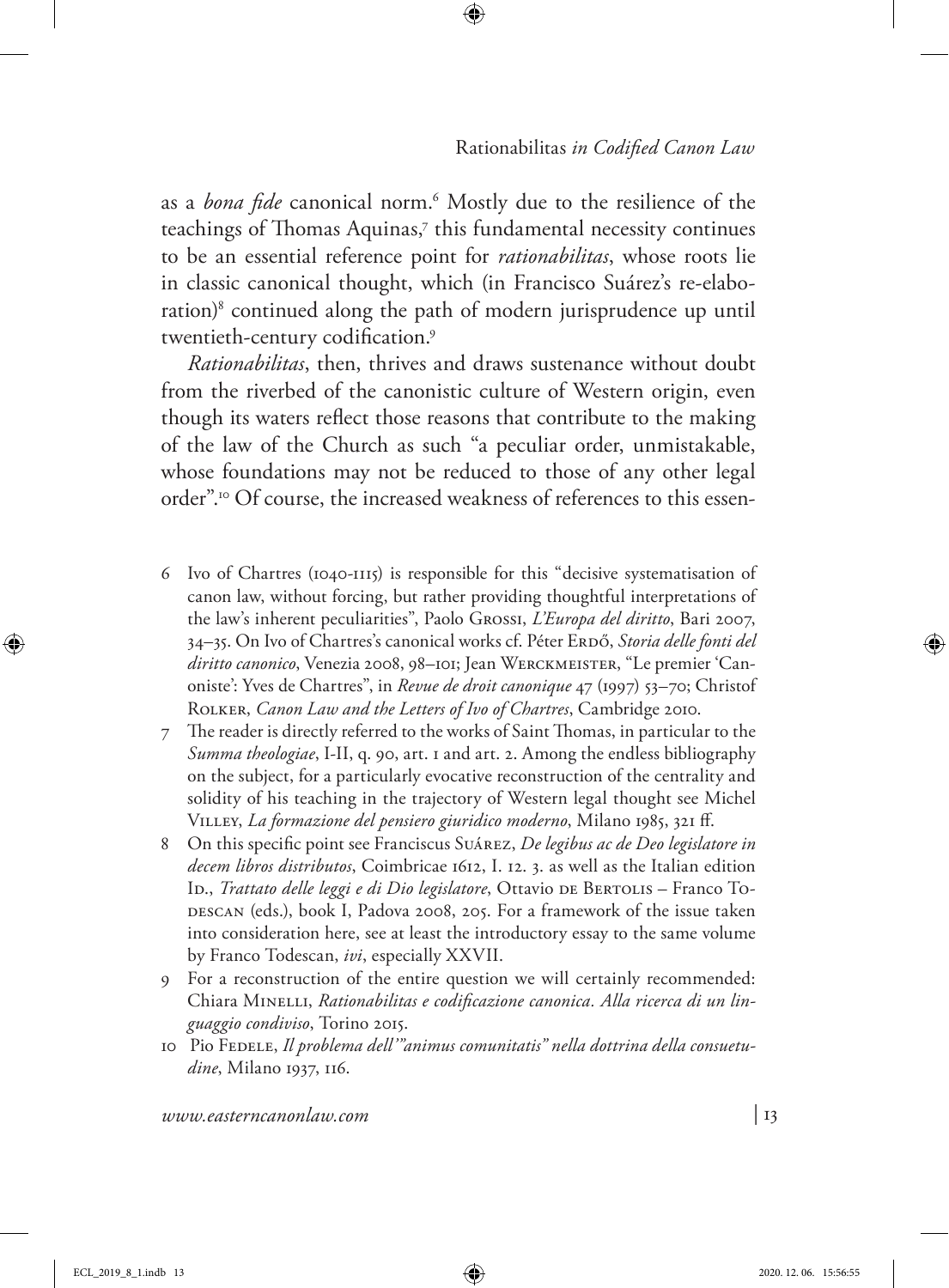tial dimension in the previous century's codifications demonstrates the gradual change in legislators' approach to the original conception of that norm that is so characteristic of canon law, "de tales valores sustanciales, que no admite posible paragon con ninguna otra de las realizaciones de la cultura jurídica de la humanidad".<sup>11</sup> Indeed, the choice not to reproduce, within the codified systems, the substantial definition of "law" – cf., for example, "lex nihil est aliud quam quaedam ordinatio rationis ad bonum commune, ab eo qui curam communitatis habet promulgata"12 – limiting the recall of the *rationabilitas* to the sphere of the antinomic custom on the one hand and to the *causa dispensandi* on the other (which likely did operate on the basis of contingent evaluation of a practical nature), it draws a clear line of demarcation with regards to pre-codified law.

On the other hand, one cannot deny that the contemporary Latin canonistic has inherited pre-Code ideas regarding *rationabilitas* in their entirety, as demonstrated by studies (including recent ones) dedicated to the general norms and their associated themes, and (as documented) those handbooks that provide a holistic and systematic approach to the law in force and emphasise canon law's strengths and peculiarities.<sup>13</sup>

Moreover, this imbalance – between the poverty of the codified datum on the one side and the solidity of the doctrinal framework on the other – deserves adequate consideration, as it reflects the urgency of sense that has traversed the entire itinerary of postconciliar codification, culminating in the radical query raised by the Dutch bishops in the final stages of the revision of the Pio-Benedictine Code: "quid sibi vult verbum rationabilitas?"14

- 11 Pedro Lombardía, *Norma canónica,* in Id., *Escritos de derecho canónico*, Pamplona 1974, vol. III, 468.
- 12 St. Thomas Aquinas, *Summa theologiae*, I–II, q. 90, art. 4.
- 13 Cf. Minelli, *Rationabilitas* (ftn. 9), 142–143.
- 14 "Relatio Animadversiones systematice exponens factas ad indicem generalem provisiorium novi Codicis I.C. atque ad schema canonum 'de normis generalibus'", in Archivio Pontificia Università Gregoriana, *Fondo Giurisprudenza*.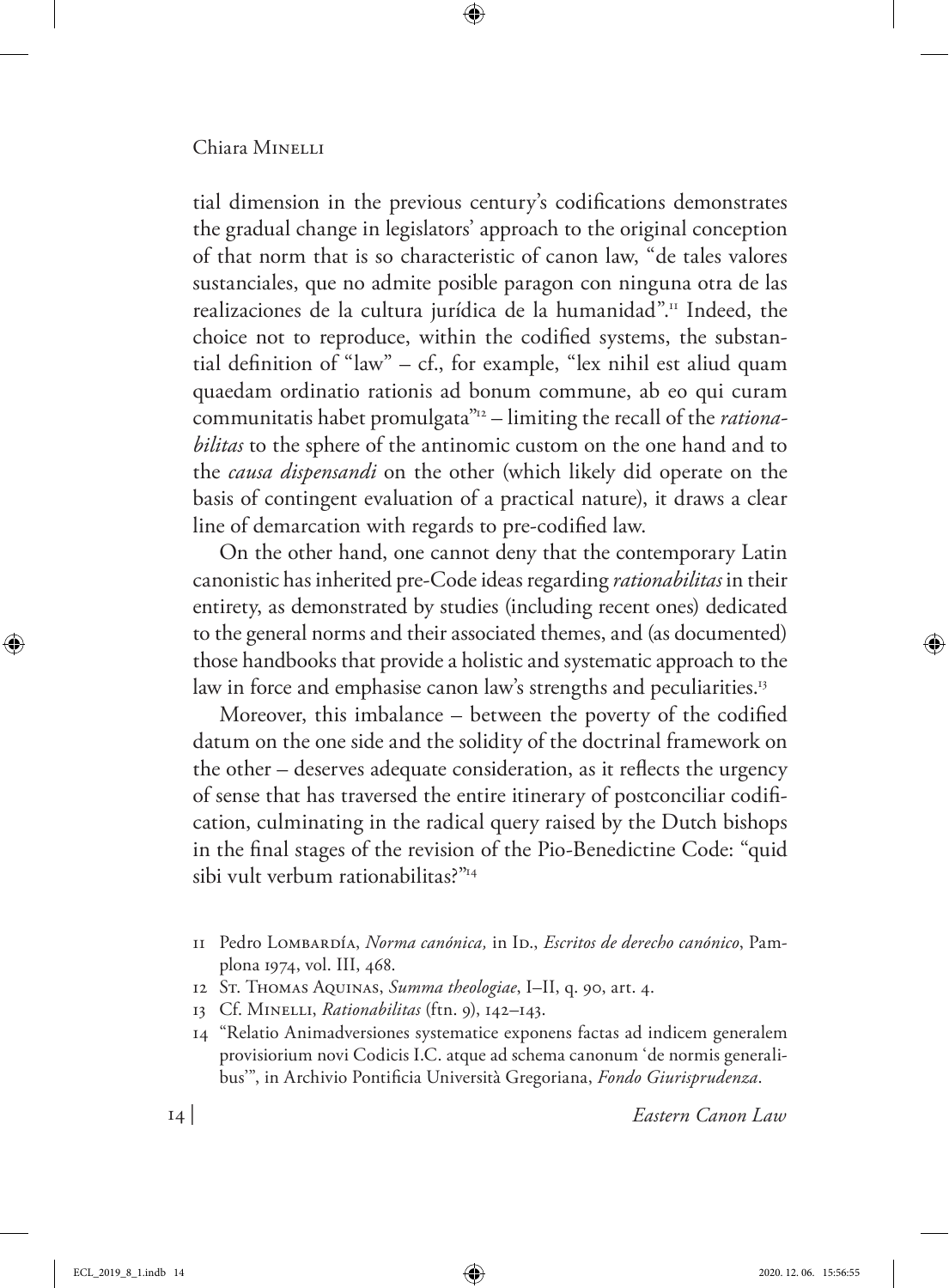This question makes even more alive the interest in a verification of the effective extent of a category as profoundly embedded within the vital ganglia of canonical order as *rationabilitas*, on the Eastern front of that *Corpus Iuris Canonici*<sup>15</sup> where we see the achievement of the legislator's wish for the Church to be "unico Spiritu congregata quasi duobus pulmonibus Orientis et Occidentis respiret atque uno corde quasi duos ventriculos habente in caritate Christi ardeat".<sup>16</sup>

In this essay, then, it is not our intention to face those aforementioned hermeneutic and nomopoietic issues that have emerged under the current CCEO. Instead, we wish to evaluate the impact of *rationabilitas* (or lack thereof) –intended as a vital category of the canonical order– with regards to the more decisive turning points in the codification process of the *Codex Canonum Ecclesiarum Orientalium.* We also wish to appraise any further potentialities for an organic de-

- 15 With this ancient expression John Paul II was referring, in addition to the Latin Code of 1983 and the Eastern Code of 1990, to the Apostolic Constitution *Pastor Bonus* of 1988, "quae utrique Codici adiungitur utpote 'communionis, universam Ecclesiam veluti conglutinantis' princeps Romani Pontificis instrumentum", cf. John Paul II, ap. const. *Sacri Canones*, 18. X. 1990, in AAS 82 (1990) 1038–1039 and ap. const. *Pastor Bonus*, 28. VI. 1988, in AAS 80 (1988) 1, 841 ff.
- 16 *Sacri Canones*, *op. cit*. Very suggestive, in this regard, is the testimony of Ivan Žužek, which deserves to be immediately recalled: "very well known was the Pope's desire that the universal Catholic Church breathe with both lungs, both from the East and from the West, but perhaps less well-known was his conviction that this would never be able to become a living and operative reality for as long as the Eastern Church did not have a Code that could place them, visà-vis legal certainty and 'tranquillitas ordinis', on-par with the Latin Church", Ivan Žužek, *Incidenza del "Codex Canonum Ecclesiarum Orientalium" nella*  storia moderna della Chiesa universale, in PONTIFICIUM CONSILIUM DE LEGUM Textibus Interpretandis, *Ius in vita et missione Ecclesiae.* Acta symposii internationalis iuris canonici occurente X° anniversario promulgationis Codicis Iuris Canonici diebus 19–24 aprilis 1993 in Civitate Vaticana celebrati, Città del Vaticano, 1994, 706.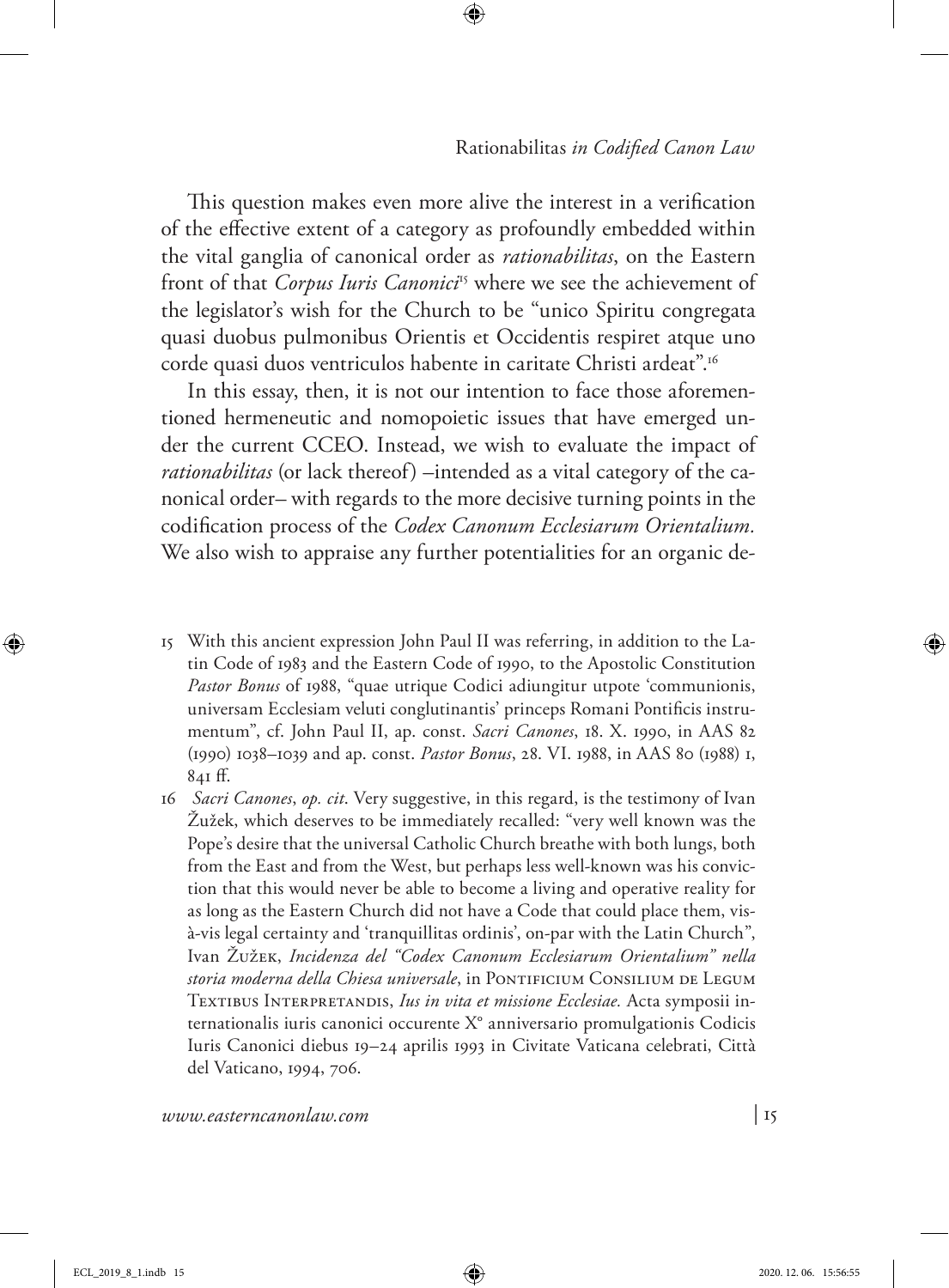velopment that truly matches the need for flexibility that characterises the Eastern praxis as well as the Latin praxis, albeit with different accents. If such an evaluation could touch on all levels of the legal system (since it focuses on the pervasive dynamism of a fundamental principle, and one that is inherently difficult to confine within "both few and many codified canons"17), we certainly could not exclude, at least initially, the normative level, which regulates the very production of law. Indeed, this essay will largely dwell on this fundamental level, the riverbed of general norms, which reflects the marked structural differences of the CCEO compared to the Latin code,<sup>18</sup> as shown by the systematic placement of the *De lege, de consuetudine et de actibus administrativis* canons in the endmatter of the normative corpus promulgated in 1990.

1. The "trilemma" of Eastern codification and the legislator's caution

The lucky image of finally reaching a harbour after a long journey by sea, chosen by John Paul II to describe the process that (more than sixty years after its official beginning) resulted in the promulgation of the *Codex Canonum Ecclesiarum Orientalium*, in some way evokes that journey's remote preparation, which coincided with the preliminary phases of the First Vatican Council. These have already been explored in depth in other occasions,<sup>19</sup> but it is nevertheless worth

<sup>17</sup> Paolo Grossi, Aequitas canonica, in *Scritti canonistici*, Carlo Fantappiè (ed.), Milano 2013, 220.

<sup>18</sup> Cf. Chiara Minelli, *Le fonti dello "ius singulare" nell'ordinamento canonico. L'esperienza delle codificazioni*, Padova 2000, 237 ff.

<sup>19</sup> Cf. *Ivi*, pp. 137 ff., Id., *Rationabilitas* (ftn. 9), 143–144. In this sense expresses himself Réné Metz, for whom there is no doubt that the Code in force is "l'aboutissement d'un projet qui remonte a cent vingt ans", Ip., *Le nouveau droit des Églises Orientales Catholiques*, Paris 1997, 27. For an appropriate placement within the entire juridical experience of the Eastern Catholic Churches of the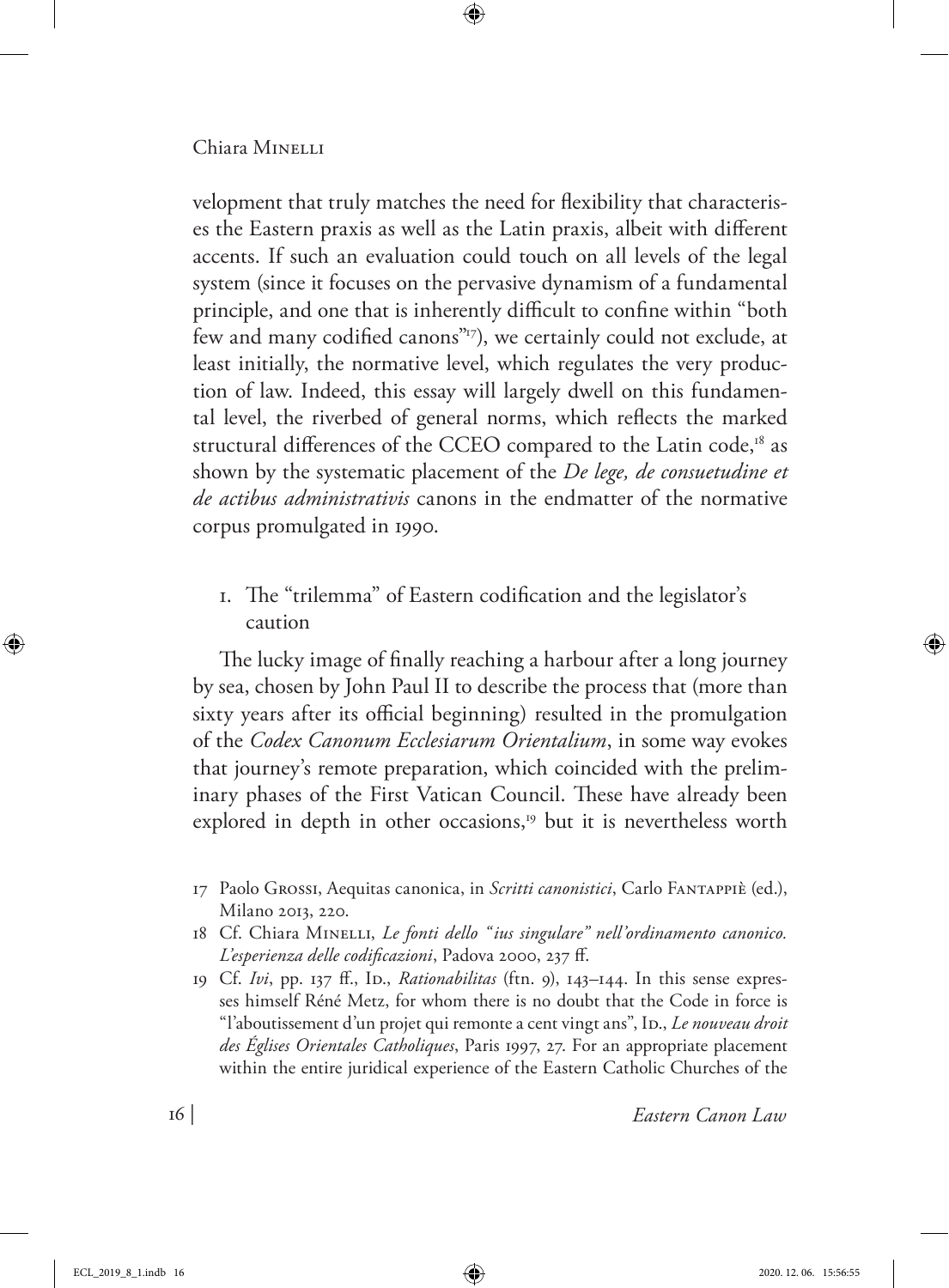focusing here on an aspect of method that most clearly reflects that recourse to *rationabilitas* that, though implicit, eventually emerged as a determining factor both at the originating moment of the codification process and in its successive evolution.

As is known, "praestantia ritus latini",<sup>20</sup> as a key for the way Eastern canon law was conceived for the entirety of the pontificate of Pius

votes expressed in preparation and during the course of the First Vatican Council as concerns the codification of the Eastern canons see Ivan Žužek*, Common Canons and Ecclesial Experience in the Oriental Catholic Churches*, in *Incontro tra canoni d'Oriente e d'Occidente*, Atti del Congresso Internazionale, Raffaele Coppola (a cura di), Bari 1994, vol. I, 21–56 and in particular pp. 35–43.

20 As for the use of the word *ritus* to mark the difference between the Latin Church and the Eastern Churches, which is no doubt rooted in the ramifications of the Christian preaching arised since Pentecost, cf. Žužek, Incidenza (ftn. 16), 723; Onorato Bucci, *Storia e significato giuridico del* Codex Canonum Ecclesiarum Orientalium, in Pontificio Consiglio per i Testi Legislativi, *Il Codice delle Chiese Orientali. La storia. Le legislazioni particolari. Le prospettive ecumeniche*. Atti del convegno di studio nel XX anniversario della promulgazione del Codice dei canoni delle Chiese Orientali, Roma, 8–9 ottobre 2010, Città del Vaticano 2011, 68–69. As concerns the expression "praestantia ritus latini", reference must be made to two of Benedict XIV's classical documents, that is to say, in the apostolic constitution *Etsi pastoralis* of 26 May 1742, § 2 no. 13 – "Ritus enim latinus propter suam praestantiam, eo quod sit ritus Sanctae Romanae Ecclesiae omnium Ecclesiarum Matris et Magistrae, sic supra Graecum ritum praevalet …" – and in the encyclical letter *Allatae sunt* of 26 June 1755, § 2 – "Cum Latinus Ritus sit, quo utitur Sancta Romana Ecclesia, quae Mater et Magistra aliarum Ecclesiarum, reliquis omnibus ritibus praeferri debet", see, respectively, *CIC Fontes* I, 739 and *CIC Fontes* II, 459. The expression coined by Benedict XIV, which revealed a more evolved conception than what had been asserted for the first time in the papal Brief of Pius IV *Pontifex Romanus*, where they spoke of "ridottione dei greci alla Chiesa Romana", reflects the now mature awareness "that the Roman rite, and consequently the cultural, theological, and spiritual heritage, and thus the historical-juridical heritage of the Church governed by the Bishop of Rome is superior to every other cultural, theological, and spiritual heritage of Christianity", Bucci, *Storia*, *op. cit*, 73. Cf. Edward G. Farrugia, "Latinizzazione",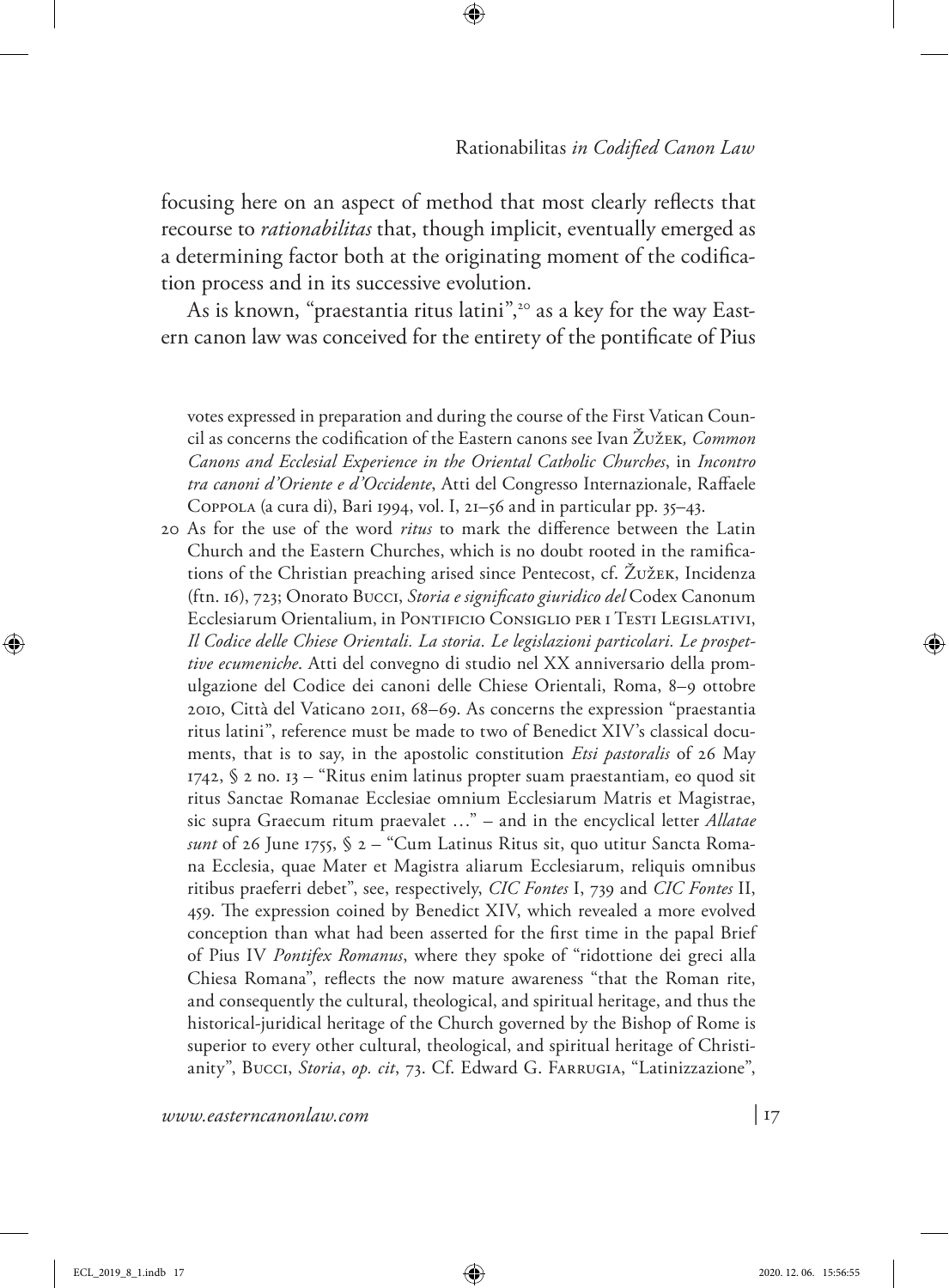IX,<sup>21</sup> and constituted the fundamental evaluative criterion with regards to the request (which emerged in the meetings of the preparatory Commission *super missionibus et Ecclesiis ritus orientalis*) for a code that would be "authoritative, comprehensive, generally applicable to all nations, and in harmony with the circumstances of the times".<sup>22</sup>

To a greater extent than the consequences of the traumatic separation from Rome, there is no doubt that, on the eve of the First Vatican Council, the disciplinary condition of Eastern Christianity clearly suffered from a marked divergence in its vision itself of the legal experience, based on a common "Hellenistic-Judaic" framework, that had matured following the first three centuries, that is, when "the two approaches to the codification and practice of the law (Eastern and Latin [...]) changed, or, in any case, they took different paths".<sup>23</sup>

in *Dizionario Enciclopedico dell'Oriente Cristiano*, Roma 2000, 422–424; and Ib., "Praestantia ritus latini", in *ivi*, pp. 611–612.

- 21 It's enough to note in this regard as in 1847 Pius IX was referring to this *praestantia* in his reply to a question from the Bishop of Palermo, see Pius IX, Litt. *Plura sapienter*, 11 July 1847, in "Congregazione per le Chiese Orientali", *Codificazione canonica orientale: Fonti* (Series I-fasc. II), Città del Vaticano, 1930, 533, no. 4. Furthermore, we cannot overlook the fact that "the *Commissione Orientale Preparatoria* of the First Vatican Council conducted a study to write up an outline of the constitution on the rites in which the counsellors suggested overcoming this unjust principle", Pablo GEFAELL, "Il diritto canonico orientale nei lavori del Concilio Vaticano I. Voti dei cosultori della Commissione preparatoria per le missioni e le chiese orientali", in *Ius Ecclesiae* 18 (2006) 1, 40; Žužek, *Incidenza* (ftn. 16), 697.
- 22 Thus were the words of Mons. Simeoni in the assembly held on 4 December 1868, in J. D. Mansi, *Sacrorum Conciliorum nova et amplissima collectio, Sacrosanti Oecumenici Concilii Vaticani*, Graz 1961, (hereinafter Mansi), vol. 49, c. 1012 C.
- 23 See in this regard, Onorato Bucci, "La genesi della struttura del diritto della Chiesa latina e del diritto delle Chiese Cristiane Orientali, in rapporto allo svolgimento storico del diritto romano e del diritto bizantino", in *Apollinaris* 65 (1992) 1–2, 106 and ff. On the entire subject it may be of use to compare, among others, the studies of Giorgio La Pira, in particular *La genesi del sistema*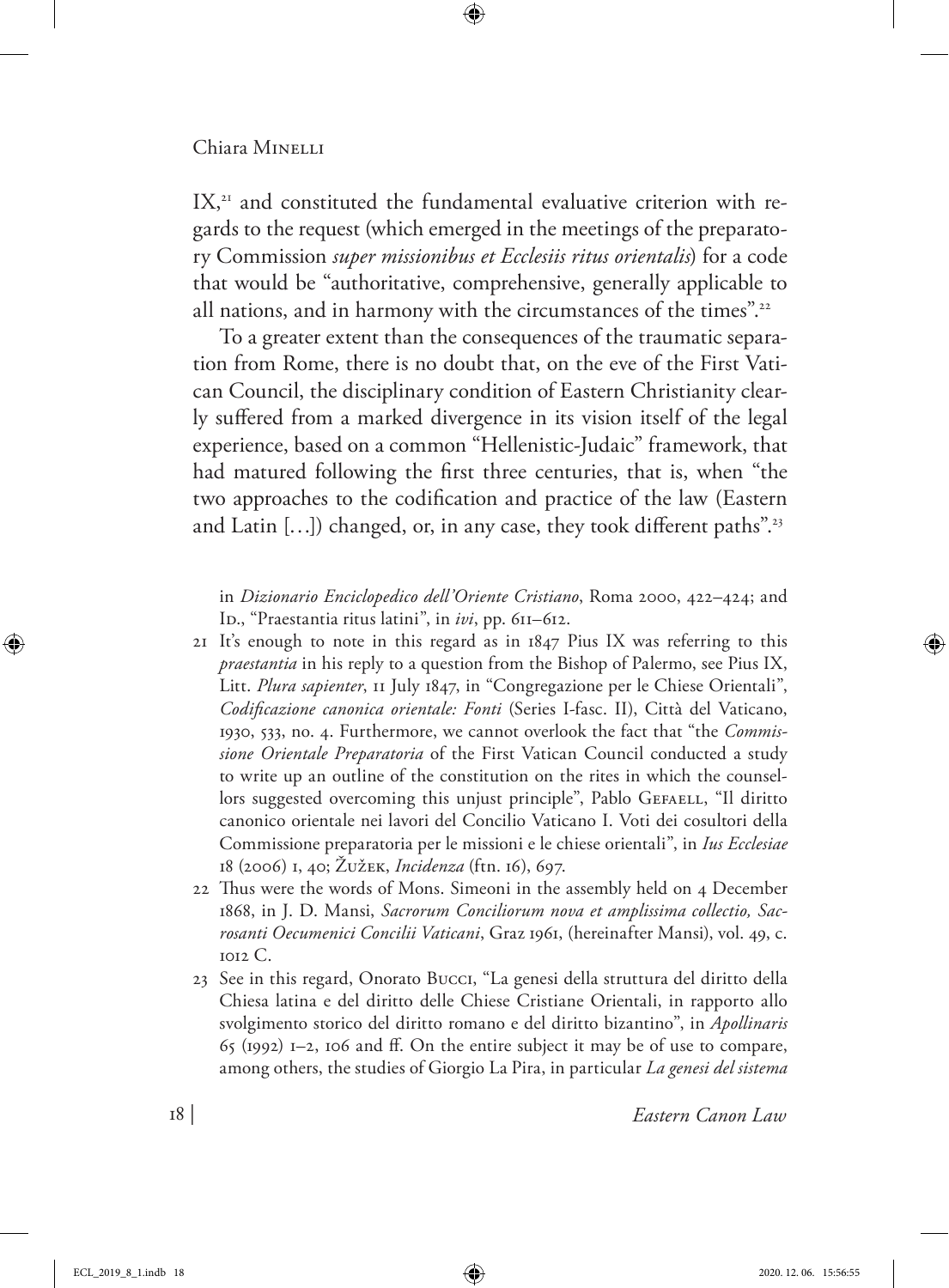It was therefore in a context that was markedly skewed towards the Latin legal and dogmatic tradition, rather than its Eastern counterpart, that potential directions for future developments emerged.

This is the "famous trilemma",<sup>24</sup> which, in its peremptoriness, constitutes that most conspicuous legacy of the First Vatican Council with regards to the debate on the Eastern codification, and which, to some extent, still questions juridical thought even in the aftermath of the promulgation of the CCEO:<sup>25</sup> "either a future Council will produce a single law, common to East and West; or a law for the West and a distinct law for the Eastern Churches; or, finally, a law for the West and as many laws for the East as there are different Eastern Churches with different rites".26

The tendency (already evident in the preparatory phases) to eliminate on the basis of the Latin law "every dualism of codes and laws", as well as the increased tension between Eastern prelates wishing to preserve their autonomy and the latinizing vision of the majority of the Delegation for ecclesiastical discipline,<sup>27</sup> suggests a cautious approach that, though favouring disciplinary uniformity, considers it

*nella Giurisprudenza romana*, Firenze 1972 and the contributions of the "Atti del Colloquio Italo-Francese", *La filosofia greca e il diritto romano*, Roma, 14–17 April 1973, t. 2, Accademia Nazionale dei Lincei, Roma 1976–1977, t. 2.

- 24 Ivan Žužek, *L'idée de Gasparri d'un* Codex Ecclesiae Universae *comme 'point*  de départ' de la codification canonique orientale, in Ip., *Understanding the Eastern Code* (Kanonika 8), Roma 1997, 431.
- 25 See at least the aforementioned recent contribution by Szabó, "Tradizioni" (ftn. 1), 640 ff.
- 26 In these terms the secretary of the Preparatory Commission *super missionibus et Ecclesiis ritus orientalis*, Serafino Cretoni, considered summarizing the guidelines that emerged during the course of the debates, Mansi, vol. 50, cc.  $31^*$  and  $32^*$ .
- 27 Significant of this dialectic are the request made by the Melkite patriarch Gregory II Youssef (1827-1897) for a collection of regulations for the Eastern Catholic Churches discussed and rejected by the Conciliar Commission, and the interventions made during the Council by the patriarch Giuseppe VI Andò and the Greek-Catholic Bishop Josef Papp-Szilagyi di Gran Varadio, neither of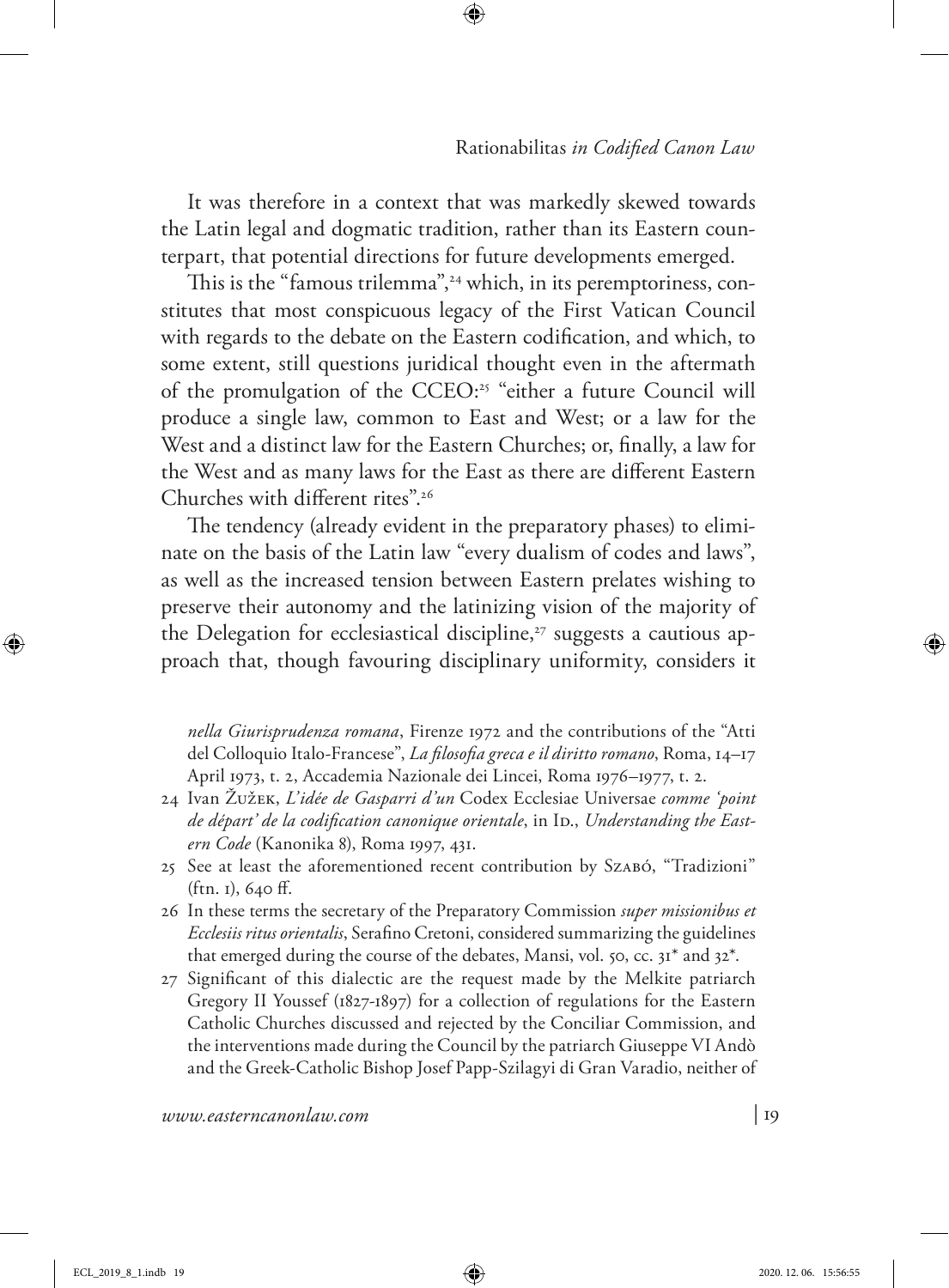inopportune to "demand it all, now and in its entirety, for fear of losing many souls":28 "attamen aliud est loqui de stricto iure, aliud vero loqui de eo quod ex prudentia, et non ex estricto jure, exigi potest".<sup>29</sup>

The codification project was therefore abandoned on the basis of a perceived need for caution, in light of the fundamental principle of *salus animarum*. Certainly, *rebus sic stantibus*, far from achieving the disciplinary uniformity longed for by the majority of the Council Fathers, any resulting code would have exacerbated the problem of dualism, as it could only have transformed those differences considered indispensable by Eastern prelates into a rigid legal system, the cost of which would have been excessive: "si nimis vellemus urgere, multas forsitan animas perderemus".30

Nevertheless, if we consider the more striking consequences of the First Vatican Council's lack of results, though the issue was left unresolved, the way it was debated shed light on the criteria for a "reasonable" solution to the trilemma, as well as its categorical alternatives.

Indeed, though explicit references to *rationabilitas* are lacking in this phase, the threads of the summarised debates provide a relatively clear reflection of one of its characteristic indicators, that is, the judgement of proportionality, which always underlines it.

whom succeeded in scratch the dominant conviction concerning the *praestantia iuris latini*. On this issue see GEFAELL, "Il diritto" (ftn. 21), 51 ff.

- 28 Gefaell, "Il diritto" (ftn. 21), 53.
- 29 This position, on the part of Cardinal Capaldi, President of the *Congregazione Particolare della Deputazione per la Disciplina Ecclesiastica,* and previously a member of the *Commissione Orientale Preparatoria,* in the *Congregatio VI* of 2 May 1870, captures the dominant concern vis-à-vis disciplinary uniformity, see Lajos Pász*ron, Concilio Vaticano I. I Verbali della deputazione per la disciplina ecclesiastica,* in *Miscellanea in onore di Monsignor Martino Giusti, Prefetto dell'Archivio Segreto Vaticano*, vol. II, Città del Vaticano 1978, 226. 30 *Ibid*.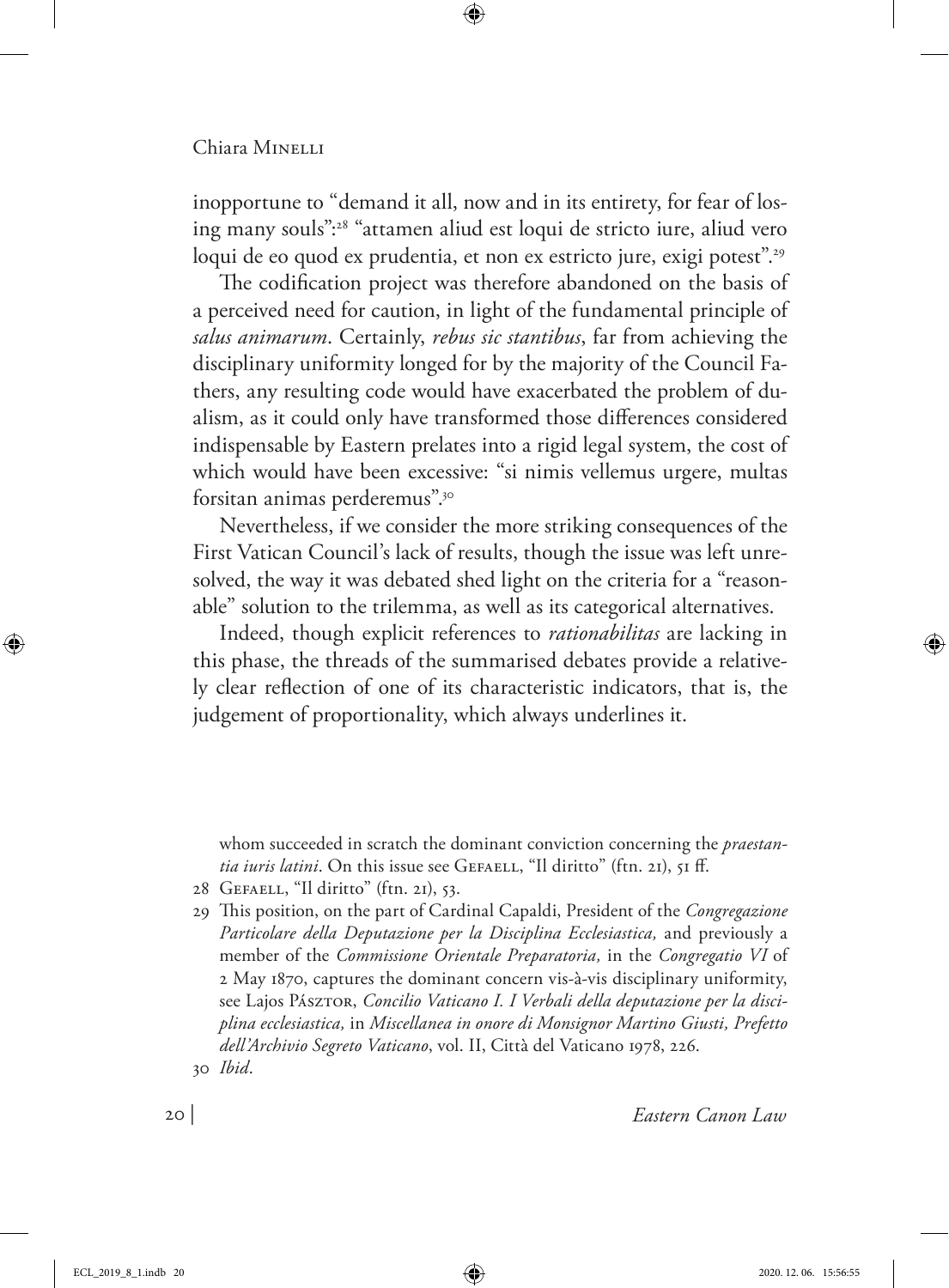## 2. The proportions of CICO

A noticeable improvement with regards to the disciplinary situation in the Catholic East took place in the decades between the interruption of the First Vatican Council and the Pio-Benedictine codification, thanks to the promotion of synods for all the different Churches, which "aimed at providing each Church with its own code".31 At the same time, the emerging tendencies in Leo XIII's approach to Eastern affairs, which eventually found confirmation under Benedict  $XY<sub>1</sub><sup>32</sup>$  made a decisive contribution to the full reception of principle of the equal *dignitas* of all rites, contained in the 1917 Code.<sup>33</sup>

With regards to this rich and promising phase, it behooves us to at least emphazise that (from the perspective of discipline) it owed a debt to the *ius decretalium*, which acquires much greater consistency if we look at the discipline of so-called general norms, which, as would eventually happen during the actual codification process, were already seen almost as a common "terminology",<sup>34</sup> and one that (though certainly capable of giving rise to formal variants and mild substantive reforms) was also resistant overall to radical or extensive change.

- 31 Cf. Bucci, *Storia* (ftn. 20) 99 and Žužek, *L'idèe* (ftn. 24), 432-433. See in this regard Ex Actis Comm. Cardinalitiae Pro Studiis Praeparatoriis Codificationis Orientalis, *Sulla opportunità della codificazione del diritto canonico orientale*, in *Communicationes*, 1994, 121–123.
- 32 It is a well-known fact that the doctrine of Benedict XIV on the *praestantia iuris latini* was surpassed in 1894 by the *Orientalium dignitas Ecclesiarum* of Leo XIII. This document is part of a far-reaching programme characterising the pontificate of the successor of Pius IX in a markedly orientalistic sense. Benedict XV, in turn, acted in complete accordance along the lines dictated by his predecessor, for whom he was the Substitute to the Secretary of State, cf. Bucci, *Storia* (ftn. 20), 98–99.
- 33 Cf. Alexius Petrani, "An adsit ritus praestantior", in *Apollinaris* 6 (1933) 74–82.
- 34 Cf. Ex Actis Comm. Cardinalitiae Pro Studiis Praeparatoriis Codificationis Orientalis, "Codificazione Orientale. Verbali delle Adunanze [hereinafter "Verbali Adunanze, op. cit."], 1 Marzo 1930", in *Communicationes* 26 (1994) 100.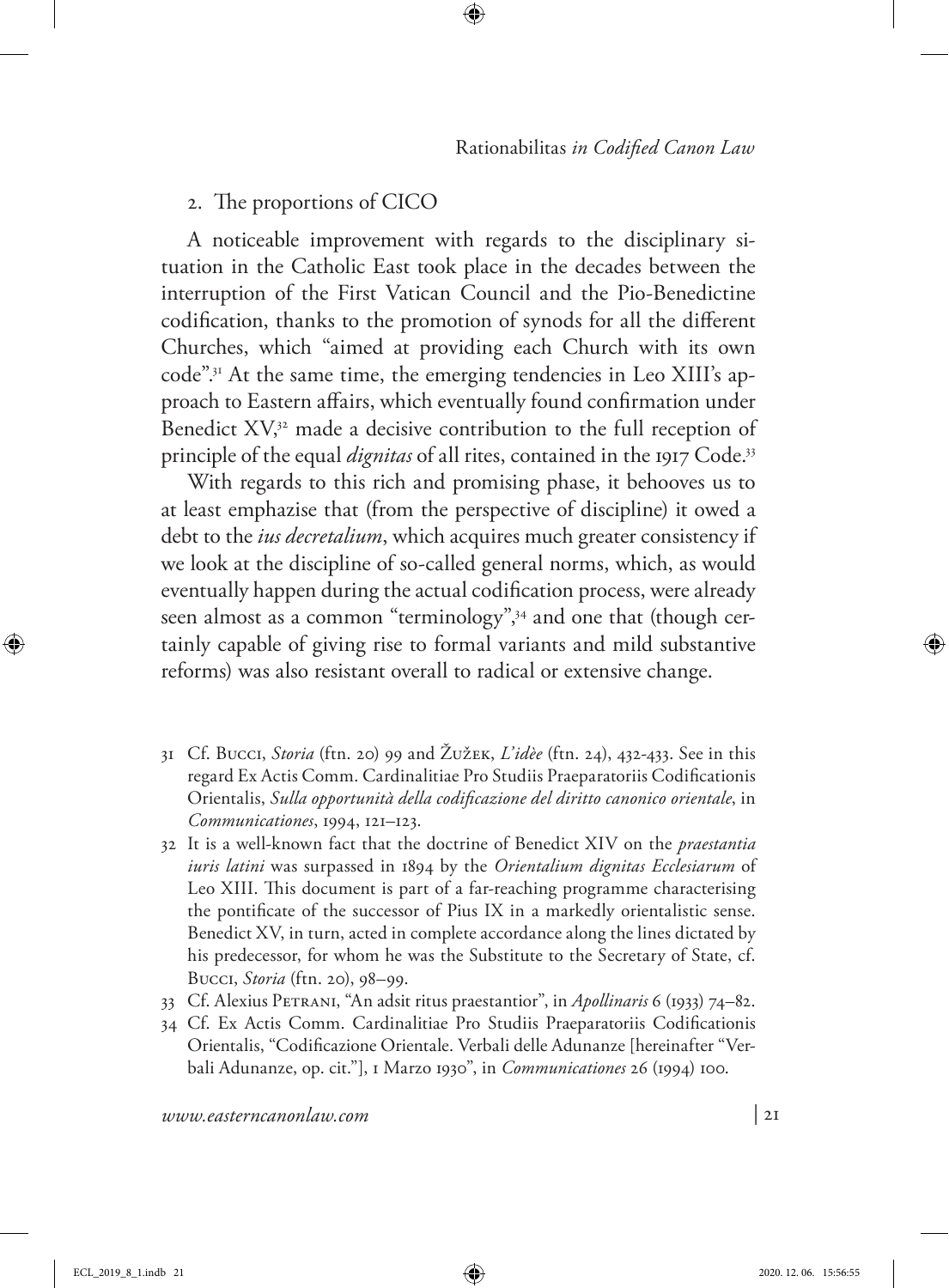Moreover, and it could not be otherwise, the beginning of the process of Eastern codification the day after the entry into force of the Pio-Benedictine Code is strongly determined by the methodological question.

With the resurfacing, in all its peremptoriness, of the Council's "trilemma", Gasparri's hypothesis of a single code, of which four out of five sections "should already be done", met with a cautious response from Pius XI, who believed that, even at an advanced stage of debate, "further study"<sup>35</sup> could "provide new views and make things mature".36 The determination of the Pontif in this regard will be decisive: "no to a single code for the Church of Rome, no to a *tot codices tot ritus*, yes to a single code for all Eastern catholic Churches to exist in parallel to the Latin Code".37

Nevertheless, the fecundity – especially for the purposes of this study – of the biennium between Gasparri's proposal and Pius XI's decision cannot be denied.

In particular, as regards the discipline of the *Normae Generales*, at this stage matures the persuasion that it would have achieved "its definitive form [...] only at the end",<sup>38</sup> that is, only after a thorough comparison with the Pio-Benedictine Code in its entirety. Indeed, this project was compared to "a statue, to which the first book serves as a base, and it is after the statue has been completed and the weight, size and elements of aesthetics will be ascertained, to it will be adapted a suitable base".39 From this perspective, even the work that had

- 36 *Ibid*.
- 37 Bucci, *Storia* (ftn. 20), 101. As was observed by Žužek, in that context "il n'y eut que le pape, semble-t-il, à percevoir la vraie dimension des choses et à les redresser", *L'idée* (ftn. 24), 440.
- 38 So the Rev. Pietro Sfair, as concerns the Syro-Maronites, in "Sacra Congregazione 'pro Ecclesia Orientali'", *Codificazione Orientale, Siro-Maroniti. – Studio del Lib. I CIC (Rev. Pietro Sfair)*, no. 29/30, vol.1, p. 2.

<sup>35</sup> "Verbali delle Adunanze, op. cit., 13 Luglio 1929", *ibid.*, 87.

<sup>39</sup> *Ibid*.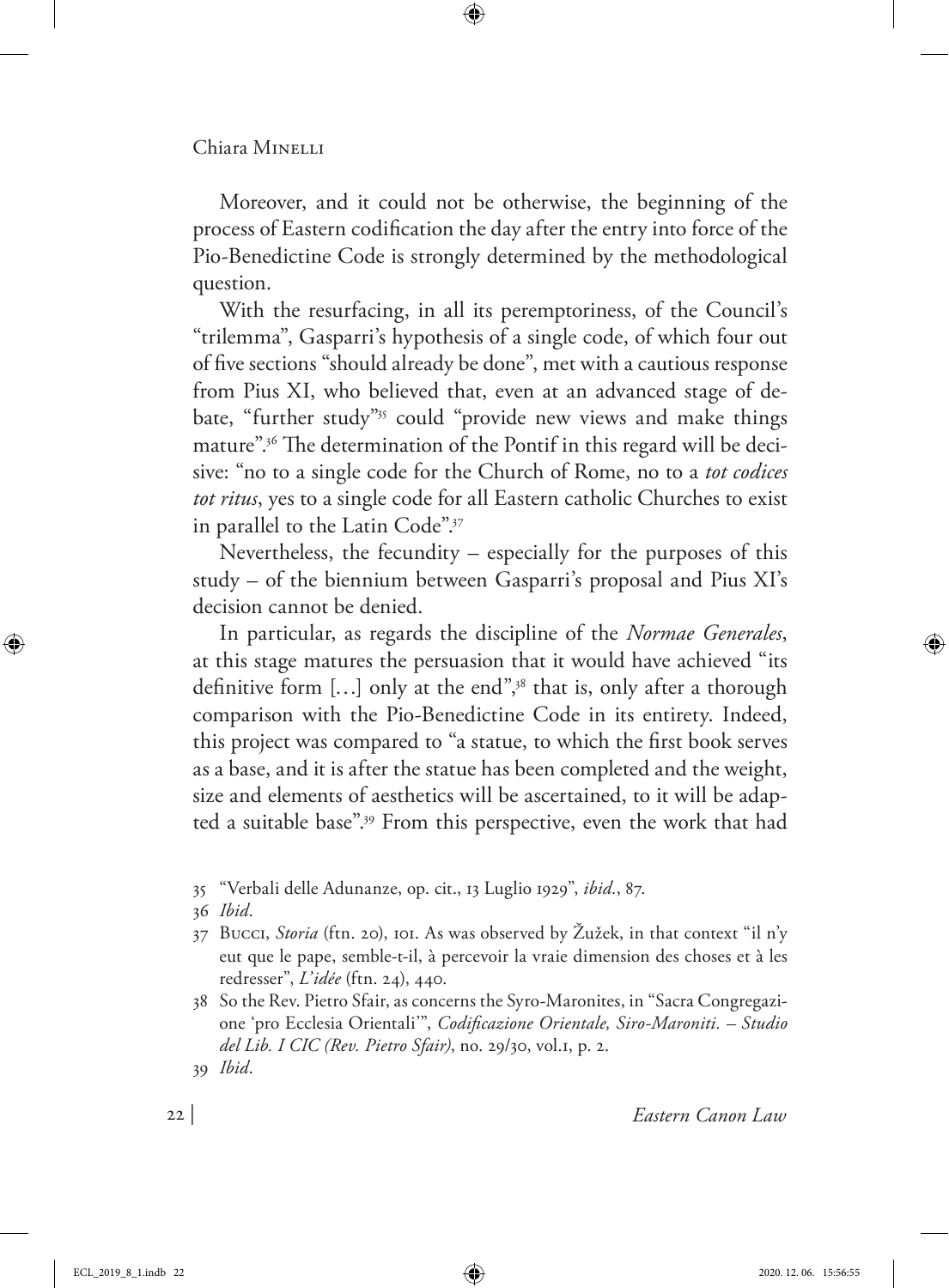already been carried out on the book of *Normae Generales*, "studied by oriental consultors on the lines or order of the same",<sup>40</sup> must be freed from "any shadow of Latinization",<sup>41</sup> despite the widespread conviction that the norms were essentially didactic in nature, and therefore applicable to any form of legislation.

If it did not seem necessary at the time to abandon the order of the *Codex*, which most believed to be "optimal",<sup>42</sup> not only was it already clear that "having it as a guide does not mean submitting to its influence",<sup>43</sup> but, more importantly, interested parties became more aware that, "instead of abolishing, destroying, or censuring this or that",44 it was more important to "intimately penetrate the Eastern soul, and develop the good, healthy principles it contains, so that the peoples of the East may spontaneously reform and perfect themselves, until they achieve the same progress they enjoyed during the Church's early centuries".45

Overall, then, "the current study" had to "certainly prepare the *substance*";46 "as for the *form*", it would have to be considered "further ahead in the process".47

- 40 "Verbali delle Adunanze, *op. cit*., 1 Marzo 1930", in *Communicationes* 26 (1994) 99.
- 41 *Ibid*., p. 100.
- 42 In this sense see in particular the intervention of Fr. Korolewsky during the same assembly, *ibid*., p. 103.
- 43 *Ibid*.
- 44 Cardinal Sincero expressed himself in these terms in a report dated 20 November 1935 as concerns the underlying criteria of the work, see "S. Congregazione per la Chiesa Orientale, Codificazione canonica orientale", *Criteri generali per la redazione del codice di diritto canonico*, Prot. no. 425/35, 3.

47 *Ibid*.

<sup>45</sup> *Ibid*.

<sup>46</sup> "Verbali delle Adunanze, op. cit., 12 Luglio 1930", in *Communicationes* 26 (1994) 119.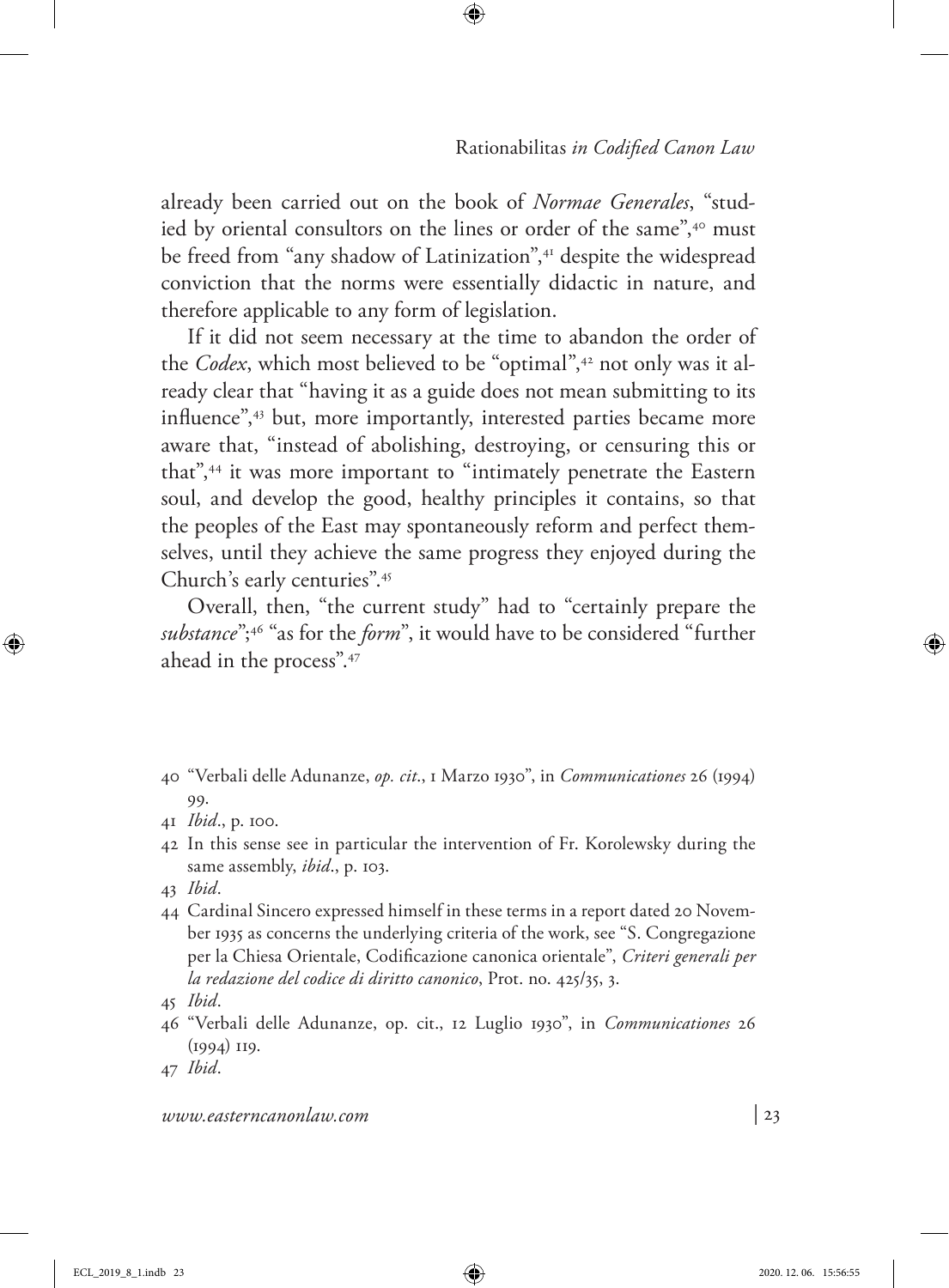Now, it is precisely this choice to dedicate the earliest phase of the process to "the extraction […] of material, especially if it is taken from and with the guidance of the sources",48 postponing the study of "how to order it and give it a form",<sup>49</sup> that merits careful consideration from the perspective favoured in this essay. The precedence that substance takes over form doubtless reflects one of the more distinctive aspects of the oriental mindset; but at the same time, it evokes "the *proprium* of canonical order"50 itself, down to its profoundest depths, its constant tension "between positivity and equity",<sup>51</sup> "certainty and *charitas*",<sup>52</sup> to its search for a proportionate solution to each concrete case in need of regulation, as well as the *salus* that must be sought in every single case.

## 3. The irreducibility of customary law, or, its *rationabilitas*

The increased awareness regarding the fact that the originality of the project, and therefore also how effectively it addressed the real needs of the Catholic East, would depend to a considerable extent on the conception and associated comparison with the *Codex*, and, even more so, on the pre-eminence assigned to the discipline's substantive nucleus relative to any considerations as to its form, paradoxically does not disqualify the studies that have already been carried out on the basis of Book I, which simply become part of the general paradigm under which the project might continue.

The normative section of interest belongs to the series of unpublished canons, of which it is possible to find a first organic draft in a

<sup>48</sup> *Ibid*.

<sup>49</sup> *Ibid*.

<sup>50</sup> Orio Giacchi, *La norma nel diritto canonico*, in Aa. Vv., *La norma en el derecho canónico*. Actas del III Congreso international de derecho canónico, Pamplona, 10–15 de octubre de 1976, vol. I, Pamplona 1979, 26.

<sup>51</sup> *Ibid*.

<sup>52</sup> *Ibid*.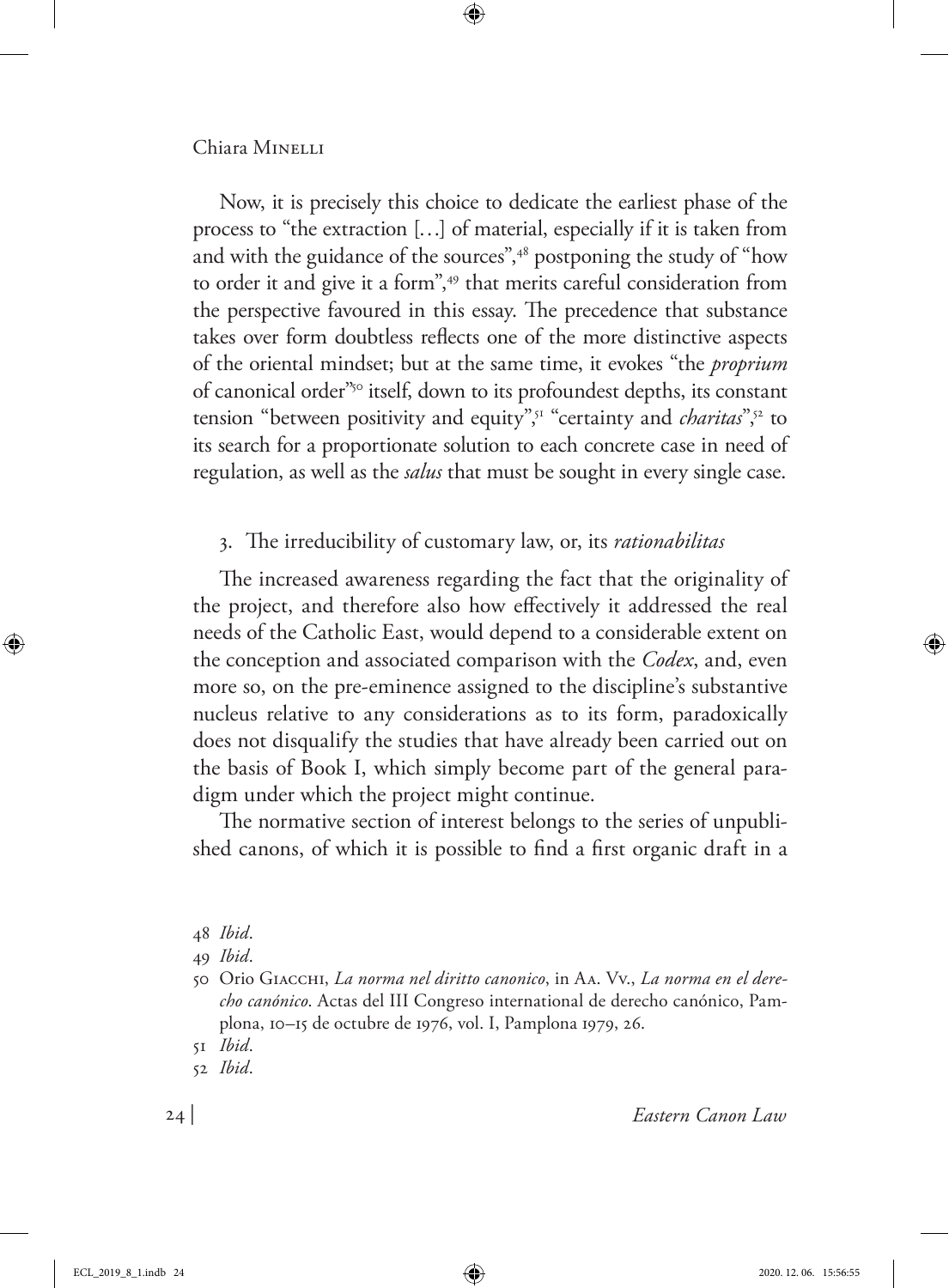printed work of 1945 and bearing the title *Codex Iuris Canonici Orientalis*. 53 The following draft, dated to 1958 and incorporating the fifth *motu proprio De sacramentis* (which was never promulgated), is an almost identical replica of the previous one, though, unlike the first draft, this one includes references to the sources.<sup>54</sup>

The little data that emerges from these texts that are relevant here essentially concern the discipline of custom, with no observations regarding the formal definition of the law or not even the need for a "iusta et rationabilis causa" for the validity of a dispensation: the 1945 text simply reproduces the Pio-Benedictine Code, with no changes, while the 1958 draft envisages a variant that places the need for *rationabilitas* in relation to the derogation of canon law on the part of the antinomic custom that had prevailed for the previous forty years, and, not, generally, to the custom's prejudicial effect with regards to the ecclesiastical norms it opposes.<sup>55</sup>

However, one should not forget that, from the earliest meetings on, the intention was to "treasure"56 the observations of canonists regarding the discipline codified in 1917, so that the Eastern Code may

- 53 (Sub secreto) *Codex Iuris Canonici Orientalis, Pii XI Pontificis maximi iussu digestus Pii Papae XII auctoritate promulgatus*, Typis Polyglottis Vaticanis, MCMLV.
- 54 See "Testi dalle bozze 1958", in *Nuntia* 2 (1976) 65 ff.
- 55 Canon 3 of the draft is formulated as follows: "§ 1. Iuri divino sive naturali sive positivo nulla consuetudo potest ullo modo derogare; sed neque iuri canonico derogat, nisi fuerit rationabilis et legitime per annos quadraginta continuos et completos praescripta; contra legem vero ecclesiasticam quae clausulam contineat futuras consuetudines prohibentem, sola praescribere potest rationabilis consuetudo centenaria aut immemorabilis. § 2 Consuetudo quae in iure expresse reprobatur, non censetur rationabilis", *Testi dalle bozze 1958* (ftn. 54), 65.
- 56 "S. Congregazione Orientale, Pontificia Commissione per la redazione del Codice di diritto canonico orientale, Ventesima Plenaria", *Proposte di modifiche del testo del "Codex Iuris Canonici", Libro I, Norme generali*, Prot. Num. 479/36, Fasc. I, p. 1.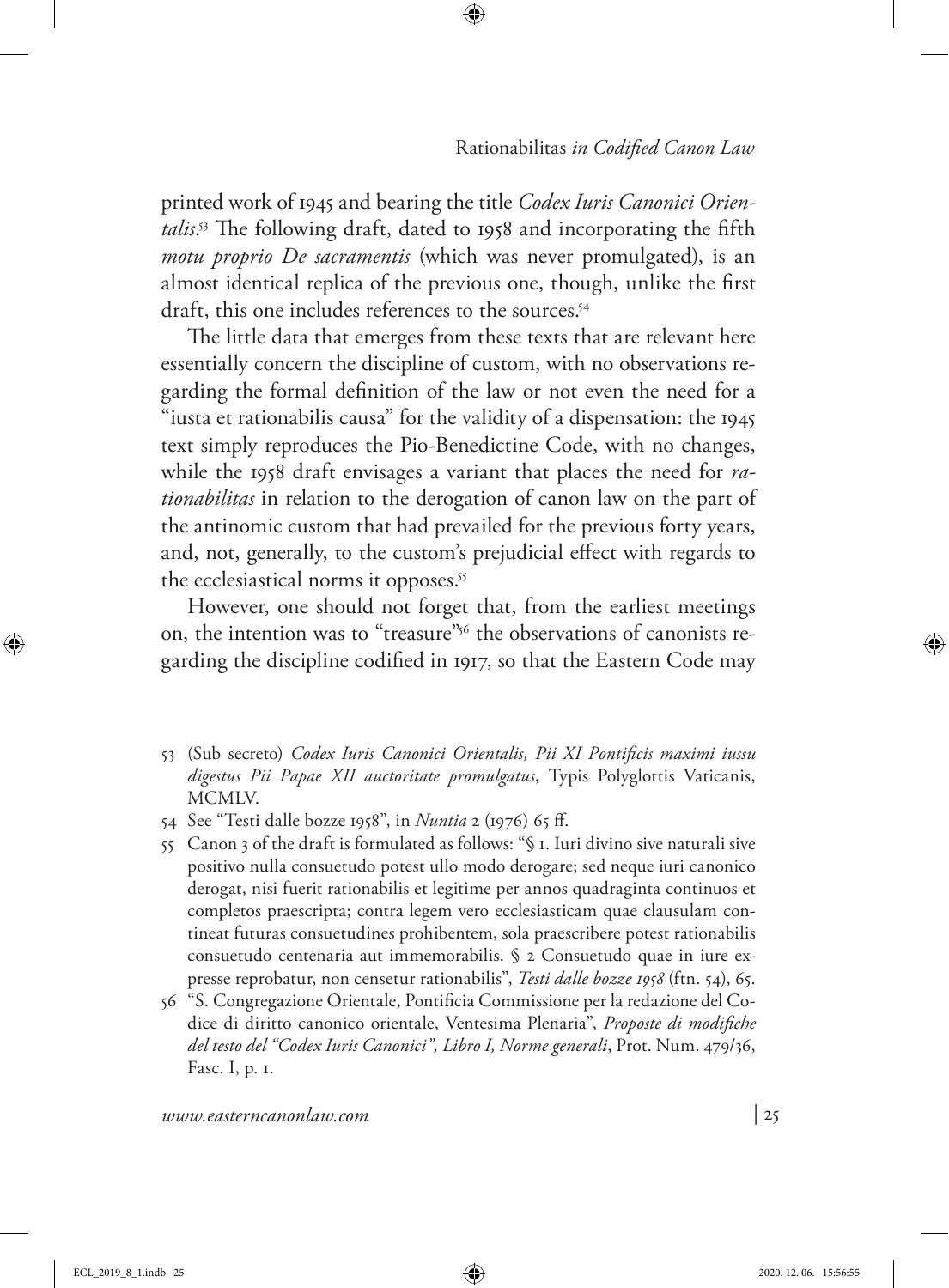constitute a true step forward in the field of canonical science, one that "benefited from the Latin Code through opportune technical and scientific modifications".57

Think of the importance of Mario Falco's note that, due to a not-infrequent opacity of the terminology adopted by the Latin Code, the distinction between the words *lex* and *ius* was never observed, particularly with regards to the effectiveness of custom.<sup>58</sup> Over the course of the consultations, this note was specifically addressed by the proposal of substitution of the expression "vim legis obtinet"59

- 57 It is worth recalling here the opinion of the consultor Herman; by observing how the state laws are "freely criticised by the jurists" and how the legislators greatly take "into account the progress of jurisprudence", he believes that "ignoring all that has been written in the past twenty years about the CIC would be (…) to the great detriment of the authority of the Holy See". In fact, "it is one thing to promulgate a Code in which the critics can find something that should be corrected – this occurs in every law – while it is another to promulgate a Code which repeats what jurisprudence has unanimously criticized for years". In this case one would be exposed to "harsh criticism" whose "echo" in the East "would negatively affect the minds". At a time when the fact that "the minds must be well prepared to receive the new laws" it assumes crucial importance, *ibid.*, p. 2.
- 58 *Ibid.,* p. 8. The reference is to the observations made by Falco, according to whom "the language used by the Code, which, based on the instructions of 11 April 1904, had to be worthy 'quantum liceret, sacrarum maiestate legum, in iure romano tam expressa feliciter' and was praised for its simplicity and clarity, its fluidity and precision, as well as for its sober elegance, is in truth almost always simple and clear, but rather often neglected and almost unrefined, and at times also unequal and imprecise". More specifically, as concerns the issue at hand here, it is worth quoting the observation relative to the "uniformity of the terminology", which, "at times owing to the textual reproduction of passages from ancient laws, at others owing to the lack of coordination between the parts due to various collaborators, is not always rigorously observed". Cf. *ivi*, pp. 5 and 7 with M. Falco, p. 39.
- 59 In this sense see the proposal by the Ruthenian Mgr. Njaradi, p. 23.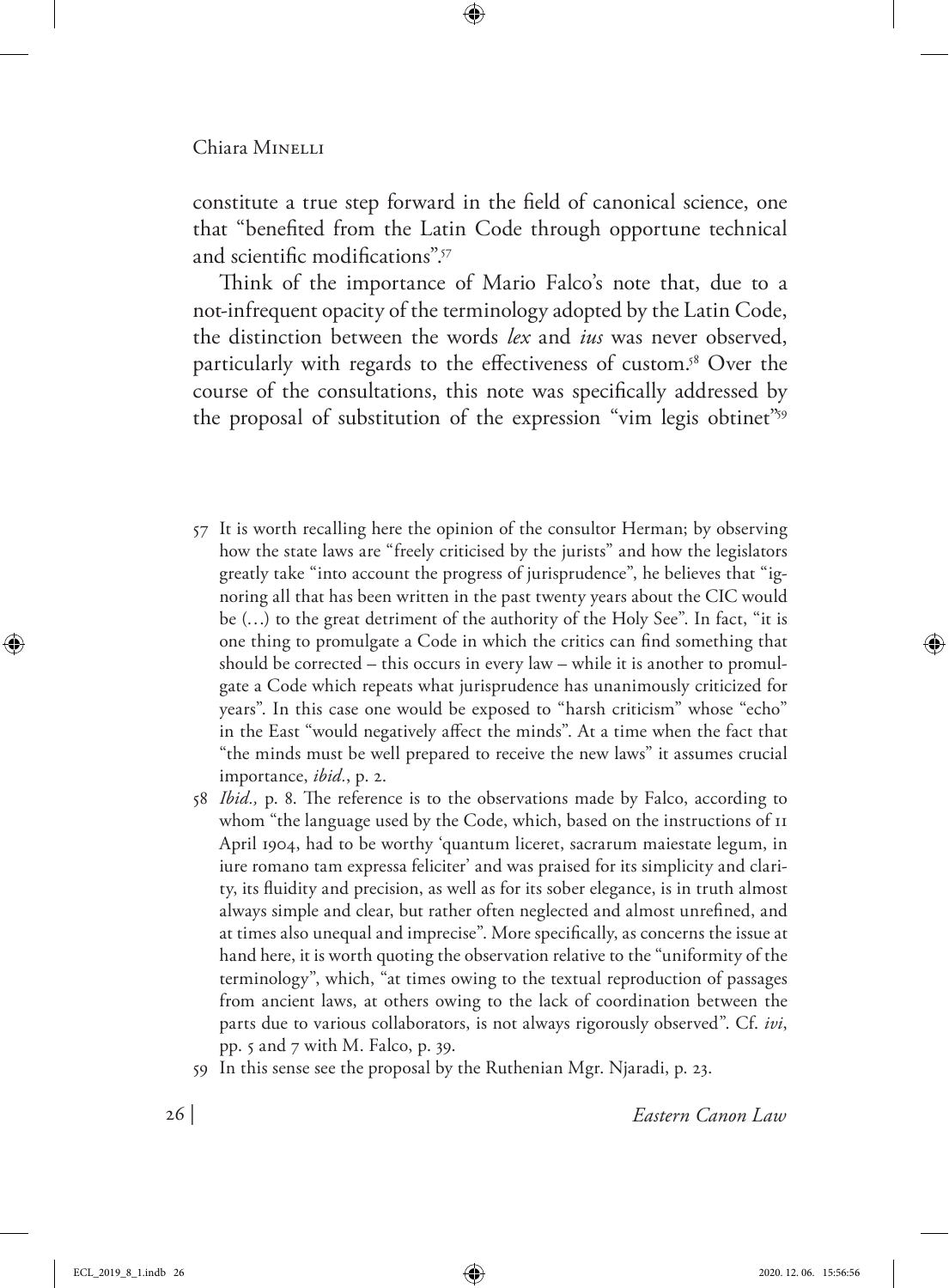with "iuridice vim obligatoriam obtinet",<sup>60</sup> which not only covers a wider field, but also is more evocative of the overall physiognomy of customary law in its distinctive and pervasive capacity of legal experience as such.

Though it was not incorporated in the CICO drafts, this modification not only proved to be decisive for the post-conciliar re-elaboration of these texts, but also – by distancing itself from the latin solution – it constitutes a precious testimony of a non-legalistic conception of the law within the context of a scholarly approach to the custom, the discipline that was most susceptible to the positivistic reductionism that was in fashion at the time.

As part of the same trend, developing thought regarding the aforementioned validity requirements of the *consuetudo contra legem* matured within a context that was notable for its acute sensitivity towards customary law, including from an ecumenical perspective. This is demonstrated, on the one hand, by the concern directed towards the schismatic brethren, that they "may do whatever they can not to move away from their customs and traditions, which date to the remotest past",<sup>61</sup> and, on the other, by the perplexity expressed towards the Pio-Benedictine prevision of a complete and uninterrupted forty-year period for the legitimation of the *consuetudo contra legem*, even in consideration of the Islamic law, "which extends such a significant influence on the laws and lives of so many Eastern Christians, and which operates in consideration of a similar customary law known as 'Adah' or 'Urf".<sup>62</sup>

60 *Ibid*.

- 61 In this sense the Syrian Efrem Haddad expresses himself already on 13 January 1920, See Sacra Congregazione "pro Ecclesia Orientali", Codificazione orientale, *Siri-puri: studio sul lib. 1, C.J.C.*, Prot. 31/30, p. 2.
- 62 Sacra Congregazione "pro Ecclesia Orientali", Codificazione Orientale, *Siro-Maroniti, studio del Lib. I CIC (rev. Pietro Sfair)*, *op. cit*., p. 2. As concerns the intense and dramatic relationship even at a disciplinary level between the Eastern Christian communities and Islam, see, in particular, Bucci, "La genesi" (ftn. 22), 133–134.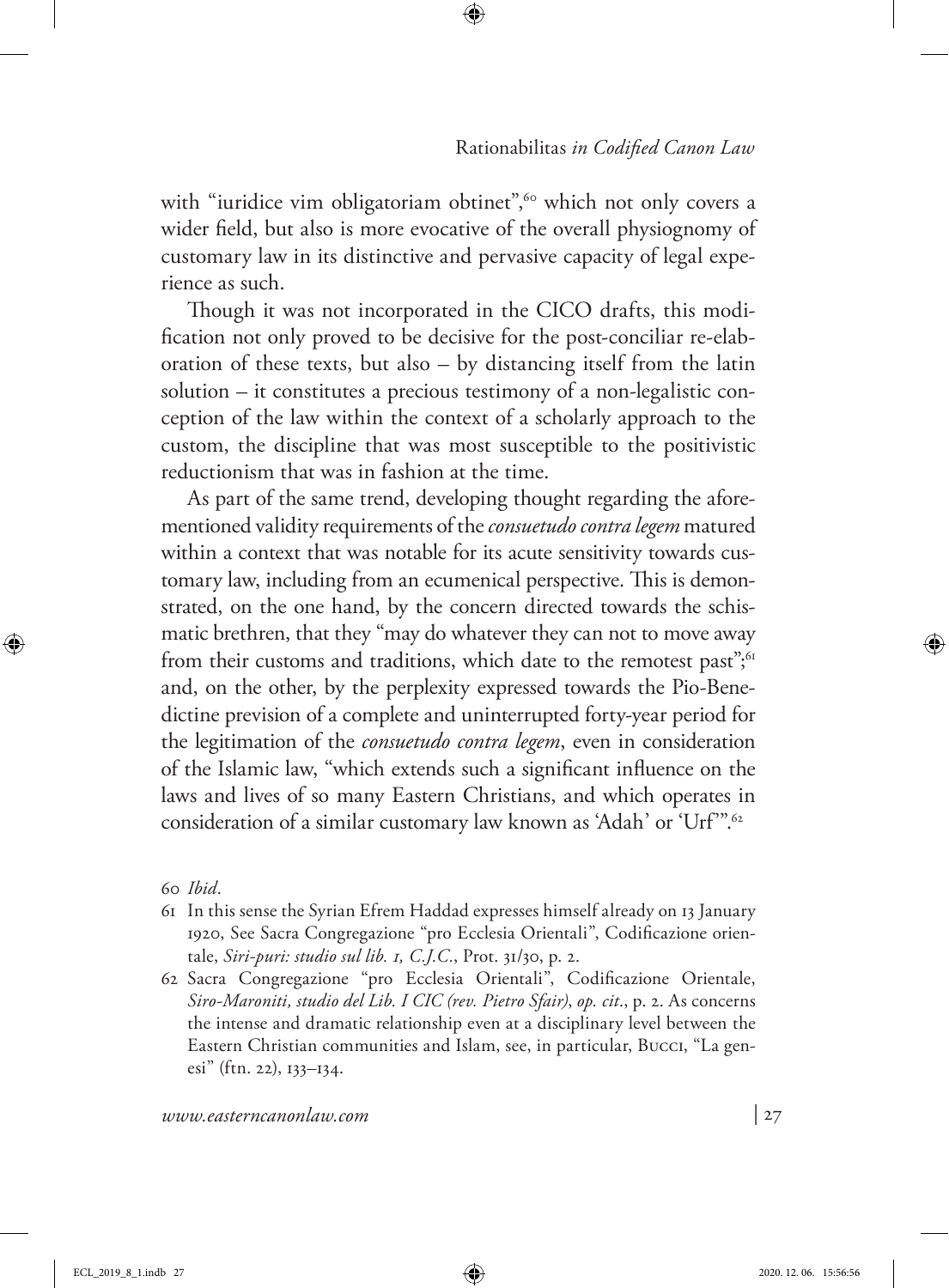With this in mind, one can better comprehend the only proposal for the reformation of Book I that was advanced during this phase, that is, the streamlining, requested by the representative of the "pure" Syrians, of canon 27: specifically, the proposal was to eliminate a reference to *rationabilitas* in relation to *consuetudo contra legem*, as a response to the removal of the lemma "consuetudo quae in iure expresse reprobatur, non est rationabilis".63 Clearly, this proposal aimed more to promote the efficacy of customary law, also in relation to the aforementioned corresponding aspects of Islamic law, than to obscure its founding principle, that is, *rationabilitas*. According to this reform proposal, this principle would not have lost its centrality (thanks to the simplification of the formula) with the fact that the word *rationabilis* preceded *consuetudo* and was linked to the adjectives *centenaria* and *immemorabilis* still emphasised, in relation to the further qualifications, its unbreakable bond with the very essence of customary law.

Moreover, as previously hinted, any reference to *rationabilitas*, in itself irreducible to the pure and simple absence of reprobation on the part of the law, remained untouched till the schema's final draft.

It is interesting to note that these results must have matured enough by the summer of 1930, if, in the hearing held on July 12, "the study carried out on the Book I" could already be indicated as "something like a model" for the other sections.<sup>64</sup> Indeed, it is because of this state of affairs (which evidently pleased the Pontiff) that it was possible to advance towards a more thorough comprehension of the very meaning of the comparison with the Latin Code, which "could

- 63 Sacra Congregazione "pro Ecclesia Orientali", Codificazione Orientale, *Siro-Maroniti, studio del Lib. I CIC (rev. Pietro Sfair)*, *op. cit*., p 5. On the basis of these indications canon 27 should be drafted as follows: "1) Iuri divino, sive naturali sive positivo nulla consuetudo potest aliquatenus derogare; contra legem ecclesiasticam sola praescribere potest rationabilis consuetudo centenaria aut immemorabilis; 2) omittitur". *Ibid*.
- 64 *Verbali delle Adunanze*, cit., *12 Luglio 1930*, in *Communicationes* 26 (1994), 118.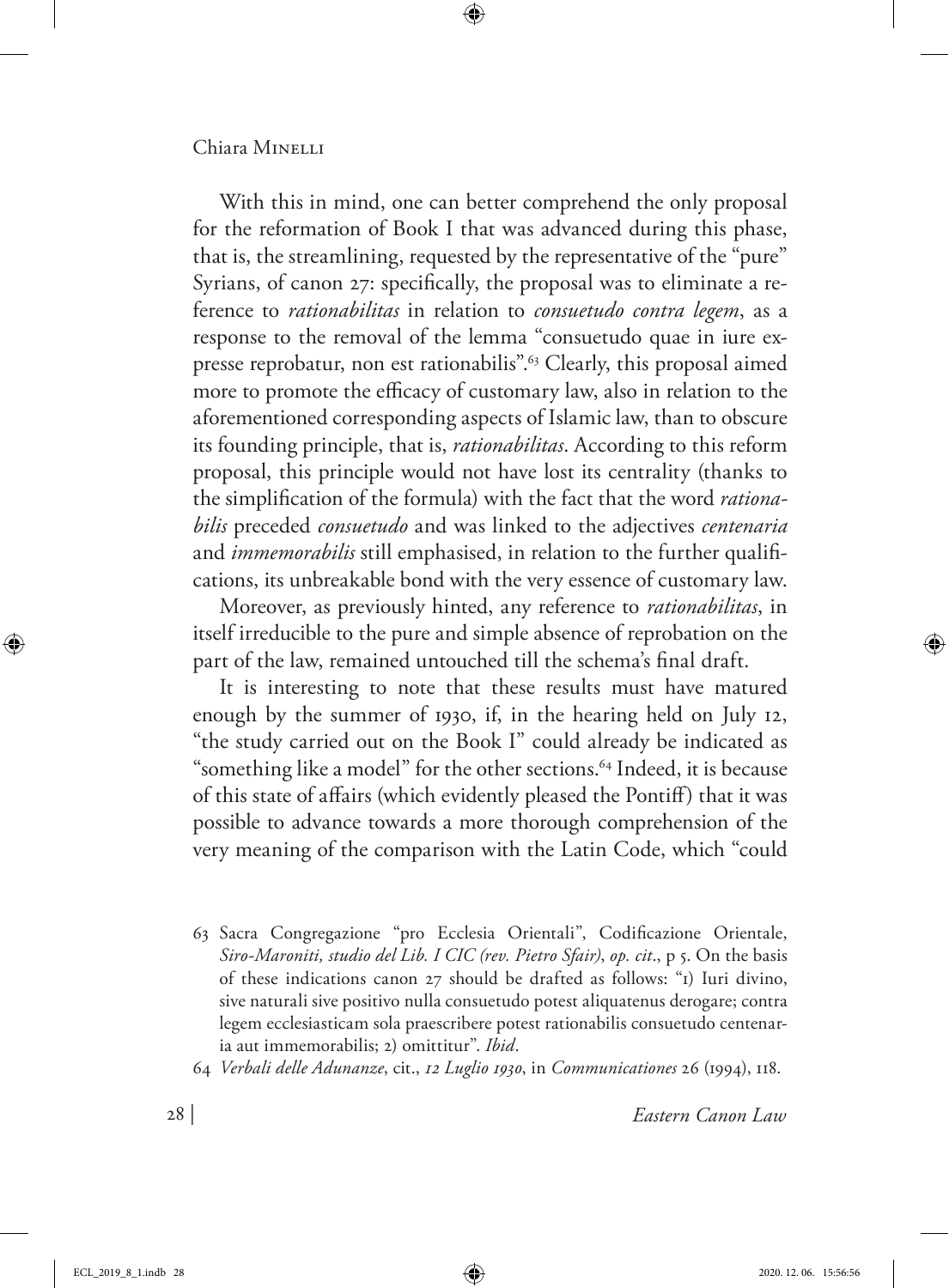even be a code to imitate, just as civil codes imitate that of Napoleon, hence the fact that they are known as 'Napoleonic'";<sup>65</sup> however, this "imitation" must "be seen as akin to Dante's imitation of Virgil, or Raphael's of Michelangelo".<sup>66</sup> In other words, it was clear to all that the Latin Code should be used as "a basis for the Eastern Code";67 but at the same time, it must have clearly "appeared" to all that the latter would be "truly Eastern", in its "sources, omissions, additions, and modifications"68 as well as in its "form".69

In this sense, the event of the norms of interest here is truly paradigmatic.

On the one hand, it reflects that aforementioned growing tendency towards the establishment of a uniform legislation, at least in those normative sections where Latin dispositions are "evidently superior in terms of order and clarity".<sup>70</sup> In this regard, it is significant that no proposal was accepted to reduce the number of spaces dedicated to *rationabilitas*, which had already been sacrificed in the Latin Code. In a juridical experience deeply characterized by customary law it would be hardly allowed for a further diminishment of the expression of its fundamental principle, that is the fact that it was *rationabilis*.

On the other hand, the widespread perception of a true commonality of the foundational categories, to the point where it was a challenge to identify the proper Eastern sources that had been used, did not impede an original and typically Eastern evaluation of the weight given

65 *Ibid.*, p. 119.

- 66 *Ibid*.
- 67 *Ibid.*, p. 118.
- 68 *Ibid*.
- 69 *Ibid*.
- 70 Thus in the "Ponenza" prepared in the Sacred Congregation *pro Ecclesia Orientali*, after the Assembly held on 22 February 1927, for a discussion before the Holy Father on the following 25 July, "Sulla opportunità della Codificazione del diritto canonico Orientale", published as "Allegato I ai Verbali delle Adunanze", in *Communicationes* 26 (1994) 123. *Ponenza*, *op. cit*., p. 127.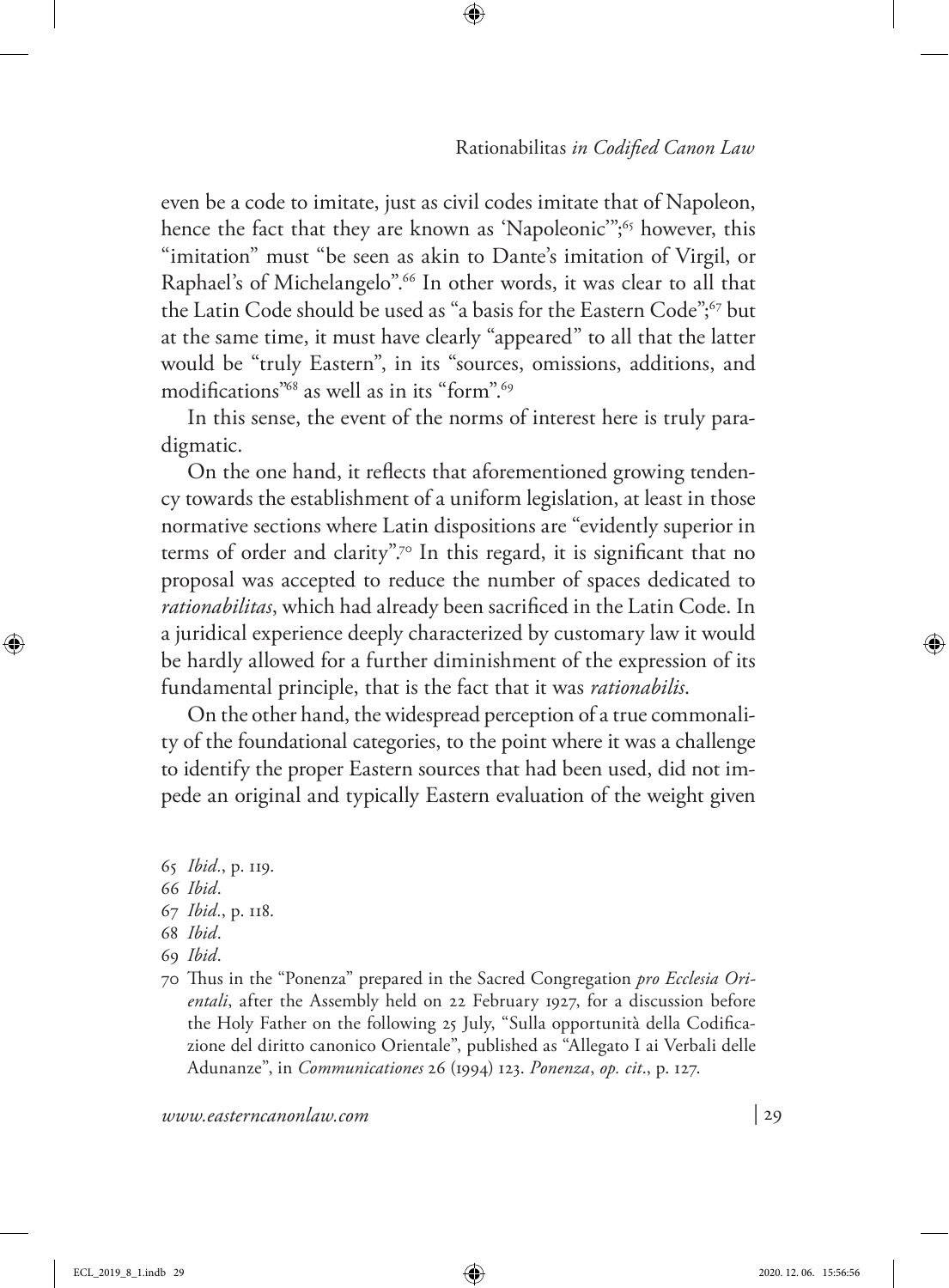to this part in relation to the overall normative corpus. Indeed, before definitively committing to work on the statue's base, it was necessary to have a clear sense of its features and (more importantly) its proportions: only then could the sculptor decide how best to support it.

Once again, the search for proportions played a fundamental role, touching, in this phase, the substance of the phenomenon in need of regulation. Indeed, not only the base on which the Eastern Code was going to be built should guarantee those margins of flexibility necessary for the development of a discipline that drew from ritual traditions whose roots were both deep and distinct one from the other; but it's very progress, at least in projects of the supreme legislator's work, should have adhered to a realistic extent to the legal experience of Catholic East in all its specificities, respecting its physiognomy (which was characterised by pluralism), even in its conception of the comparison with the Latin Code.

This explains the residual position of these norms in the project's economy, which is evident in the final *motu proprio* that was relegated to the archives following the death of Pius  $XII^{7}$  A position that, as we shall see, will remain substantially the same over the course of the post-conciliar codification.

71 On the reasons for the decision of the Supreme legislator to proceed by way of partial promulgations in the codification of Eastern law, no official stance has ever been taken. The most plausible explanation, according to some authors, is to be found in the "latinization" that influenced – in spite of the efforts made by the Commission and the profound intentions of the Pope – the entire project. Hence, it was substantially a compromise: the partial promulgations were meant to realistically measure the reactions to the various texts gradually published. Cf. Richard Porz, *Die Kodifikation des katholischen Ostkirchenrechts*, in *Handbuch des katholischen Kirchenrechts*, Joseph LISTL – Hubert MÜLLER – Heribert Schmitz (Hrsg.), Regensburg 1983, 58; Metz, *Le nouveau* (ftn. 19), 32. It should also be noted that Eastern law manuals often follow the Latin settings, so that the sources are dealt with before the substantial discipline of the *status*, the government and the sacraments. See, for example, Jan Řezač, *Institutiones Juris Canonici Orientalis*, Romae 1961, vol. I, 3–139.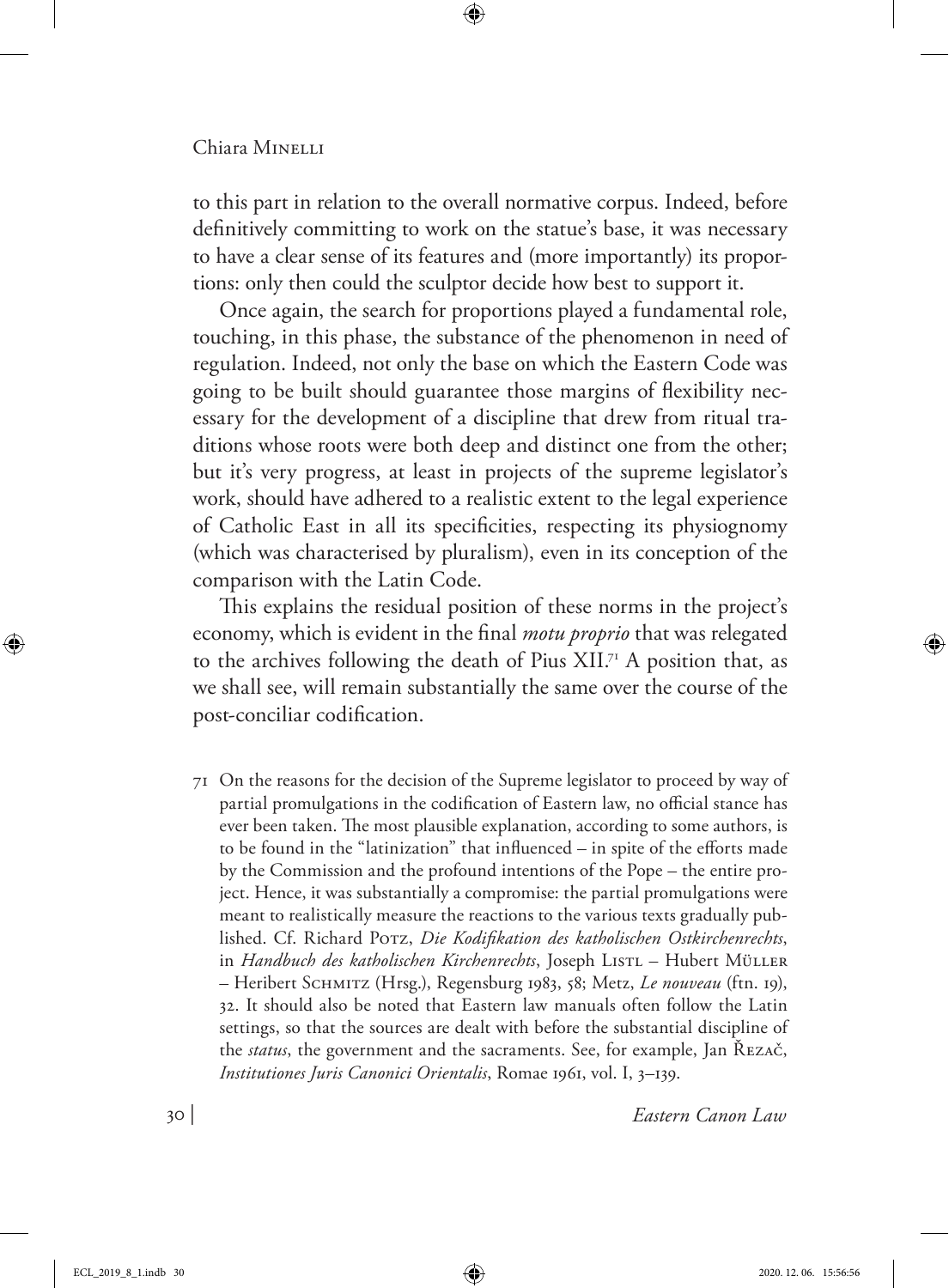## 4. The CCEO's verifications

The novelty of the Second Vatican Council left profound marks in the codification process of Eastern canon law, both in terms of method and in terms of substance.72

In this mutated cultural context, what happened with general norms emerges as clearly paradigmatic, both at the methodological and substantive levels, particularly with regards to the new perception of references to *rationabilitas* in places where (aside from a few oscillations) they had remained intact, partly as a reflection of analogous Latin dispositions.

72 The clear and definitive rejection of the "praestantia iuris latini", along with the full acknowledgement of the "ecclesiastical and spiritual patrimony" of the Eastern Catholic Churches as the "patrimony of the whole Church" and, consequently, the solemn affirmation, during the Council, of the right-duty to "bound to rule themselves, each in accordance with its own established disciplines" insofar as "they are praiseworthy by reason of their venerable antiquity, more harmonious with the character of their faithful and more suited to the promotion of the good of souls" constitute the safe riverbed within which develops "the boldest and most successful attempt to condense all of the tradition of Eastern legal history updating it to the needs of the present". An attempt well outlined in the ten directives for the revision of the Code of Eastern Canon Law and pursued by a meticulous comparison between the texts of the *Motu proprio* and the conciliar dispositions, with one eye always on the *Codex* of 1917 and the works of the parallel Commission for the revision of the Latin Code. Cf. Decr. Conc. *Orientalium Ecclersiarum*, no. 5 and "Principi direttivi per la revisione del Codice di diritto canonico orientale", in *Nuntia* 2 (1976) 3–10. Moreover, there was no doubt that the guidelines for the Revision of the Code of canonical law of the Eastern Churches had to necessarily "be different from the guidelines for the revision (and the drafting) of the Latin Code"; "they concerned ten moments of reflection understood as directives drafted in such a way that they could hardly be disregarded", Bucci, *Storia* (ftn. 20), 108. Cf. on this point John D. Faris, *Historical Introduction*, in George NEDUGATT edited by, *A Guide to the Eastern Code. A Commentary on the Code of the Canons of the Eastern Church* (Kanonika 10), Roma 2002, 46–48; Sunny Kokkaravalayil, *The Guidelines for the Revision of the Eastern Code: Their Impact on CCEO* (Kanonika 15), Roma 2009.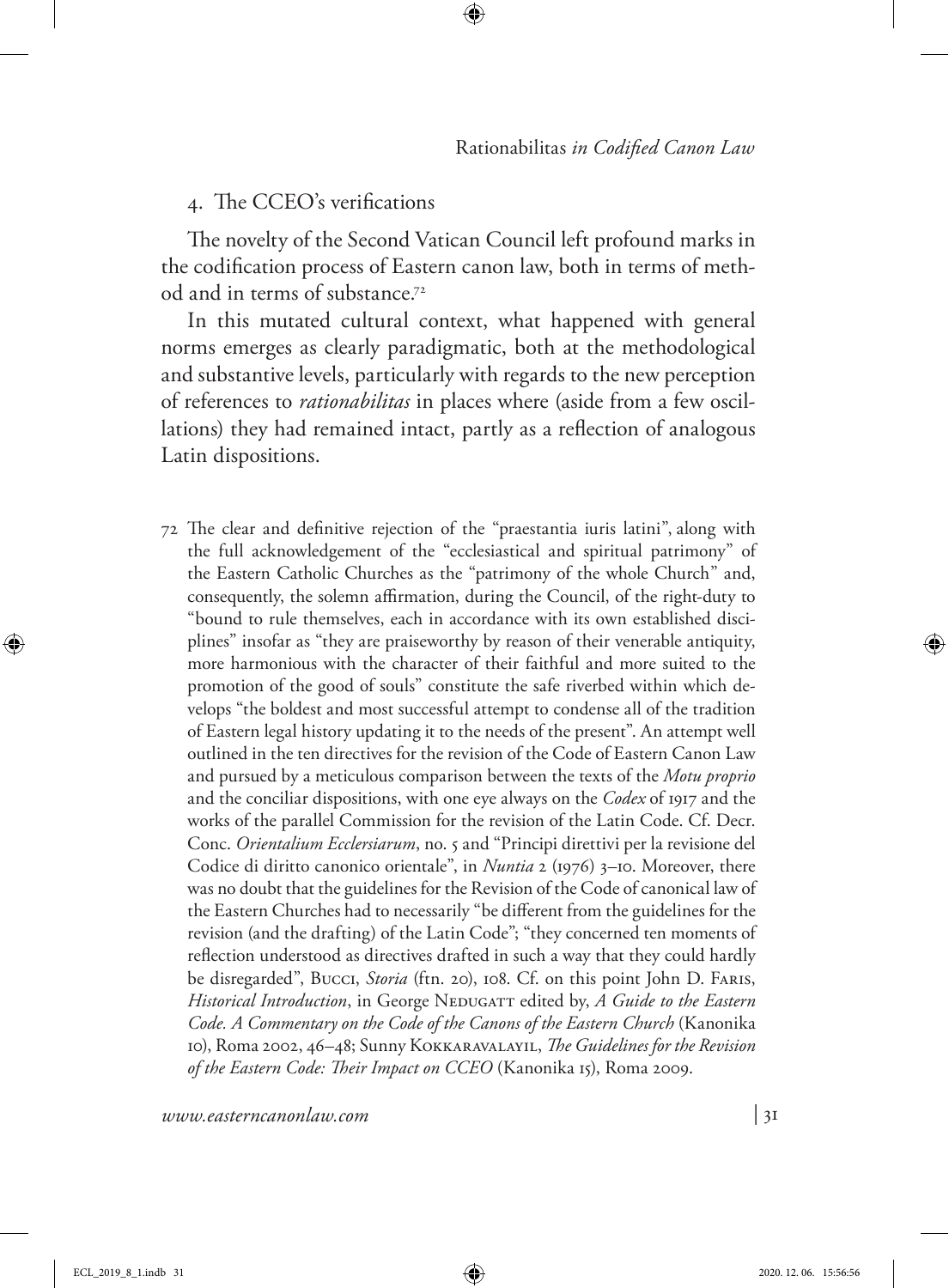The growing awareness of the originality of the Eastern Church's juridical experience (which was due to the provisions of *Orientalium Ecclesiarum*) 73 stimulated a renewed conception of the instrumental aspect of this normative section, as soon as it was destined for the description of the ordinamental's dynamics, almost as if it had constituted a "common terminology",74 but one that was perceived more profoundly in its function of serving the "mirabilis communio", that is, the system's very life. From this perspective, more so than their residual position, what emerges most clearly is the pre-eminence of those vital dimensions that must be regulated, and which the norms must bend to accommodate with a degree of flexibility that varied on a case-by-case basis. The *Coetus*'s confirmation of their placement at the end, then, not only would not have resulted in any kind of juridical prejudice, but it would have proven to be functional in the development of the system in-line with those directives that, while preserving the oriental and ecumenical aspects of the Code,<sup>75</sup> also reaffirmed its juridic nature, and, in tune with the Latin *principia directiva*, advised that their pastoral character be preserved as well.<sup>76</sup>

Given this context, it is interesting that the examination of the 1958 drafts was carried out by the same study group that was also

- 73 An awareness that is clearly reflected in the proceedings of the Commission for the revision of the CICO and that is recalled with decision by, among others, the vice-president of *Coetus studii "de normis generalibus"* Clément Ignace Mansourati: "OE has opened a door and inaugurated a new era", in *Communicationes* 40 (2008) 1, 191.
- 74 See above.
- 75 See, to this regard, the study by Kokkaravalayil, *The Guidelines* (ftn. 72), 139–216.
- 76 Cf. "Proposta del 1973 della Facoltà di diritto canonico del Pontificio Istituto Orientale circa le norme per la ricognizione del diritto canonico orientale", in *Nuntia* 26 (1988) 104–15; "Principi direttivi per la revisione del Codice di diritto canonico orientale", in *Nuntia* 3 (1976) 6. See, on this point, Kokkaravalayil, *The Guidelines* (ftn. 72), 217–264.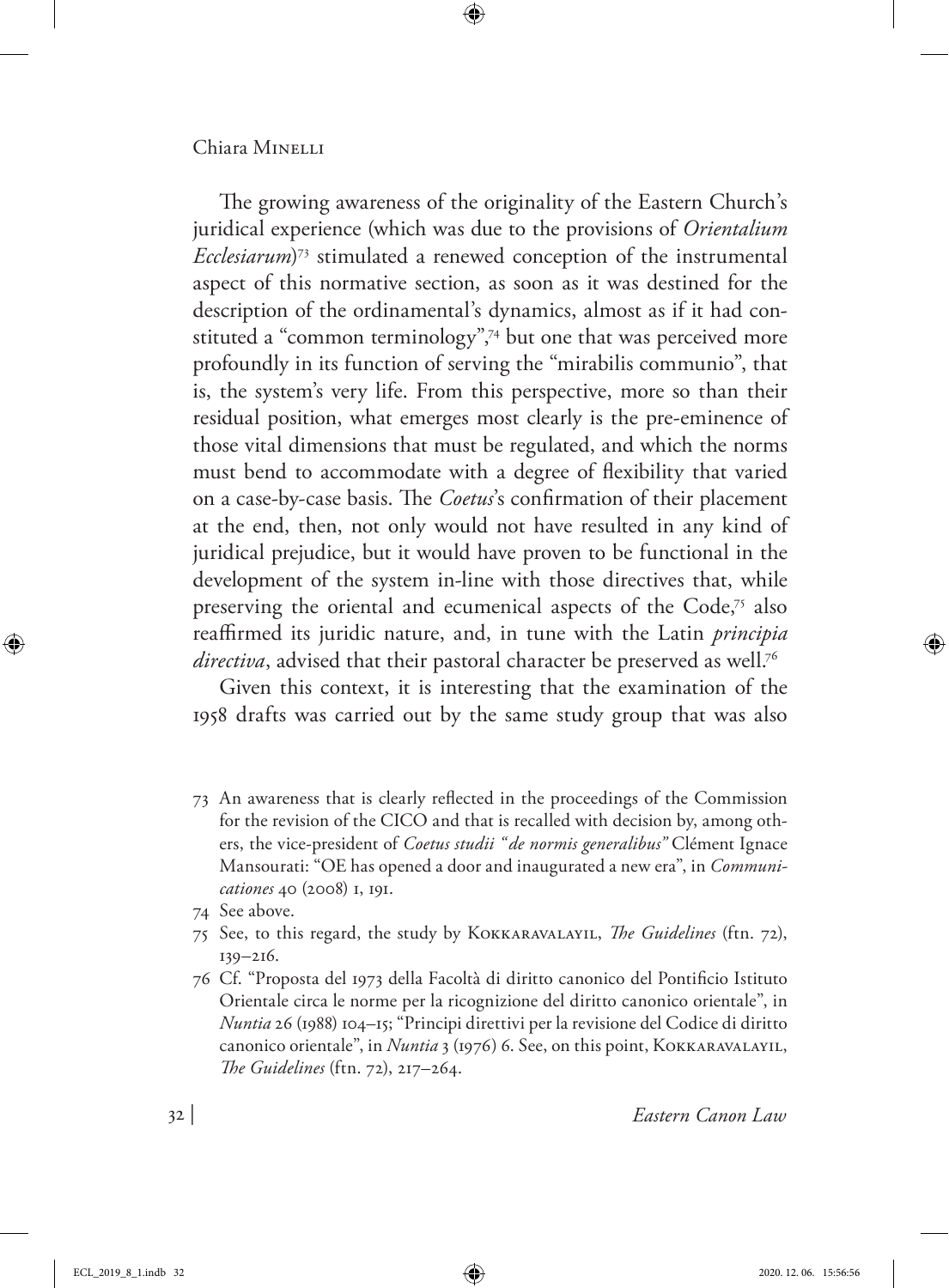tasked with the re-examination of the notion of Rite and the search of a new terminology to describe the many particular Churches of the East and West.77 Indeed, it is this very tension towards capturing the "*substratum commune* that unites the Churches, rather than their differences",78 that pervaded the study of the issues that gradually emerged from the revision of the CICO schemes which took place in parallel to the final phases of the Latin *recognitio*.

It should not be a surprise, then, that from the very start it was a pressing concern to define a common juridic language, that is, one that could be shared in the multiplicity of the involved diachronic and synchronic ranges.

77 This is the *Coetus studii "de normis generalibus"* which met from 1974 to 1979. It is interesting to note that the first work session was not aimed at formulating canons, but rather at a first joint study on the problems summed up, among others, on the following questions: "1. Which ancient Eastern canons must be taken into consideration as a basis for the canons (relative to the general norms, the Eastern rites, physical and juridical persons) as desired by the Holy Father on last March 18 and requested by the title 'Carattere Orientale del CICO' of the Principles for a Revision (…)? 2. Which implications for a revision of the canons (in question) are contained in the documents of Second Vatican Council (*Orientalium Ecclesiarum*, *Unitatis Redintegratio*, *Lumen Gentium*, etc.) and the titles of the Principles for a Revision of the CICO, especially as concerns the notion of *Ritus* (…) and the limitation of the new CICO to the discipline that is common to all the Eastern Churches (…)? 3. Which scientific bibliography should be studied by the Consultors of this *Coetus* so they have a better knowledge of the problems they will have to solve (which post-counciliar documents can be related to the matter assigned to this *Coetus*)? 4. To what extent can the "initial texts" of prott. 22 (De fide catholica), 23 (De legibus ecclesiasticis), 25 (De rescriptis) and 26 (De privilegiis), dated to 1943-1945, be considered a basic text for the revision of the CICO? 5. What problem involved in the revision of Prot. 29 (or others) is created by the fact that a large number of Eastern Catholics have permanently settled in the West? 6. Whether or not it is opportune to introduce into the "General Norms" some of the principles on the inter-ritual relationships between the particular Churches (Rites), including the Latin one", in *Communicationes* 40 (2008) 184–185. 78 *Ibid*.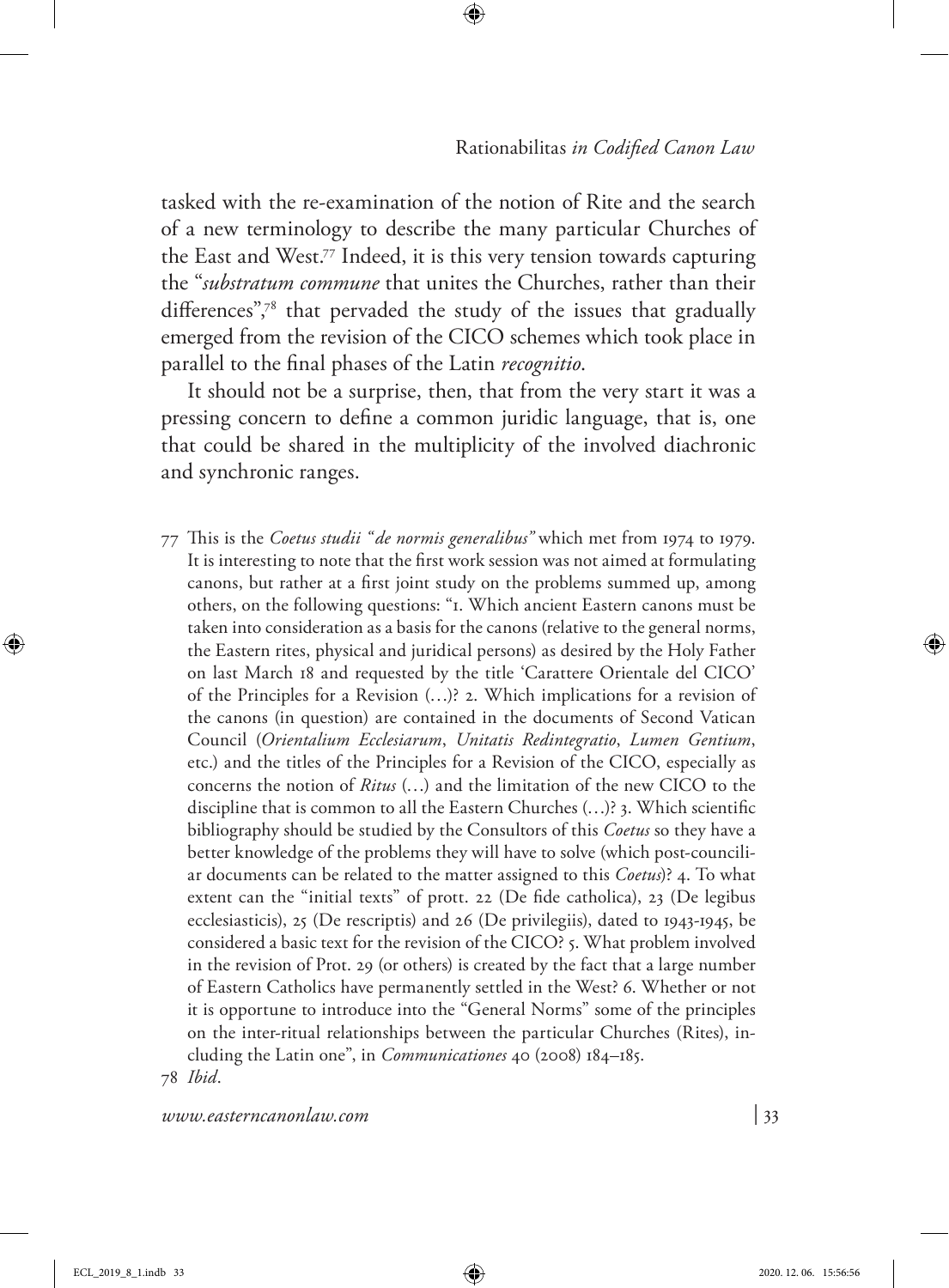First of all, starting with the presupposition that work on notions such as "rite" is as important for Westerners as it is for Easterners, the search for a harmonizing terminology would appear to concern the *Lex Ecclesiae Fundamentalis*79 project, and, in any case, it would require a constant interchange between the two Commissions, to the extent that one might even envisage an inter-ecclesiastical Commission for the definition of the meaning of words.<sup>80</sup>

However, neither of these paths was truly practicable. Leaving aside the unconcealed aversion towards the LEF expressed in the *Coetus de Sacra Hierarchia*, which clearly favours the terminology adopted in both partial promulgations and in the *Orientalium Ecclesiarum* with regard to that phase of elaboration of the fundamental law, <sup>81</sup> the inter-rituality of language requires a previous judgement regarding the adoption or rejection of the "CIC terminology".<sup>82</sup> Indeed, not only are there some who wish for "a more precise terminology, because few like the Western one",<sup>83</sup> but, most of all, there are many who point to the intention underlining the use of certain words to describe the reality of Eastern Churches: the authors of such words were themselves concerned not so much with "providing juricial terminologies", <sup>84</sup> but rather with "explaining a reality".<sup>85</sup>

Once again, the project is characterised by the pre-eminence of the concrete case over its *nomen iuris*. Because of this, a proposal according to which "eandem vocem semper rem eamdem in duobus codicibus designare debere"86 is reformulated by placing *res* before voces: "easdem res iisdem vocibus exprimi debere".<sup>87</sup>

 *Ibid*., 186–187. *Ibid*., 189–190. *Ibid*., 187. *Ibid*., 189. 83 *Ibid*. *Ibid*., 188. 85 *Ibid*. *Ibid*., 201. 87 *Ibid*.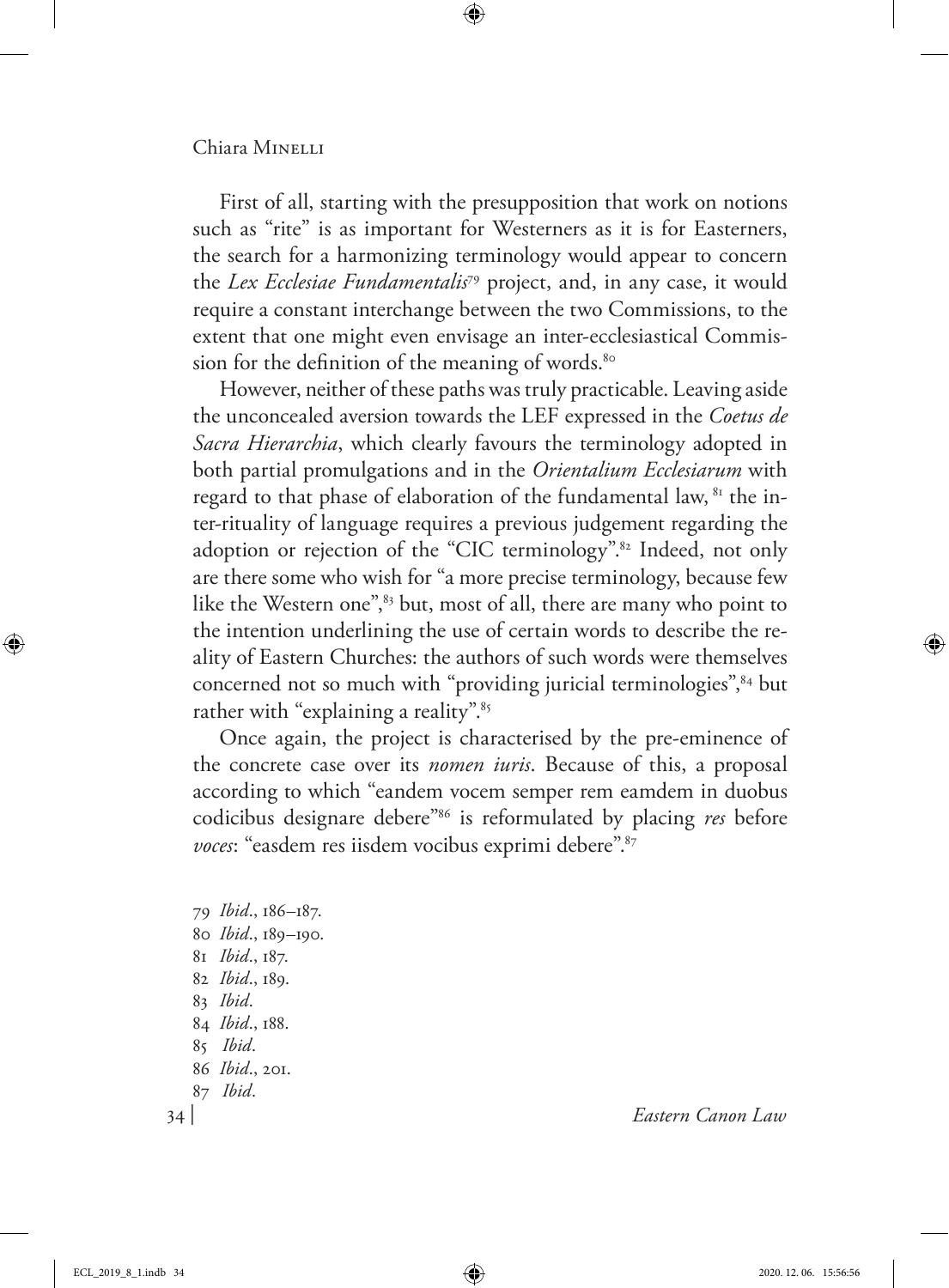Even the text over which, at the end of the debate, the majority's endorsement coalesced, after asserting the opportunity and even the necessity "ut verba communia in Codicibus Latino et Orientali semper eadem significent",<sup>88</sup> confirms the primacy of concrete cases, "eadem res eodem modo exprimatur".89 Hence the hope "ut definitiva electio verborum iuridicorum quae in usu duorum Codicum aptabuntur a duobus Commissionibus una fiat collatis consiliis et unitis iudiciis".90

Even here,<sup>91</sup> however, there are those who sense the need that "the common meaning of words also be taken into consideration".92

Therefore, the inevitable partiality of the search for a shared language regardless of history and the common meaning of word, is only overcome by paying attention to the specific case in need of regulation: in other words, the commonality of *res* generates the commonality of *voces*, not vice versa.

This way, the *Coetus de normis generalibus* saw the maturation of an approach to the revision of the canons that are relevant to this paper that includes not only a frank critique of the Latin *voces* that lack relevance to the East, but also a careful consideration of the semantic capacity of key terms with regards to the genuine juridical experience of the Catholic East.

- 91 For its author, indicated as the "tenth Consultor", this formulation underscores "what is truly important, that is, the principle that common terminology should be agreed upon without going into detail", *ibid.*, 202.
- 92 A realism that must have animate great part of the *Coetus* if, upon the request for a "stronger" text, the Vice-president had to recall the Arabic proverb "we want to eat grapes, not kill the watchman". *Ibid*.

<sup>88</sup> *Ibid*.

<sup>89</sup> *Ibid*.

<sup>90</sup> *Ibid*.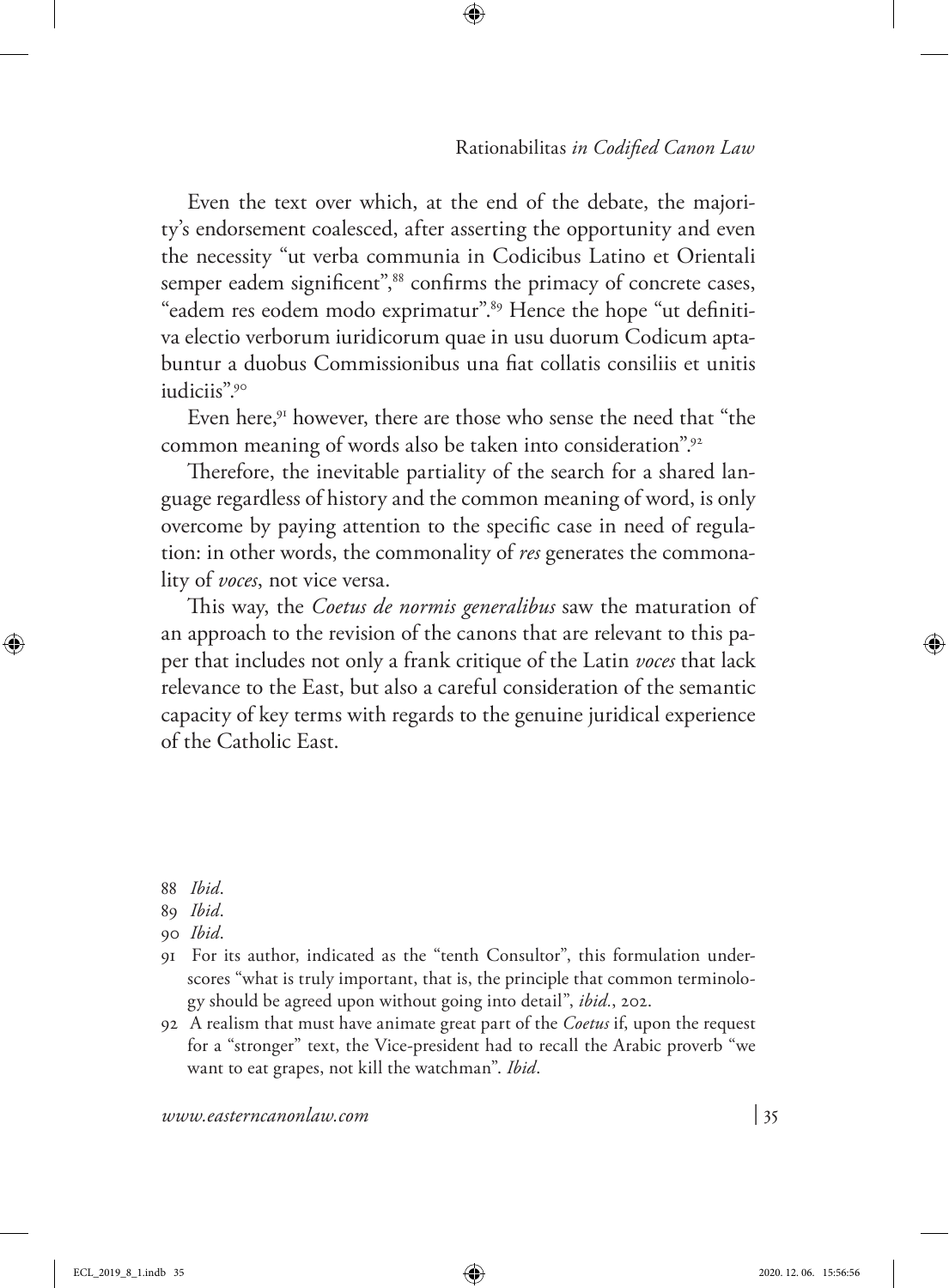5. "Bonum spirituale christifidelium est iusta et rationabilis causa"

In this context dominated by the need for a detailed verification of the concrete vitality of the so-called *normae generales* within Eastern juridical experience (that is of whether it was truly practicable to re-interpet these norms anew in a way that agrees to the greatest extent with the tradition of *sui iuris* Churches, along with an eventual translation into the Code of the more original elements of their disciplinary heritage), the attempt was made to codify the discipline of the most dynamic factor within the oriental discipline: "oikonomia".93 This need was perceived during the study of matrimonial law, but the widespread awareness of the theme's general and decisive capacity resulted in the inclusion of the small *ad hoc* group dealing with the *Coetus de matrimonio* in the discussion of *Coetus de normis generalibus*, also because, at the beginning of the discussion of the protocol dedicated to dispensation, someone had proposed its imme-

93 Of the vast bibliography on the subject, here are some of the more recent and significant ones concerning the topic discussed here: Elias Jarawan, "Révision des canons De normis generalibus – Canon préliminaires au Code tout entier", in *Nuntia* 10 (1980) 87–118; Ivan Žužek, "L'économie dans les travaux de la Commission Pontifical pour la Révision du Code de droit canonique", in *«Kanon» [Jahrbuch]* VI, Wien 1983, 67–83; John H. Erickson, "Sacramental 'Economy' in Recent Roman Catholic Thought", in *The Jurist* 48 (1988) 653 ff.; ID., *The Value of the Church's Disciplinary Rule with Respect to Salvation in the Oriental Tradition*, in *Incontro* (ftn. 19), I, 246–274; Hubert Müller, *Oikonomia und aequitas canonica*, in *Incontro* (ftn. 19), I, 293–315; Gian Paolo Montini, "Il diritto canonico dalla A alla Z. E. Economia. Oikonomia", in *Quaderni di diritto ecclesiale*, 6 (1993) 4, 470–484; Victor Pospishil, *Eastern Catholic Church Law*, New York 1996, 845–851; Pablo GEFAELL, "Fondamenti e limiti dell'oikonomia nella tradizione orientale", in *Ius Ecclesiae* 12 (2000) 419–436; Id., "Oikonomia", in *Diccionario General de Derecho Canónico*, Javier Otaduy – Atonio Viana – Joaquín Sedano [dir.], Pamplona 2012, vol. 5, 695–700; Elie Haddad, "L'économie dans les Églises orientales", in *Studia canonica* 38 (2004) 175–190.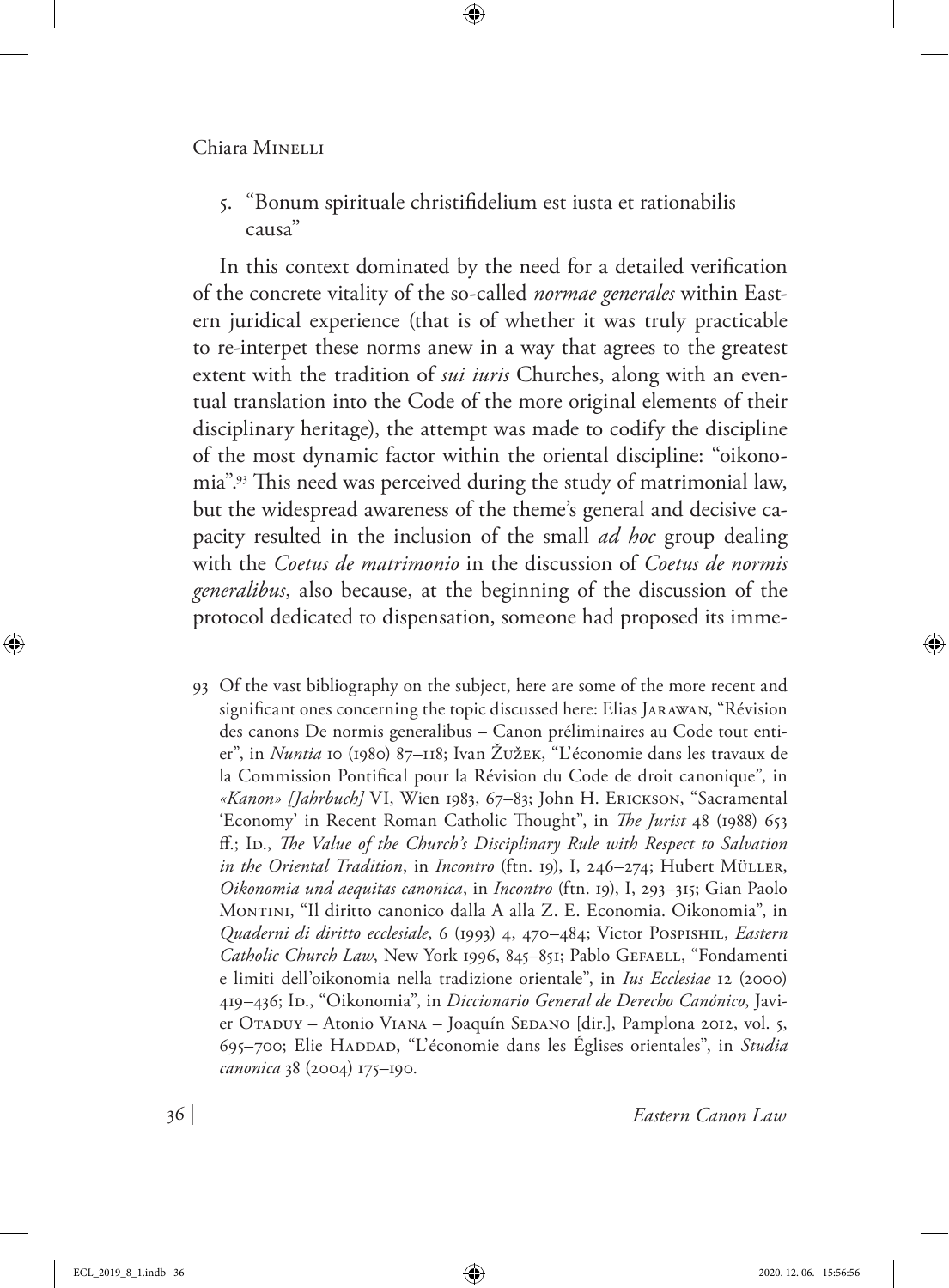Rationabilitas *in Codified Canon Law*

diate substitution with a *De oeconomia* protocol.<sup>94</sup> In reality, the question had already been addressed "broadly and from multiple points of view",95 "historical, theological, canonical, pastoral",96 comparing the approaches of both the Catholic and Orthodox traditions, "as well as the terminology used by both to express such a notion and its opposite (*aequitas canonica*, *epicheia*, *benevola interpretatio legis*, *relaxatio legis*, *misericordia*, *benignitas*, *rigor iuris*, *acribia*, *ius strictum*, destrictio iuris...)".97 These studies shined a bright light on the theological nature of the concept of *oikonomia*, with particular regard to humanity's plan of salvation.98 Normally, *akribia*, in other words "la pleine conformité avec l'Evangile et les canons de l'Eglise",99 is "le moyen de salut pour tous",100 while *oikonomia* "c'est le pouvoir de l'Eglise de suppléer, dans l'abondance de sa grâce et de son amour, à ce qui manque à l'homme concrètement pour être en pleine conformité avec l'Evangile et les saints canons":101 "l'on recourt à l'*oikonomia*  [...] justement dans le cas où il est impossible d'appliquer *l'akribia*".<sup>102</sup> Moreover, *oikonomia* is also a power that touches the Church's pastoral mission in its entirety: in other words, it is not limited to "the

- 94 See "Coetus studii 'de normis generalibus', Sessio I, Riunione antimeridiana del 9 dicembre 1974", in *Communicationes* 40 (2008) 1, 186; "Coetus studii 'de normis generalibus', Sessio I, Riunione antimeridiana del 13 dicembre 1974", in *ivi*, pp. 198-199; "Coetus studii 'de normis generalibus', Sessio V (diebus 23 januarii-1 februarii 1978 habita), Riunione antimeridiana del 30 gennaio 1978", in *Communicationes* 42 (2010) 1, 179 and 182–183.
- 95 "Coetus specialis 'de normis generalibus et officiis', Sessio I", *op. cit.,* "Riunione antimeridiana del 12 marzo 1980", in *Communicationes* 44 (2012) 2, 610.
- 96 *Ibid*.
- 97 *Ibid*.
- 98 Jarawan, "Révision" (ftn. 93), 92.
- 99 *Ibid.*, 93.
- 100*Ibid*.
- 101 *Ibid*.
- 102 *Ibid*.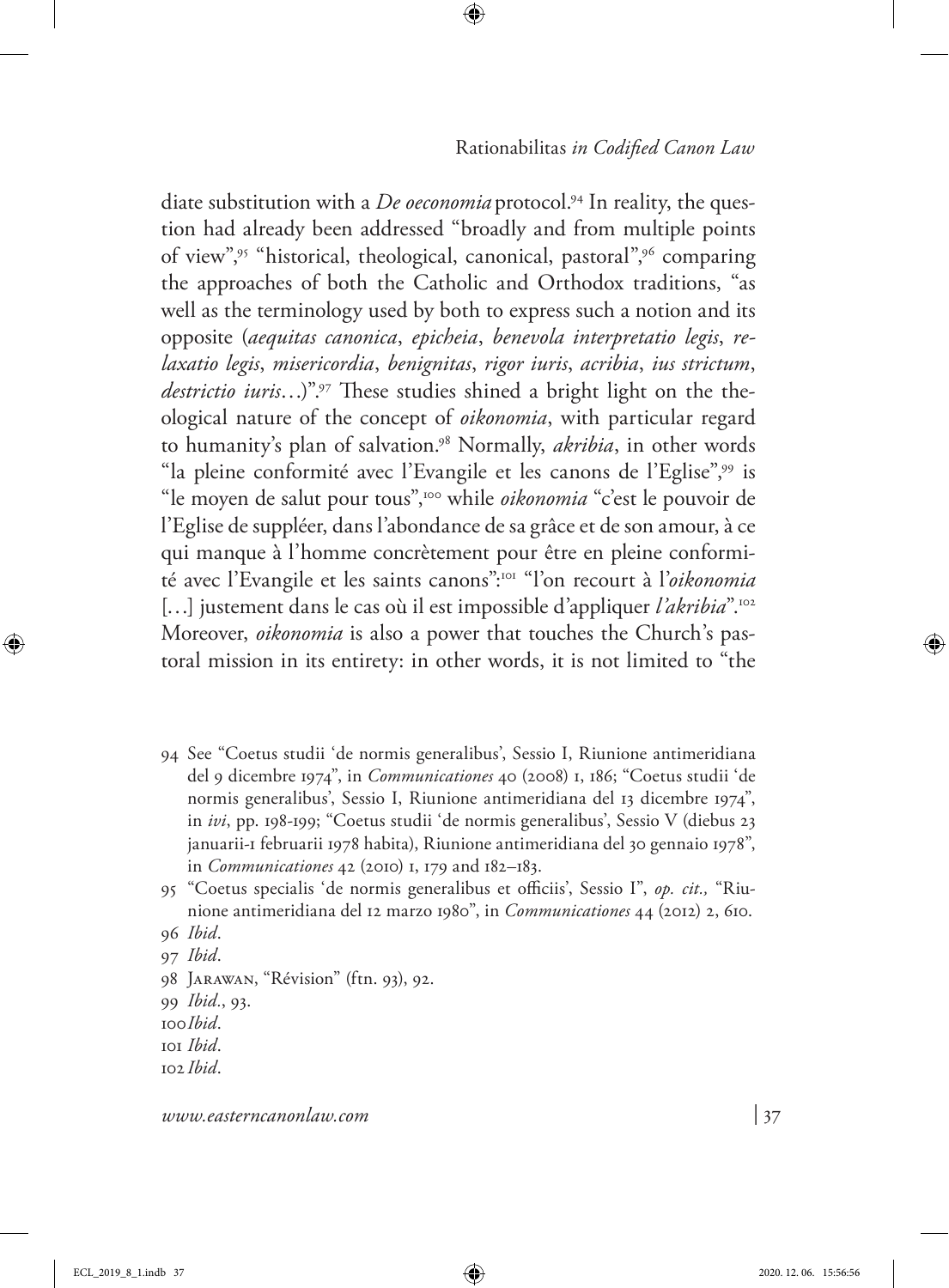juridical-canonical order".<sup>103</sup> When one speaks of *oikonomia*, then, "il s'agit d'un concept qui va bien au-de là des compétences mêmes du code tout entier".104

All this did not prevent the *Coetus minor* from submitting a draft for the consultors' examination, who themselves attempted to formulate their own proposals.<sup>105</sup>

In any case, this basic text clarified the conditions in which the authorities may exercise the principle of *oikonomia*, and (contextually) its aim: "oeconomia ecclesiastica, qua opus salvificum Domini Nostri Jesu Christi hominibus applicatur, sub pastorali sollicitudine et vigilantia Hierarcharum exercenda; quapropter Hierarchae in lege canonica urgenda magis salutem animarum quam strictam observantiam litterae legis intendant".106 Alternative texts, meanwhile, demonstrate both a concern to be alert "ne abusus et morum relaxatio christifidelium in hoc exercitio irrepserint"<sup>107</sup> and an intention to "further accentuate" references to "mercy".<sup>108</sup>

These proposals were also followed by reflection on whether it was opportune to systematically place them among the preliminary canons, or, as some also suggested, even in the *de legibus ecclesiasticis* section.<sup>109</sup> However, not all were convinced of the project's substance: some, for example, wrote that "it is almost meaningless to the Orthodox, and, conversely, too suggestive to Catholics, potentially encouraging legal abuse or false interpretations, such as the

103 Cf. *ibid.*, 92.

104 *Ibid*.

105 See "Coetus studii 'de normis generalibus', Sessio V", *op. cit*., in *Communicationes* 42 (2010) 1, 183.

106*Ibid.*, 182.

107*Ibid.*, 183.

108Cfr. *ibid.* and *ivi*, 185.

109See "Coetus studii 'de normis generalibus', Sessio V", *op. cit*., "Riunione antimeridiana del 31 gennaio 1978", in *ivi*, p. 185.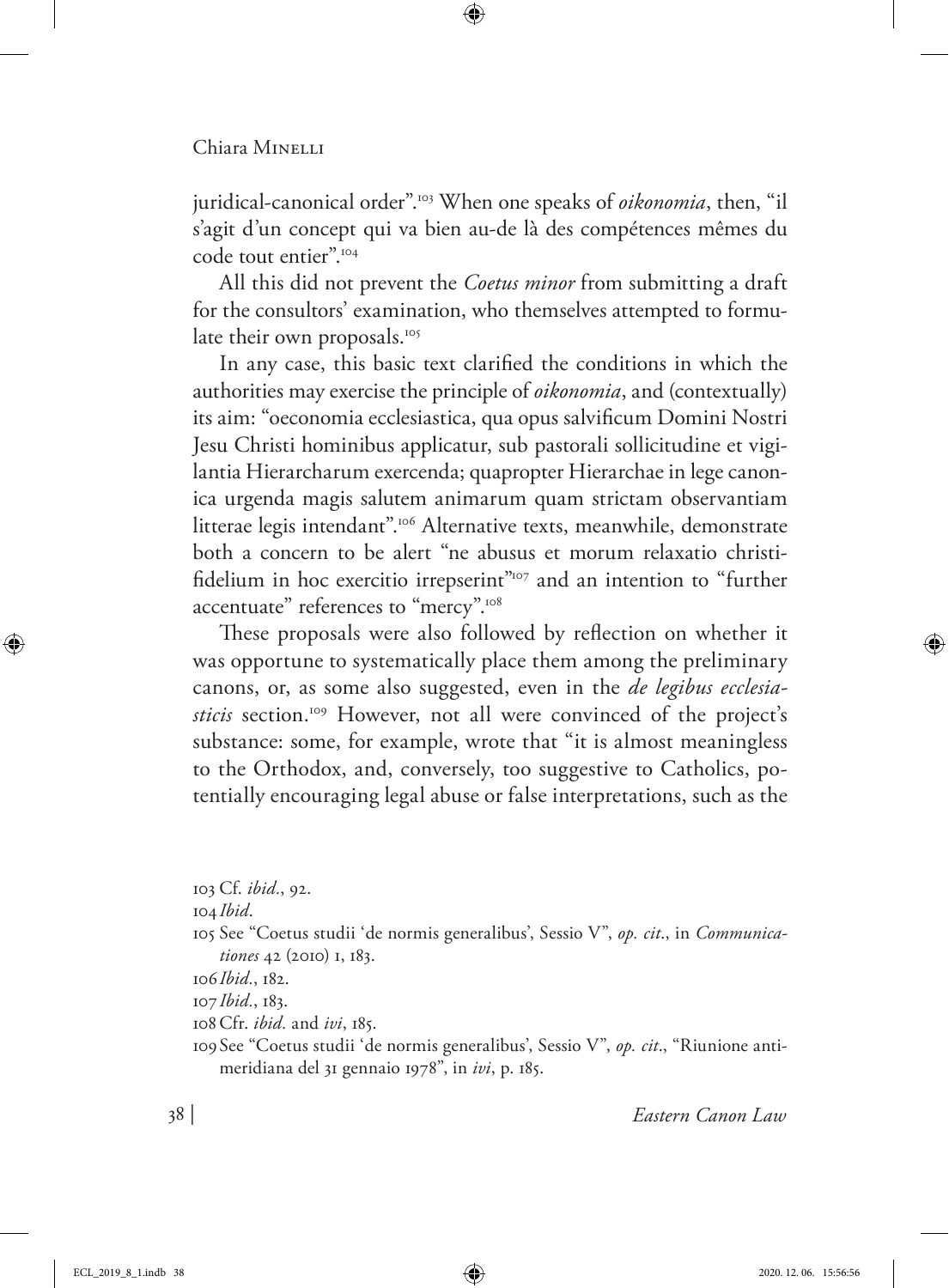one that may allow a *hierarcha loci* to dissolve a *ratum et consumma*tum marriage".<sup>110</sup>

Indeed, as the debate progressed, perplexities did not diminish but rather intensified, finally resulting in the emergence of two decisive objections: "*oikonomia* is not a canonical category"<sup>111</sup> and "the institution of dispensation addresses the same needs in an entirely satisfactory manner."112

Considering that the starting point was the idea of replacing the discipline of dispensation for the sake of *oikonomia*, the decisions summarized in the preceding paragraph demonstrate the multiple orientations present within the *Coetus*, and, even more so, they cast precious light on the recurring theme that animates the revision of the *de normis generalibus*.

The attempt to replace Eastern categories with ones that are apparently analogous from those of the latin juridical culture clashed with a limitation that proved difficult to overcome: that is, the fact that *voces*, in this case *oeconomia* and *dispensatio*, though certainly concerning the same *res*, approach them in such distinct manners as to be impossible to assimilate.

The vitually unanimous acknowledgment of the essential theological character of economy, of its profound connection with the properly pastoral dimension of ecclesiastical government, and therefore also of the fact that it was not merely limited to the Code's area of competence brought about the definitive abandonment of the project, and, even more importantly, the stark division of the juridic plain through the choice of certain technical words such as "epikeia, aequitas canonica, dispensatio" to prepare the necessary correctives to *rigor iuris*. 113

110 *Ibid*.

113 Cf. *ibid*. Therefore not far from the truth are those who noted how the Eastern code did not wish to "gather any explicit reference to the oikonomia", Gefaell, "Fondamenti" (ftn. 93), 436.

<sup>111</sup> Cf. Jarawan, "Révision" (ftn. 93), 94.

<sup>112</sup> *Ibid*.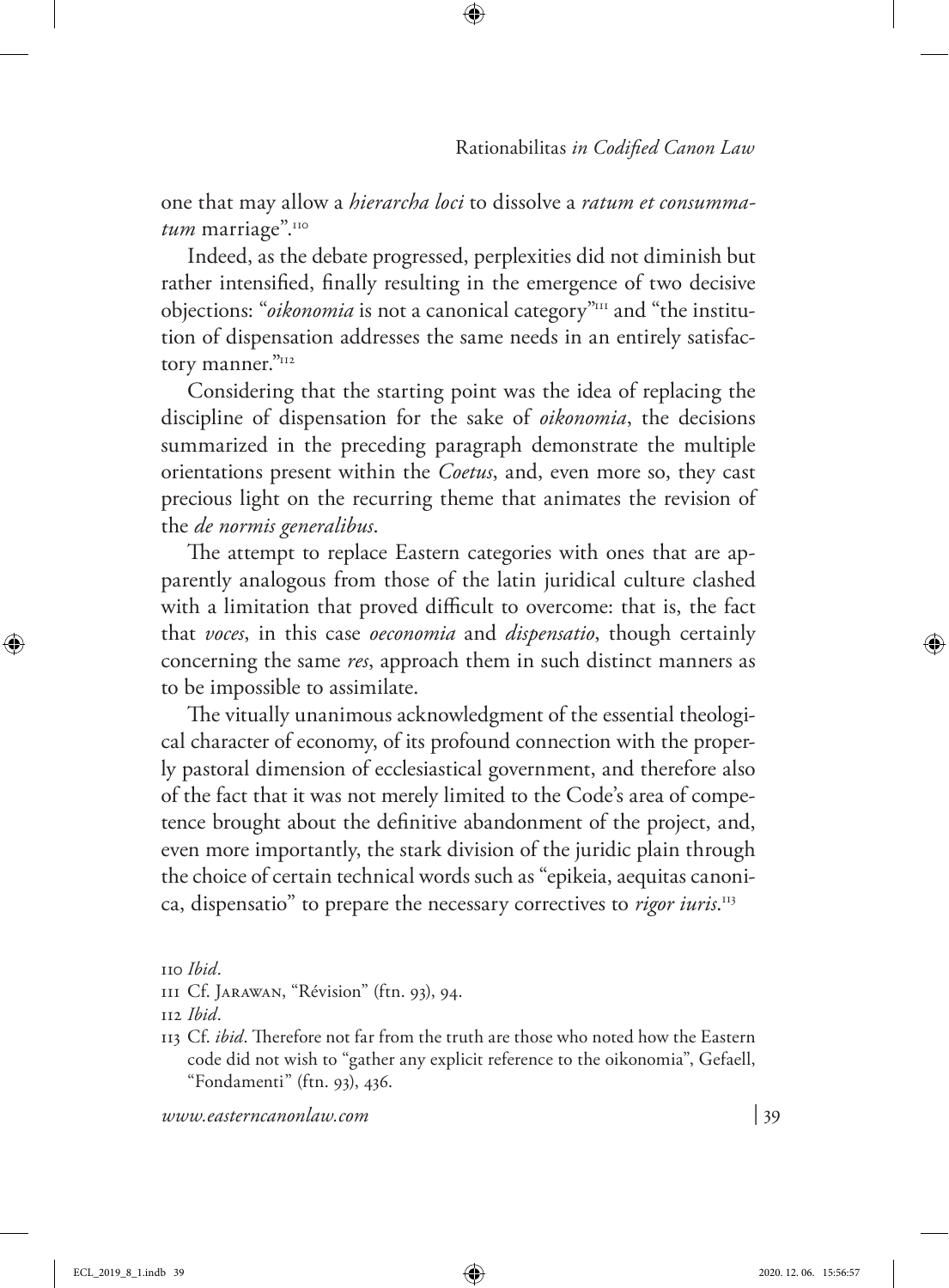Moreover, the expectation to find a truly effective way of tempering the rigidity of the norms of the Code while also respecting Eastern sensitivities seemed likely to be imminently disappointed.

At first, the protocol dedicated to dispensation, which gathered canons that are based on the Pio-Benedictine Code but in light of the reforms that had already been approved by the Latin Commission, did not result in particularly notable discussions.<sup>114</sup> This is easily understood by considering the scope of the investment in the study of the aforementioned alternative *de oikonomia* project.<sup>115</sup>

By contrast, unresolved and problematic issues emerged when the *Coetus specialis* was tasked to re-examine the protocol that had been accepted without any particular problems by the preceding working group.

The main objection remains the same, and it is nicely summarised by the note that "the whole *de dispensationibus* section is not in itself Eastern".<sup>116</sup>

Indeed, the more notable critiques from this perspective regard the expression "sine iusta et rationabili causa" when referring to the conditions of the dispensation's validity.<sup>117</sup>

This "simple repetition of the CIC"<sup>118</sup> failed to please, having "resulted in several casuistic distinctions (*causae motivae*, *impulsivae*, *intrinsecae, extrinsecae, canonicae*)",<sup>119</sup> and ultimately determining an approach to causes that is limited to their "material" classification:

116 "Coetus specialis 'de normis generalibus, de bonis temporalibus, necnon de delictis et poenis', Sessio II, *op. cit.,* Riunione antimeridiana del 5 dicembre 1980", in *Communicationes* 46 (2014) 273.

<sup>114</sup> "Coetus studii 'de normis generalibus', Sessio V, *op. cit*., Riunione antimeridiana del 1 febbraio 1978", in *Communicationes* 42 (2010) 1, 195.

<sup>115</sup> See above, § 3.1.

<sup>117</sup> *Ibid*.

<sup>118</sup> *Ibid*.

<sup>119</sup> *Ibid*.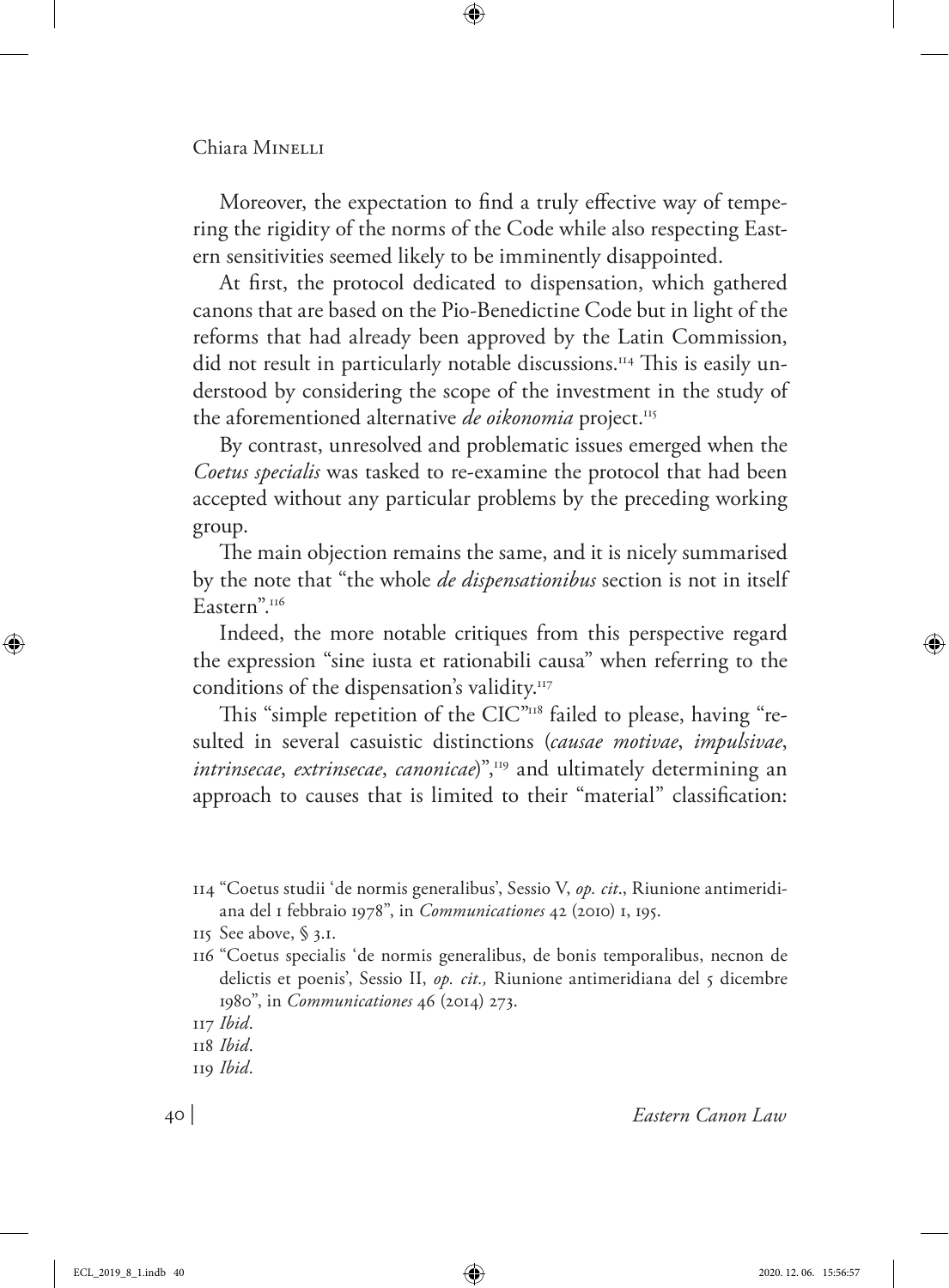"is there a canonical cause? Is it sufficient?"120 A generic approach that tends to relegate the substantial question of "spiritual good and the absence of scandal" within the sphere of "presumption".121

In order to escape generality and give the measure's fundamental principle the weight it deserves, it would be sufficient (according to a consultor) to go back to Paul VI's authentic interpretation of the meaning of "iusta et rationabilis causa", that is, referring directly to the "bonum spirituale fidelium".<sup>122</sup>

Moreover, while work was being carried out on "custom", Plöchl had attempted to focus on the substantial parameter of *rationabilitas*, casting light on its link to the common good.123 His proposal, which concerned "custom" conditions of efficacy,<sup>124</sup> was intended to dissolve the expression "sit rationabilis" within the more explicit "ex rationabili causa in bonum commune ipsius communitatis".125 Plöchl would therefore have maintained the reference to cause – "'rationabilis causa' is better than simply 'sit rationabilis'"<sup>126</sup> – exactly because, according to him, it implied a callback to the aim of legally relevant conduct.

At the same time, the presented hypothesis for the dispensation, on the basis of the suggestions that have been summarized, erased all explicit references to "cause" in a technical sense with its attributes of

120*Ibid*.

- 123 We need to at least recall Willibald M. Plöchl's *Storia del diritto canonico* (Italian translation) in two volumes, respectively *Dalle origini della Chiesa allo scisma di Oriente*, vol. I and *Il diritto canonico nella civiltà occidentale*, vol. II, Milano 1963.
- 124This is prot. 1151/75/3, an eight-page typescript, preserved at the Archivio PC-CICOR, made available thanks to the courtesy of the Pontifical Council for the Legislative Texts.

125 Prot. 1151/75/3 in *Archivio PCCICOR*, *op. cit*., p. 4. 126 *Ibid*.

<sup>121</sup> *Ibid*.

<sup>122</sup> *Ibid*. The reference here is to the *De Ep. Mun. VII* which calls in a footnote *Ch. D. 8b*, in *Acta Apostolicae Sedis*, 1966, p. 469.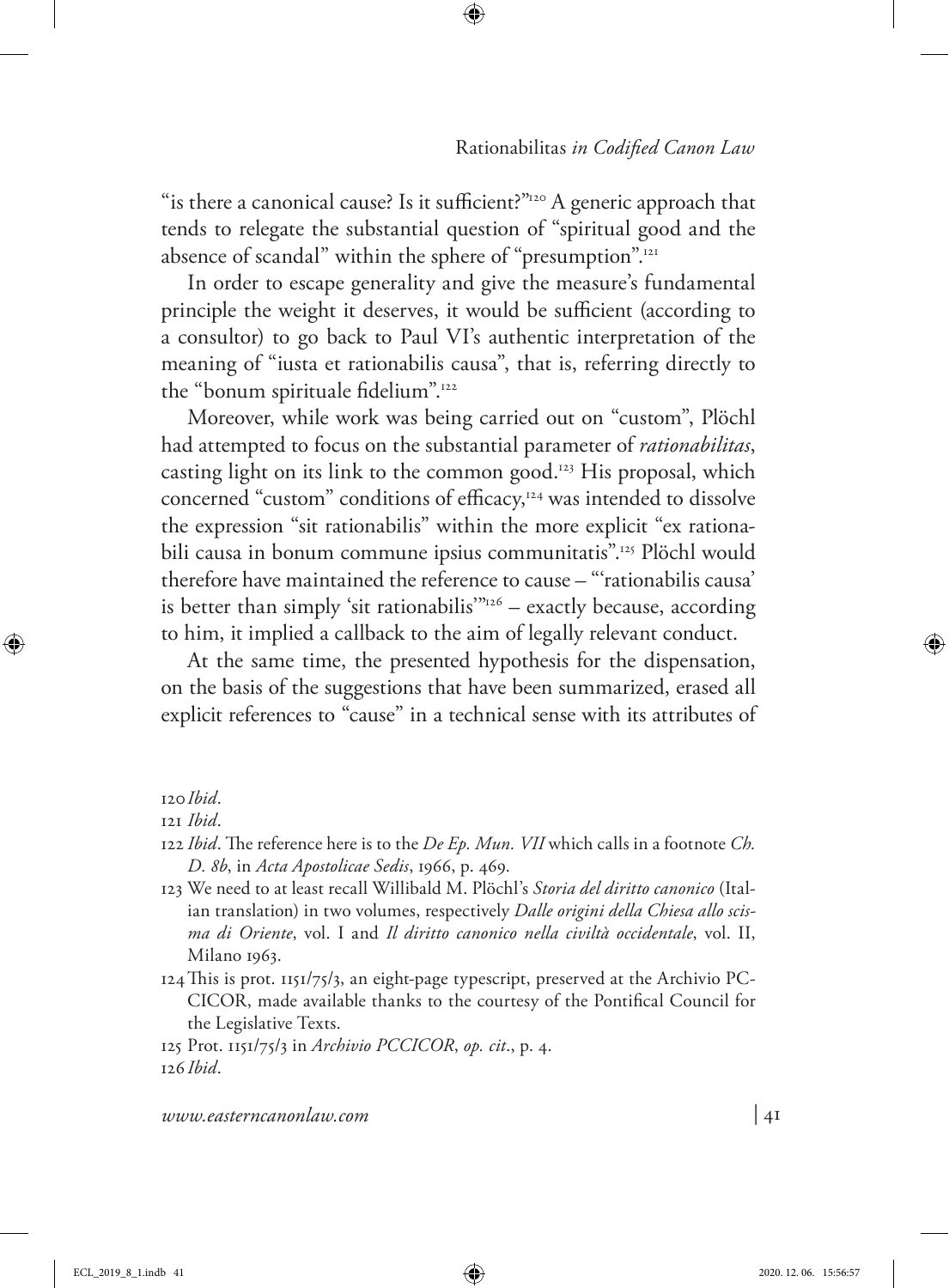"iusta et rationabilis": "A lege ecclesiastica ne dispensetur nisi ad spirituale fidelium bonum, habita ratione boni spiritualis ipsius communitatis, pro concretis adiunctis et gravitate legis a qua dispensatur".127

Though bold, this hypothesis is not entirely persuasive. Indeed, it seems preferrable to accept the text based on the Latin Code as it is, with due consideration to its conformity with the relevant conciliar dispositions, especially the Decree *Christus Dominus*, no. 8, letter b, about a bishops' power to dispense the faithful from a universal law when such a thing would spiritually benefit them. At most, one could maintain the text that is being discussed, but add a second, explicative paragraph taken from Paul VI's *motu proprio De episcopalis potestatis*, "which interprets 'iusta et rationabilis causa' as 'causa legitima est bonum spirituale fidelium'".128 Note that, as in the Latin *revisio*, 129 this version maintains the reference to "cause" in a technical sense, but qualifying it as "legitima" as opposed to "iusta et rationabilis".

Faced with these proposals, the minutes record "great hesitation and perplexity with regard to the path to take".<sup>130</sup> Eventually, the decision was made to retain the basic text as the first paragraph "sicut iacet",<sup>131</sup> and to add a second paragraph in the following vein: "bonum spirituale fidelium est iusta et rationabilis causa".<sup>132</sup>

127 "Coetus specialis 'de normis generalibus, de bonis temporalibus, necnon de delictis et poenis', Sessio II", *op. cit*., Riunione antimeridiana del 5 dicembre 1980, in *Communicationes* 46 (2014) 273.

128 *Ibid*.

- 129 Very significant to this regard is the contribution by Orio Giacchi, *La causa negli atti amministrativi canonici*, in Aa. Vv., *Scritti giuridici in onore di Santi Romano*, vol. IV, Padova 1940, 254 ff.
- 130 "Coetus specialis 'de normis generalibus, de bonis temporalibus, necnon de delictis et poenis', Sessio II", *op. cit*., "Riunione antimeridiana del 5 dicembre 1980", in *Communicationes* 46 (2014) 274.

<sup>131</sup> *Ibid*.

<sup>132</sup> *Ibid*. Cf. "Schema canonum 1981", can. 173, in *Communicationes* 46 (2014) 2, 571.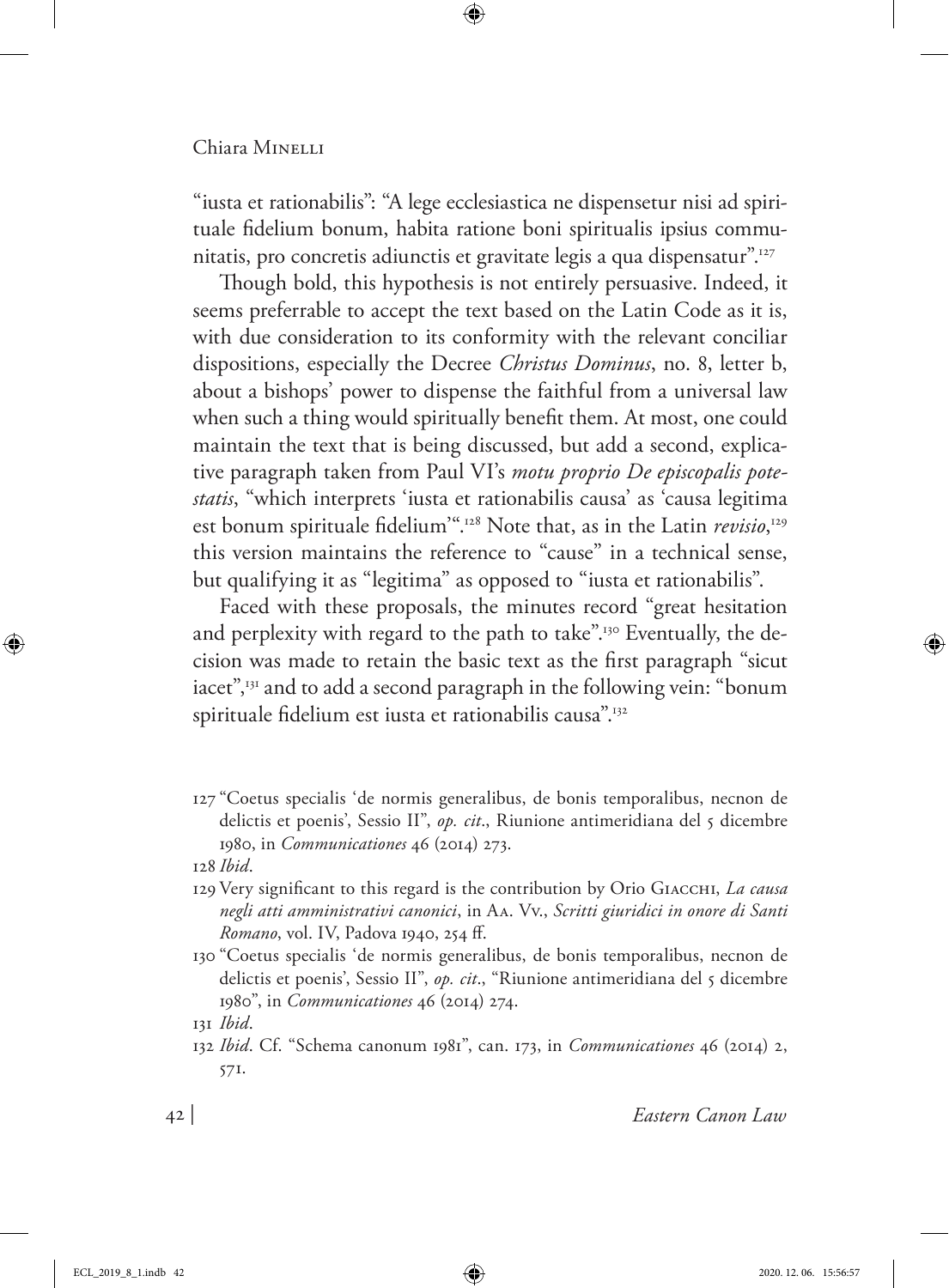Based on the available information, it is also clear that this conclusion did not depend solely on the substantial re-evaluation of the Latin formula but rather on the concern (present in the *Coetus*) "not to take too much of a distance from the PCCICR in the matter of printing texts."133

After all, it is not difficult to notice how the object of the entire discussion had as its object a technical sense, regardless of the notes characterising "iusta et rationabilis"; that is, the discussion essentially concerned whether or not a rejection should be made of a dogmatic category that had become progressively abstract within the framework of Latin doctrinal thought,<sup>134</sup> fragmenting into a form of casuistry that was, all in all, alien to Eastern sensitivities. This is clearly shown by the fact that, at first, its elimination was proposed with no great hesitation, and that, afterwards, it was kept, but without much concern for its traditional contents.

On the other hand, from the perspective of the *Coetus*, the choice to make the substantial scope of the word "cause" explicit with the formula "bonum spirituale fidelium" could have equally applied to "causa legitima" and to the expression that was used in the end, "causa iusta et rationabilis". An obvious sign, in the consultors' minds, of the fungibility of attributes, and of their overall irrelevance with regards to the comprehension of the question's nature.

This merits attention. If we consider the semantic richness of *rationabilitas*, that is, the fact that it was used to communicate both the evidence of *bonum spirituale fidelium* and the need for any legally relevant action to be proportional to the latter, the pressure the *Coetus* felt to explain the expression "iusta et rationabilis causa" appears to be the clearest sign of the obfuscation, in the collective imagination, of the fullness of meaning that this word carries.

<sup>133</sup> "Coetus studii 'de normis generalibus', Sessio V", *op. cit*., "Riunione antimeridiana del 26 gennaio 1978", in *Communicationes* 42 (2010) 1, 163.

<sup>134</sup> See Minelli, *Rationabilitas* (ftn. 9), 133–143.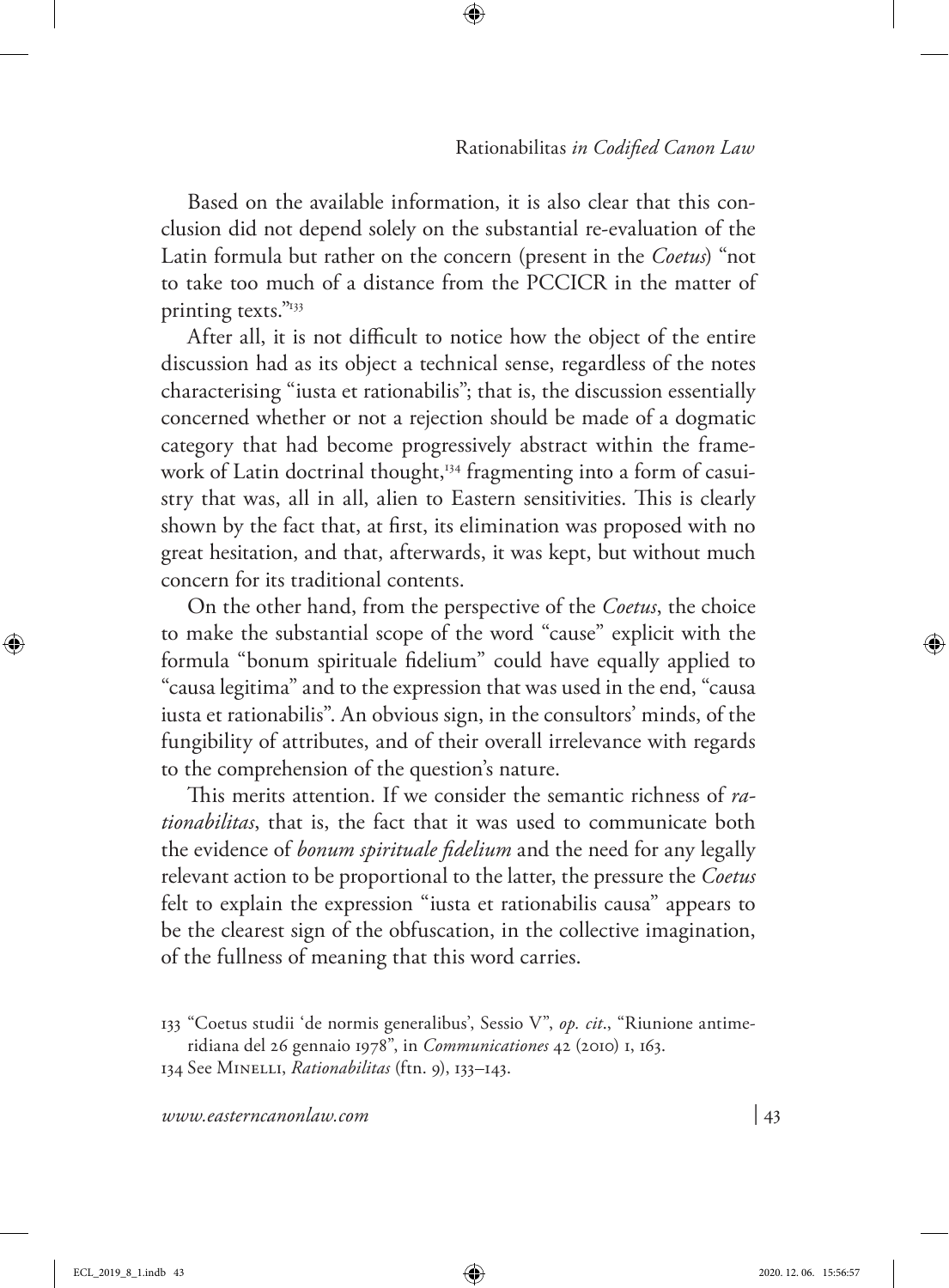So it is that, in the Eastern context, which is dominated by the need to recover the original dynamism of the law and serve it in its entirety, the product of the culmination of twentieth-century legal history must deal with the gaping chasm that opened between *rationabilitas* as a vital criterion in the decisive passages of canon law – one need only think of the choices that led to the positive result of the long navigation towards the CCEO – and its gradual loss of meaning within the structure of canonical norms and within its irrenounceable correctives – one need only think of the aforementioned integration of meaning, which might have come across as a tautology pure and simple before the codification process began.

## 6. "Easdem res iisdem vocibus": the subtle echo of *rationabilitas*

It is difficult not to ask ourselves whether it is possible to retrieve the true capacity of the attribute of *rationabilis* in a way that does not come across as exstrinsic or juxtaposed. In other words, it is difficult not to ask ourselves whether this word, which describes those choices that oriented legislators towards an original interpretation of the codification model, and which is evocative of the essential aspects of the normative phenomenon regarding the "system of sources" that John Paul II advocated "through the retrieval of the idea of *Corpus iuris canonici*",<sup>135</sup> still includes (even in the midst of so many contradictions) a communicative and dynamic force that renders it interest-

135 As has been observed, it was precisely "with the constitution of the new *Corpus iuris canonici* of the Universal Church that new horizons opened up in the interpretation of and the interrelationship between its single parts; what is restored, in synergy, with the extension of the particular law, is the dynamicity that is inherent to the ecclesiastical legislation with respect to the Code of 1917 and to the stability and the territoriality of the state codes; but above all, thanks to the idea of the *Novum Corpus*, which is in itself open, it becomes possible for the other Churches *sui iuris* to formulate a particular law that better corresponds to the ecumenical instance and to the needs of the intercul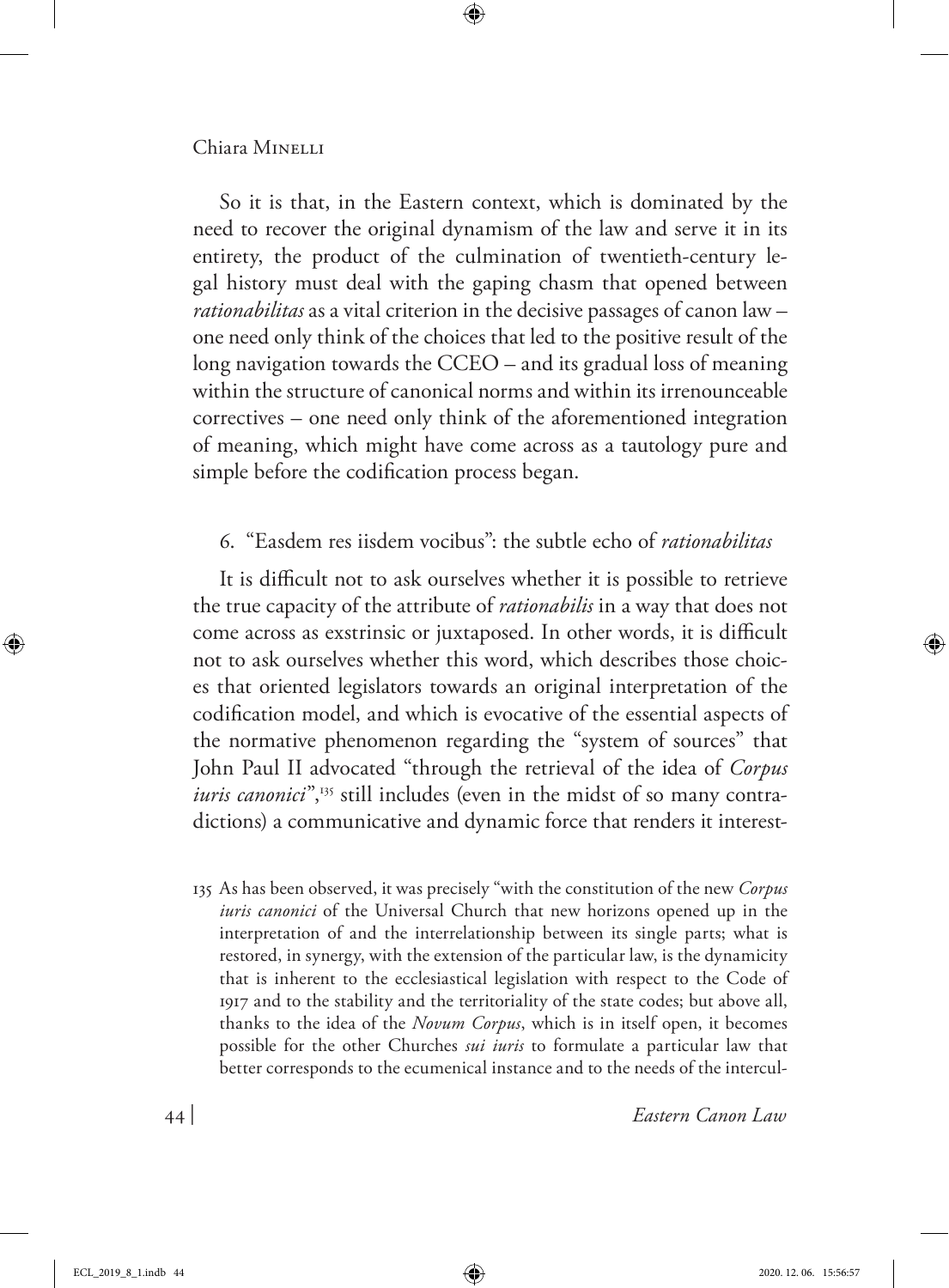ing even in the current context of application, as well as within the framework of that "normative harmonisation" recently called for by Pope Francis *Motu Proprio De concordia inter Codices*, according to which even "in the particular norms" the two Codes should "demonstrate sufficient concordance".136

This in turn compels us to dwell on the semantic capacity of *rationabilis* as a key term that has passed through the sieve of codification, perhaps without an adequate verification of its true richness of meaning.

From the linguistic point of view, *rationabilis* doubtless constitutes an example of a complementative-relational adjective: while most adjectives indicate a property that may be attributed to entities denoted by nouns, adjectives belonging to this category point to the existence of relationships between entities, and tie themselves to one of these, without making the meaning of the relationships explicit.<sup>137</sup> Making it explicit would require formulating the hypotheses suggested by the context itself. A reading that takes tradition under consideration, something that the codification process never lost sight of, might al-

137 "As a rule, these adjectives semantically represent a relationship that they do not make explicit, however, and they instead explicitly indicate the second argument of the relationship. An adjective such as *comunale* indeed signifies "having to do with the *comune* (town or city administration), where the rather poor notion of 'relative to' is specified each time in a different value: *asilo comunale* 'an *asilo* (nursery) *run by the comune*'; *imposta comunale 'a tax that must be paid to the comune*'; *impiegato comunale* 'a worker *hired by the comune*'; *archivio comunale* 'an archive *containing documents belonging to the comune*'; *palazzo comunale* '*a building where the comune is headquartered*' (city or town hall); *consiglio comunale* 'board *governing the comune*'; *consigliere comunale* '*counsultor who is a member of the government assembly of the comune*'...", Eddo RIGOTTI – Sara Cigada, *La comunicazione verbale*, Milano 2004, 231.

turation of the Christian faith", Carlo Fantappiè, *Storia del diritto canonico e delle istituzioni della Chiesa*, Bologna 2011, 308–309.

<sup>136</sup> M.P. *De Concordia inter Codices*, May 31, 2016, in AAS 108 (2016) 602.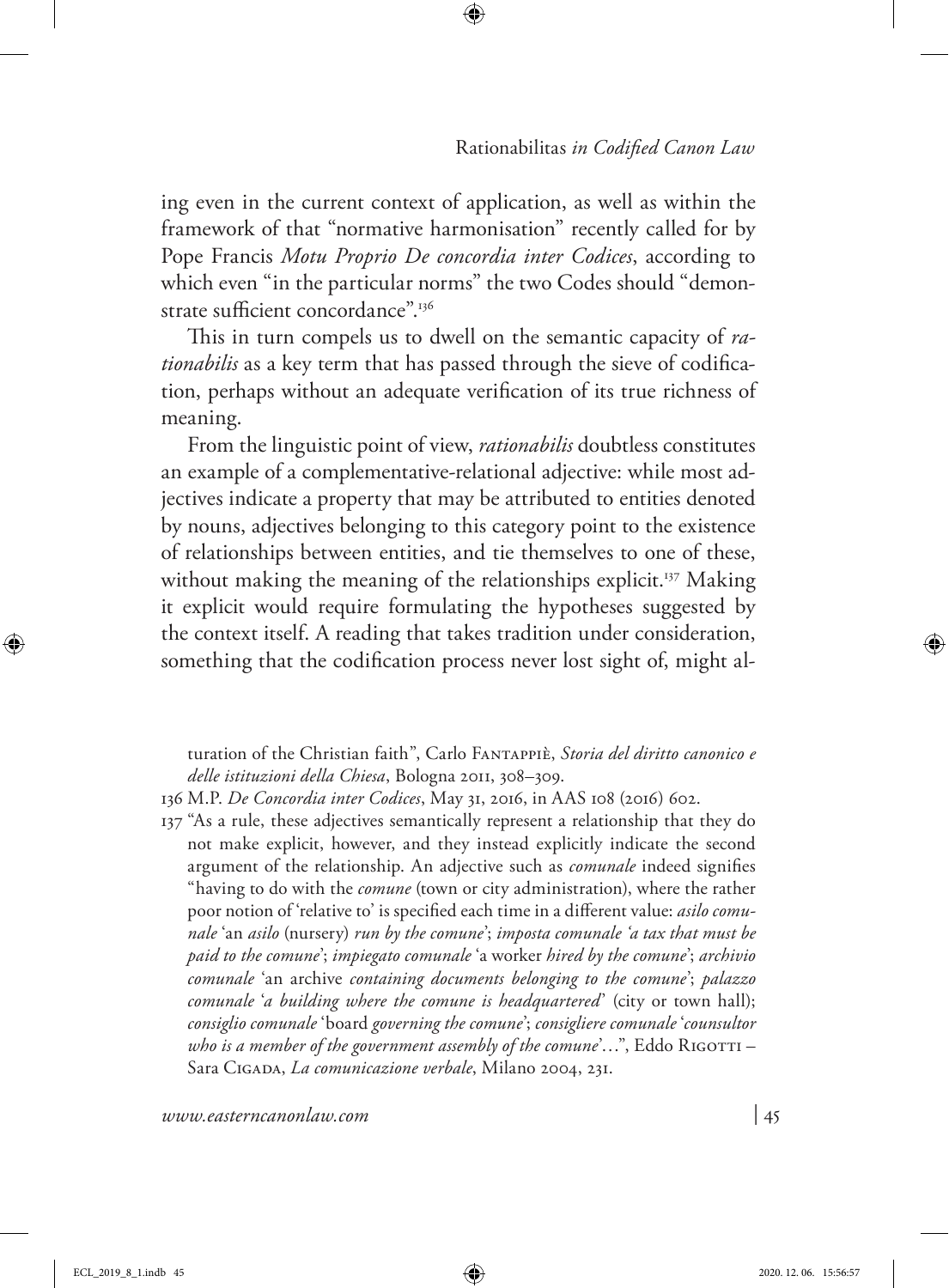low for the retrieval of the relation of conformity between things and the state of being, as is clearly shown in customary law.

In this sense –though we note the gradual diminishment of references to this relationship– it is worth evaluating the persistence of the adjective *rationabilis*.

As an attribute that operates in relation to other elements (which themselves denote entities or actions) *rationabilis* is characterised by an inherently-broad semantic scope. That is, it presupposes dynamisms that in turn require the participation of subjectivities that are both aware and trusting in the positive attitude of their recipients.<sup>138</sup>

Certainly, the vagueness<sup>139</sup> that this key term has taken on has led

- 138 The semantic-pragmatic connections between the factors inherent to the verbal communicative event lie at the core of a plurality of research studies. For all of them see Eddo RIGOTTI – Andrea ROCCI, *Tema-rema e connettivo: la congruità semantico-pragmatica del testo*, in *Sýndesmoi. Connettivi nella realtà*  dei testi, Giovanni Gobber – Maria C. GATTI – Sara CIGADA (ed.), Milano 2006, 3–44.
- 139 The notion of vagueness (close to that of *indeterminate*) is currently of essential importance in the pragmalinguistic studies and have made it possible to reinterpret in a fruitful manner a series of phenomena that were traditionally explained in light of the concept (now in part obsolete) of polysemy. To this regard, see above all the contribution by James Pustejovsky (ID., *The Generative Lexicon*, Cambridge [MA.] 1995). A clear and exhaustive view of vagueness in pragmatics is offered in Cecilia ANDORNO, *Che cos'è la pragmatica linguistica*, Roma 2006. See also Carla BAZZANELLA, *Linguistica e pragmatica del linguaggio*. Un'intro*duzione*, Roma–Bari 2008. At the level of the problems inherent to interpretation, it is worth recalling that "the vagueness of the expressions used in the language of the sources makes it so that the interpreter, when faced with a marginal case, that is, a case that falls within the margins of the plot, can discretionally determine whether the matter in hand must or must not be included in the field of application of the norme in question". Lastly, it is important to "underscore that in natural languages – and the normative documents are indeed formulated in natural language (that is, in language) – vagueness is a characteristic of all the predicates, that is to say, of all the terms that denote classes", Ricardo GUASTINI, *Il diritto come linguaggio. Lezioni*, Torino 2006, 144.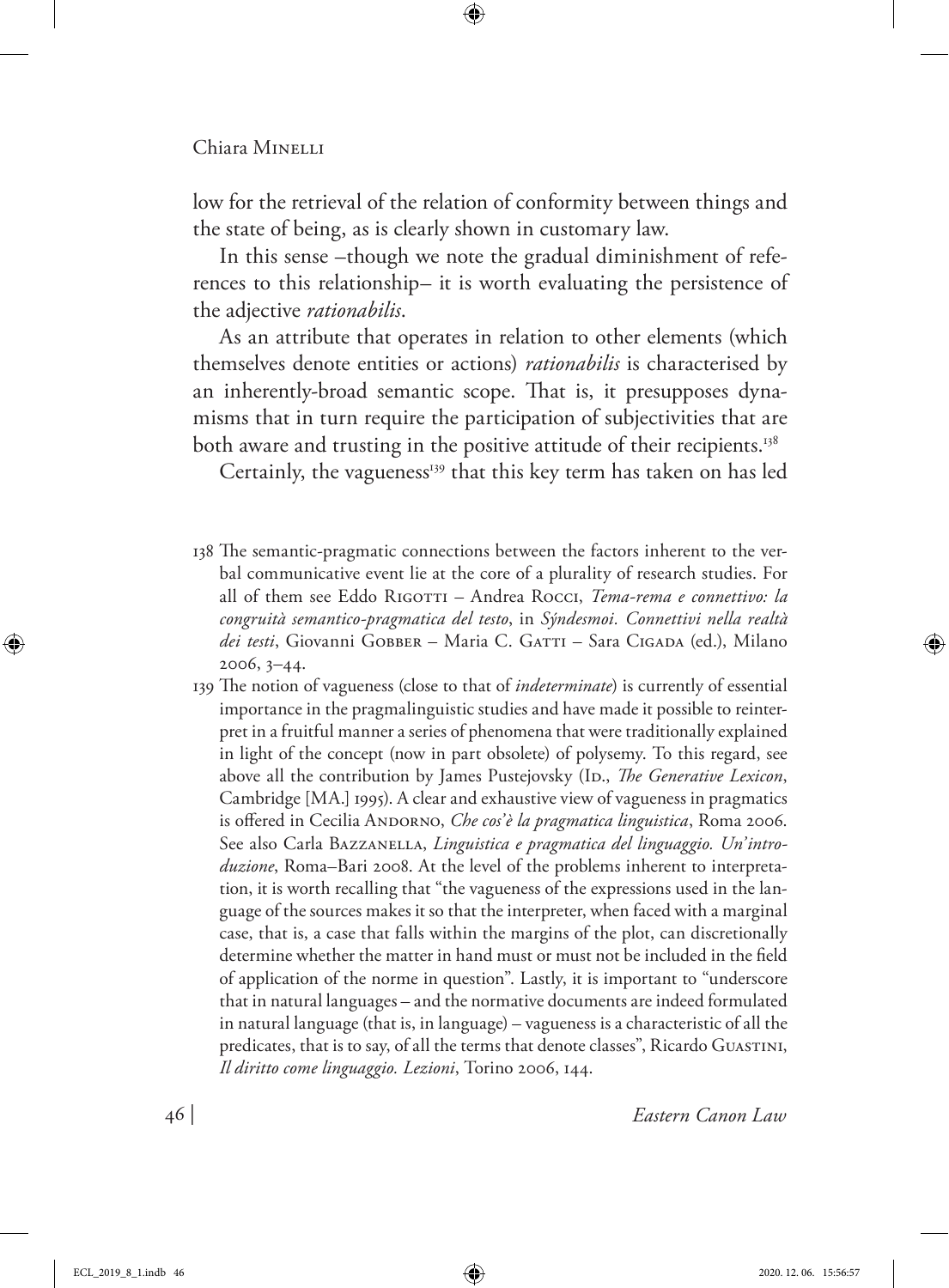to its generic and ultimately clichéed usage, even in contexts characterised by high semantic specialisation, such as those we discussed in this paper. However, even the word's clichéed usage invites us to reconsider the pertinence of that which it never ceases to presuppose; that is, the extremely subtle, but never abandoned link to a tradition that has been marginalised in the contemporary juridic debate, but that is also nevertheless still present.

From this perspective, the process of Eastern codification becomes very instructive.

It is enough to reflect on the critical examination of common words that qualifies the elaboration of the normative section that is here considered. By drawing from the encounter with the multiplicity of law in the Catholic East, this examination uncovers, on the very same field as *rationabilitas*, that need for concordance with Latin law, which is much deeper than the hoped-for terminological uniformity. It is no coincidence that, once the latter is achieved, its powers of persuasion will be weak, and (in light of the process's development) any merely verbal substitution will be revealed as insufficient.

This need, which has never been entirely resolved, claims a language that is truly shared and that, by emphasising the pre-eminence of *res* over *voces*, retrieves the semantic richness of common words. In other words, it is necessary to restore *rationabilitas*'s inherent capacity to offer a solution that is measured to result in good in all concrete cases, and therefore also reactivate circulation in the system's vital ganglia, including the principle of economy, which is "almost 'the heart', the fundamental structure – and indeed the identifying characteristic – of the dynamics of Eastern canon law".140

It is an incontrovertible fact that the CCEO stays silent on these matters. However, digging into the origins of this "conspicuous si-

140Szabó, "Tradizioni" (ftn. 1), 649.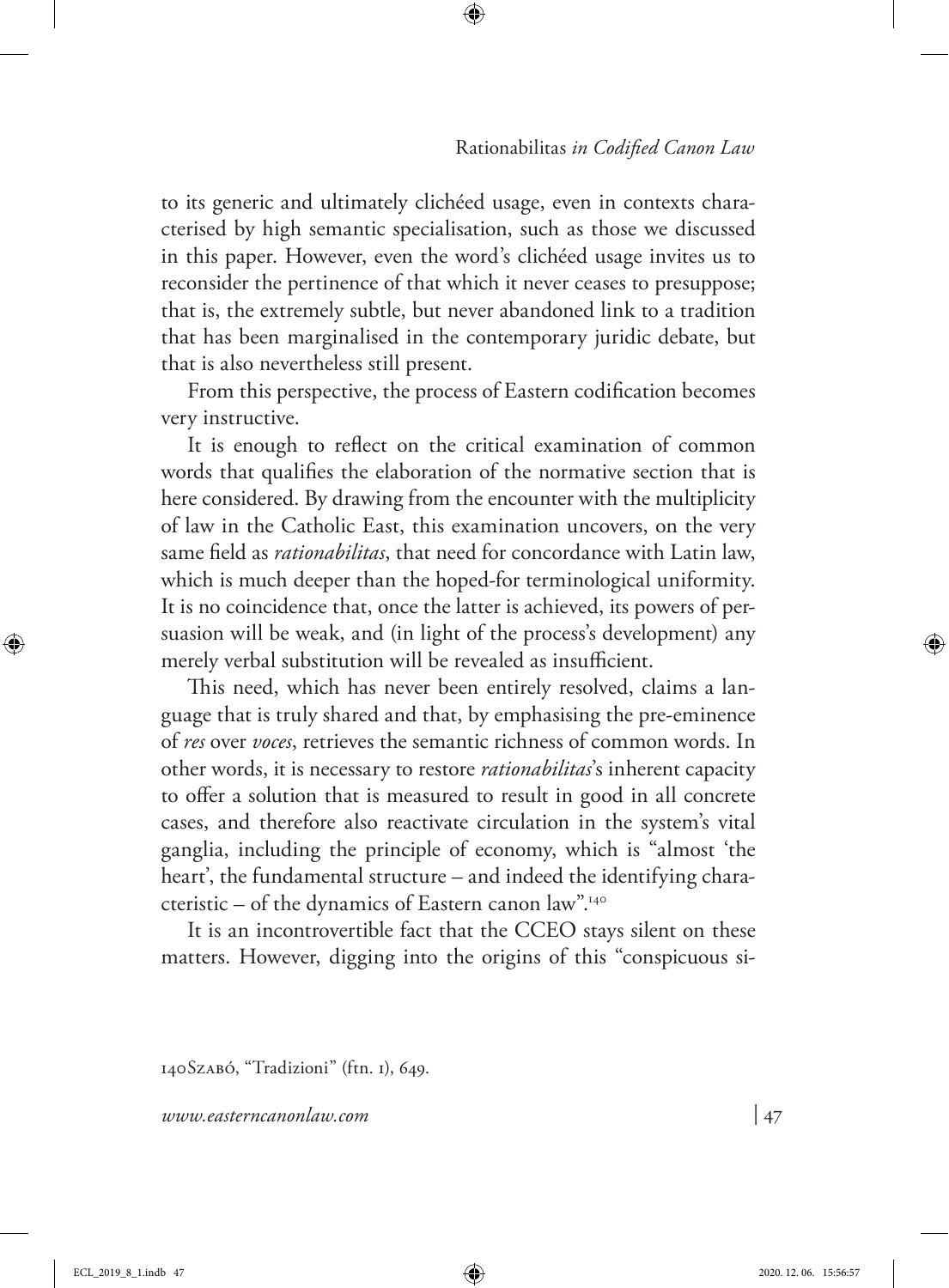lence"141 (a process that we wished to briefly illuminate in this paper) suggests we should reconsider the link between *oeconomia* and *dispensatio* in light of a frank retrieval of *rationabilitas* that might guarantee, from within the codified system, that "freshness" and "openness" that qualifies economy "in its task to *inspire*, to invite one to always return the application of the canonical norm to its original sense and meaning".142

It would appear, then, that the task of the canonist cannot be replaced, be they a legislator, judge, or scholar: being compelled, like all jurists, "to produce reasonings and  $[...]$  make them public",<sup>143</sup> the canonist "shall never be guilty of that rigidity and immobility that often characterises purely secular institutions, caused by a fear of responsibility, or indolence, or even a misguided attempt to preserve the good and safety of the law".144 The canonist must demonstrate the courage necessary to overcome the risk, always present in codification processes, of relegating the meaning of words within the system's predermined boundaries;<sup>145</sup> he must tend towards that "concordance" that grows ever more urgent at all levels of juridic experience.

141 *Ibid*.

- 142Montini, "Il diritto" (ftn. 93), 482–483.
- 143 Guastini, *Il diritto* (ftn. 139), 195.
- 144 Pius XII, Discorso alla Rota Romana [29. X. 1947], in AAS 39 (1947) 495.
- 145 Cf. Stefano Solimano, *«La codification est plus qu'un multiple de la loi». Spigolature sulla ' forma codice'*, in Chiara Minelli (a cura di), *Certezza del diritto e ordinamento canonico. Percorsi di ricerca nel centenario del Codice piobenedettino, in memoria di Maria Vismara Missiroli*, Torino 2017, 68 f.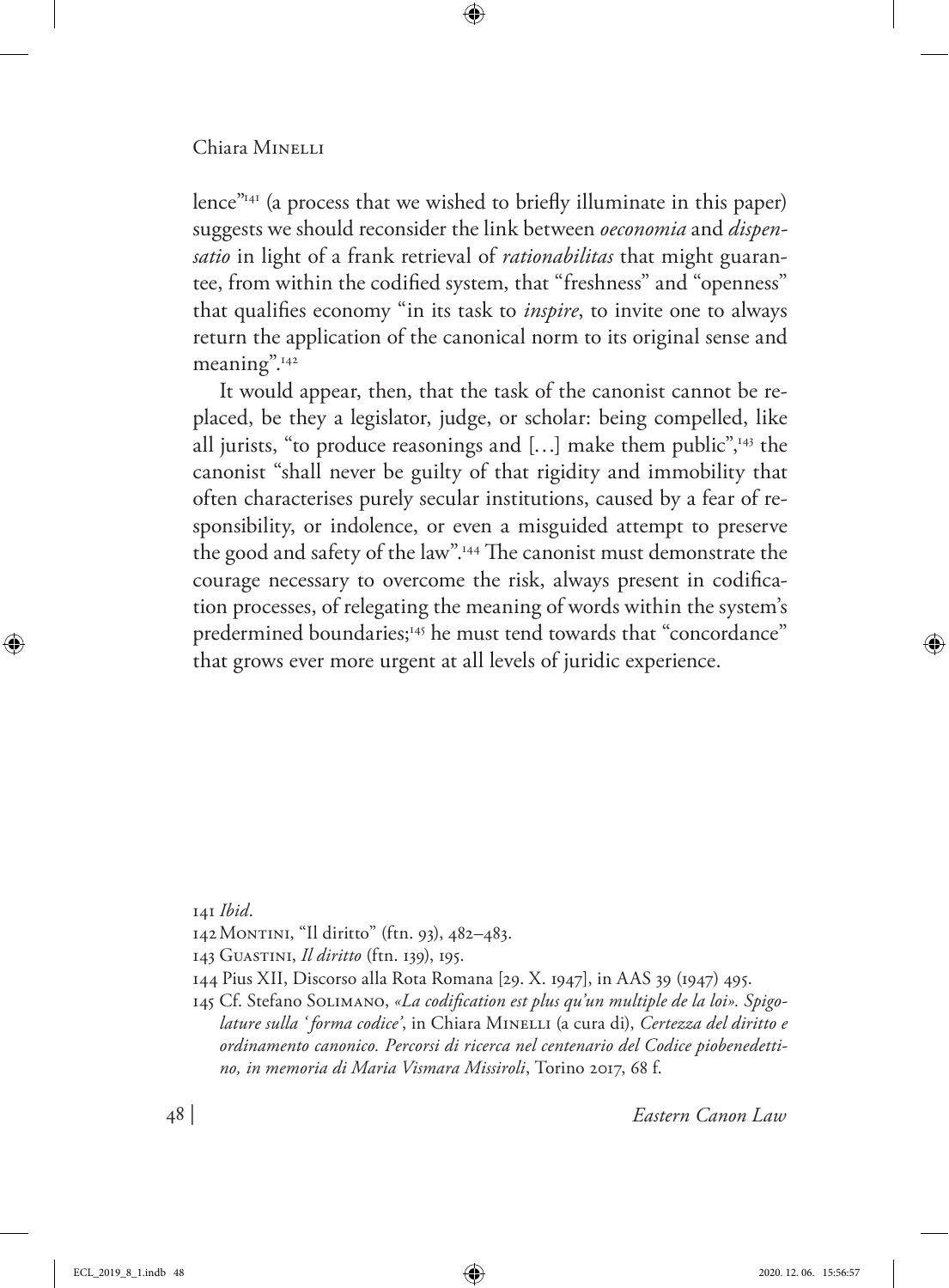# abstract

A quasi trent'anni dalla promulgazione del CCEO la dottrina non cessa di interrogarsi riguardo alla compatibilità o meno del fenomeno "Codice moderno" con il patrimonio giuridico di matrice orientale; e, più specificamente, pone particolare attenzione alla verifica di quale possa essere il grado di flessibilità ancora praticabile in un sistema codificato a livello ermeneutico-applicativo ed a livello nomopoieticolocale: ci si chiede insomma se sia davvero possibile un funzionamento del Codice in senso autenticamente orientale.

Non vi è dubbio che si tratti di interrogativi circoscrivibili alla esperienza giuridica dell'Oriente cattolico; tuttavia sarebbe quanto meno riduttivo isolarli dal più vasto contesto dell'esperienza giuridica contemporanea. Quest'ultima, infatti, proprio per la fluidità che la caratterizza, si offre al canonista quale opportunità decisiva per rivisitare i dinamismi originali in cui si è giocata e continua giocarsi, dinanzi alle sfide attuali, la vitalità dell'ordinamento canonico nella sua interezza, fin nelle flessioni che ne connotano il carattere essenzialmente plurale. Si ritiene pertanto che un apprezzamento equilibrato della distinzione tra disciplina latina e discipline orientali possa consentire di mettere a fuoco quei margini di elasticità ancora presenti a soddisfacimento delle esigenze tipiche della prassi orientale ma nient'affatto estranee a quella latina, senza deprimere l'irriducibile specificità di ciascuna tradizione e, al tempo stesso, senza sottovalutarne la profonda comunanza sostanziale.

In tale prospettiva, forse non vi è categoria più suggestiva da ripensare che la *rationabilitas*.

Non vi è dubbio che la scelta di non codificare la definizione sostanziale di legge – si pensi a quella divenuta classica di San Tommaso: «lex nihil est aliud quam quaedam ordinatio rationis ad bonum commune, ab eo qui curam communitatis habet promulgata» - pur obbedendo a valutazioni contingenti di natura pratica, segni una linea di demarcazione netta rispetto al diritto precodiciale. E' del pari